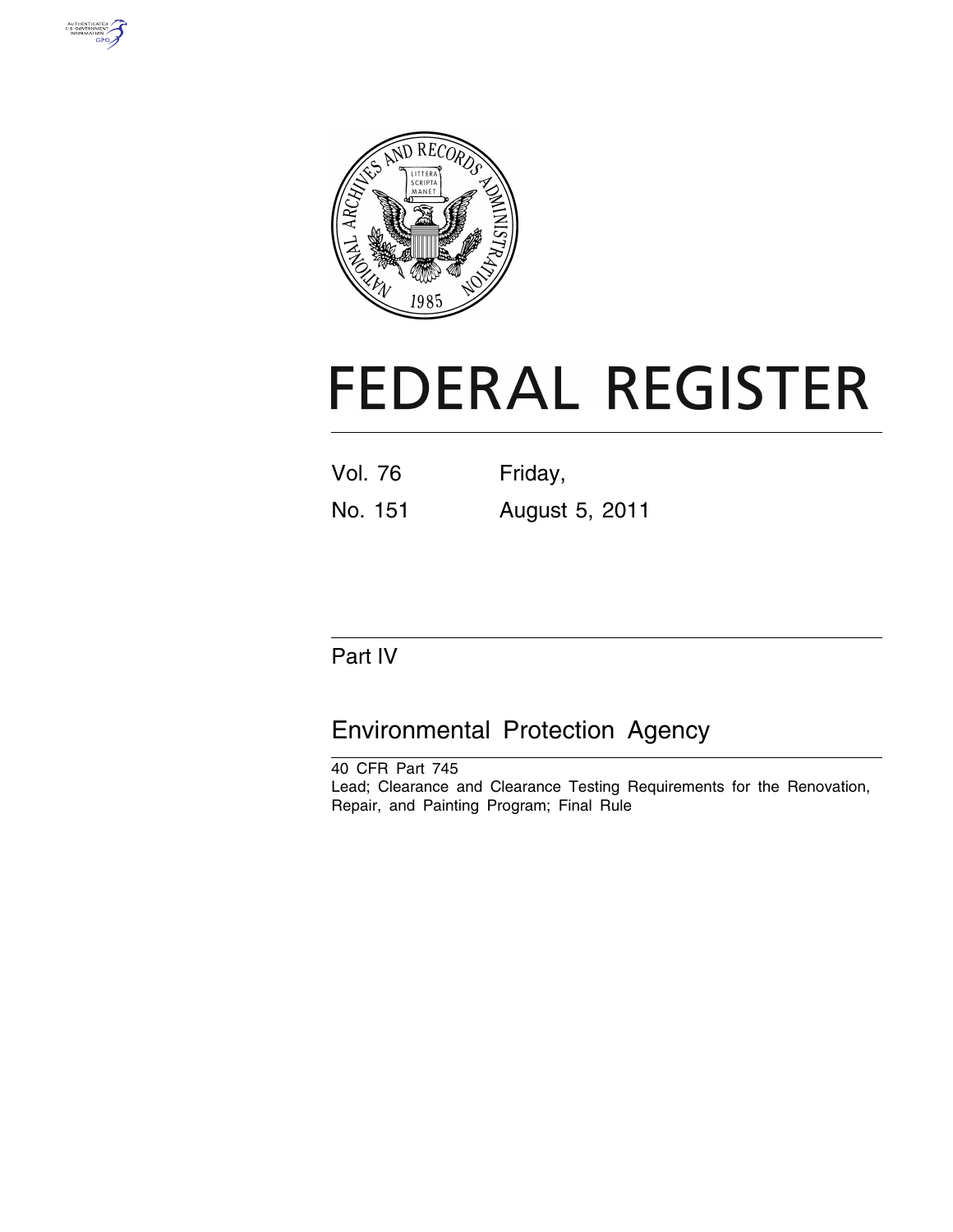# **ENVIRONMENTAL PROTECTION AGENCY**

#### **40 CFR Part 745**

**[EPA–HQ–OPPT–2005–0049; FRL–8881–8]** 

**RIN 2070–AJ57** 

# **Lead; Clearance and Clearance Testing Requirements for the Renovation, Repair, and Painting Program**

**AGENCY:** Environmental Protection Agency (EPA). **ACTION:** Final rule.

**SUMMARY:** As part of a settlement of litigation over certain post-renovation cleaning requirements of the 2008 Lead Renovation, Repair, and Painting Program (RRP) rule, the EPA agreed to propose a number of revisions to the 2008 RRP rule that established accreditation, training, certification, and recordkeeping requirements as well as work practice standards for persons performing renovations for compensation in most pre-1978 housing and child-occupied facilities and to subsequently take final action on the proposed rule by July 15, 2011. The proposed rule published on May 6, 2010. EPA has decided not to promulgate dust wipe testing and clearance requirements as proposed. However, EPA is promulgating several other revisions to the RRP rule, including a provision allowing a certified renovator to collect a paint chip sample and send it to a recognized laboratory for analysis in lieu of using a lead test kit, minor changes to the training program accreditation application process, standards for elearning in accredited training programs, minimum enforcement provisions for authorized state and tribal renovation programs, and minor revisions to the training and certification requirements for renovators. EPA is also promulgating clarifications to the requirements for vertical containment on exterior renovation projects, the prohibited or restricted work practice provisions, and the requirements for high-efficiency particulate air (HEPA) vacuums. Today's action is EPA's final action on all aspects of the May 6, 2010 proposal. **DATES:** This final rule is effective October 4, 2011.

**ADDRESSES:** EPA has established a docket for this action under docket identification (ID) number EPA–HQ– OPPT–2005–0049. All documents in the docket are listed in the docket index available at *[http://www.regulations.gov.](http://www.regulations.gov)*  Although listed in the index, some information is not publicly available,

*e.g.,* Confidential Business Information (CBI) or other information whose disclosure is restricted by statute. Certain other material, such as copyrighted material, is not placed on the Internet and will be publicly available only in hard copy. Publicly available docket materials are available in the electronic docket at *[http://](http://www.regulations.gov) [www.regulations.gov,](http://www.regulations.gov)* or, if only available in hard copy, at the OPPT Docket. The OPPT Docket is located in the EPA Docket Center (EPA/DC) at Rm. 3334, EPA West Bldg., 1301 Constitution Ave., NW., Washington, DC. The EPA/DC Public Reading Room hours of operation are 8:30 a.m. to 4:30 p.m., Monday through Friday, excluding legal holidays. The telephone number of the EPA/DC Public Reading Room is (202) 566–1744, and the telephone number for the OPPT Docket is (202) 566–0280. Hearing- or speech-impaired persons may reach the above telephone numbers through TTY by calling the toll-free Federal Relay Service at 1–800– 877–8339. Docket visitors are required to show photographic identification, pass through a metal detector, and sign the EPA visitor log. All visitor bags are processed through an X-ray machine and subject to search. Visitors will be provided an EPA/DC badge that must be visible at all times in the building and returned upon departure.

**FOR FURTHER INFORMATION CONTACT:** *For technical information contact:* Cindy Wheeler, National Program Chemicals Division (7404T), Office of Pollution Prevention and Toxics, Environmental Protection Agency, 1200 Pennsylvania Ave., NW., Washington, DC 20460– 0001; *telephone number:* (202) 566– 0484; *e-mail address: [wheeler.cindy@epa.gov.](mailto:wheeler.cindy@epa.gov)* 

*For general information contact:* The TSCA-Hotline, ABVI–Goodwill, 422 South Clinton Ave., Rochester, NY 14620; telephone number: (202) 554– 1404; *e-mail address: [TSCA-](mailto:TSCA-Hotline@epa.gov)[Hotline@epa.gov.](mailto:TSCA-Hotline@epa.gov)* Hearing- or speechimpaired persons may reach the above telephone number through TTY by calling the toll-free Federal Relay Service at 1–800–877–8339.

# **SUPPLEMENTARY INFORMATION:**

#### **I. Does this action apply to me?**

You may be potentially affected by this action if you perform renovations of target housing or child-occupied facilities for compensation, dust sampling, or dust testing. You may also be affected by this action if you perform lead-based paint inspections, lead hazard screens, risk assessments or abatements in target housing or childoccupied facilities or if you operate a

training program for individuals who perform any of these activities. ''Target housing'' is defined in section 401 of TSCA as any housing constructed prior to 1978, except housing for the elderly or persons with disabilities (unless any child under age 6 resides or is expected to reside in such housing) or any 0 bedroom dwelling. Under this rule, a child-occupied facility is a building, or a portion of a building, constructed prior to 1978, visited regularly by the same child, under 6 years of age, on at least 2 different days within any week (Sunday through Saturday period), provided that each day's visit lasts at least 3 hours and the combined weekly visits last at least 6 hours, and the combined annual visits last at least 60 hours.

Potentially-affected entities may include, but are not limited to:

• Building construction (NAICS code 236), *e.g.,* single family housing construction, multi-family housing construction, residential remodelers.

• Specialty trade contractors (NAICS code 238), *e.g.,* plumbing, heating, and air-conditioning contractors, painting and wall covering contractors, electrical contractors, finish carpentry contractors, drywall and insulation contractors, siding contractors, tile and terrazzo contractors, glass and glazing contractors.

• Real estate (NAICS code 531), *e.g.,*  lessors of residential buildings and dwellings, residential property managers.

• Child day care services (NAICS code 624410).

• Elementary and secondary schools (NAICS code 611110), *e.g.,* elementary schools with kindergarten classrooms.

• Other technical and trade schools (NAICS code 611519), *e.g.,* training providers.

• Engineering services (NAICS code 541330) and building inspection services (NAICS code 541350), *e.g.,* dust sampling technicians.

• Lead abatement professionals (NAICS code 562910), *e.g.,* firms and supervisors engaged in lead-based paint activities.

This listing is not intended to be exhaustive, but rather provides a guide for readers regarding entities likely to be affected by this action. Other types of entities not listed in this unit could also be affected. The North American Industrial Classification System (NAICS) codes have been provided to assist you and others in determining whether this action might apply to certain entities. If you have any questions regarding the applicability of this action to a particular entity, consult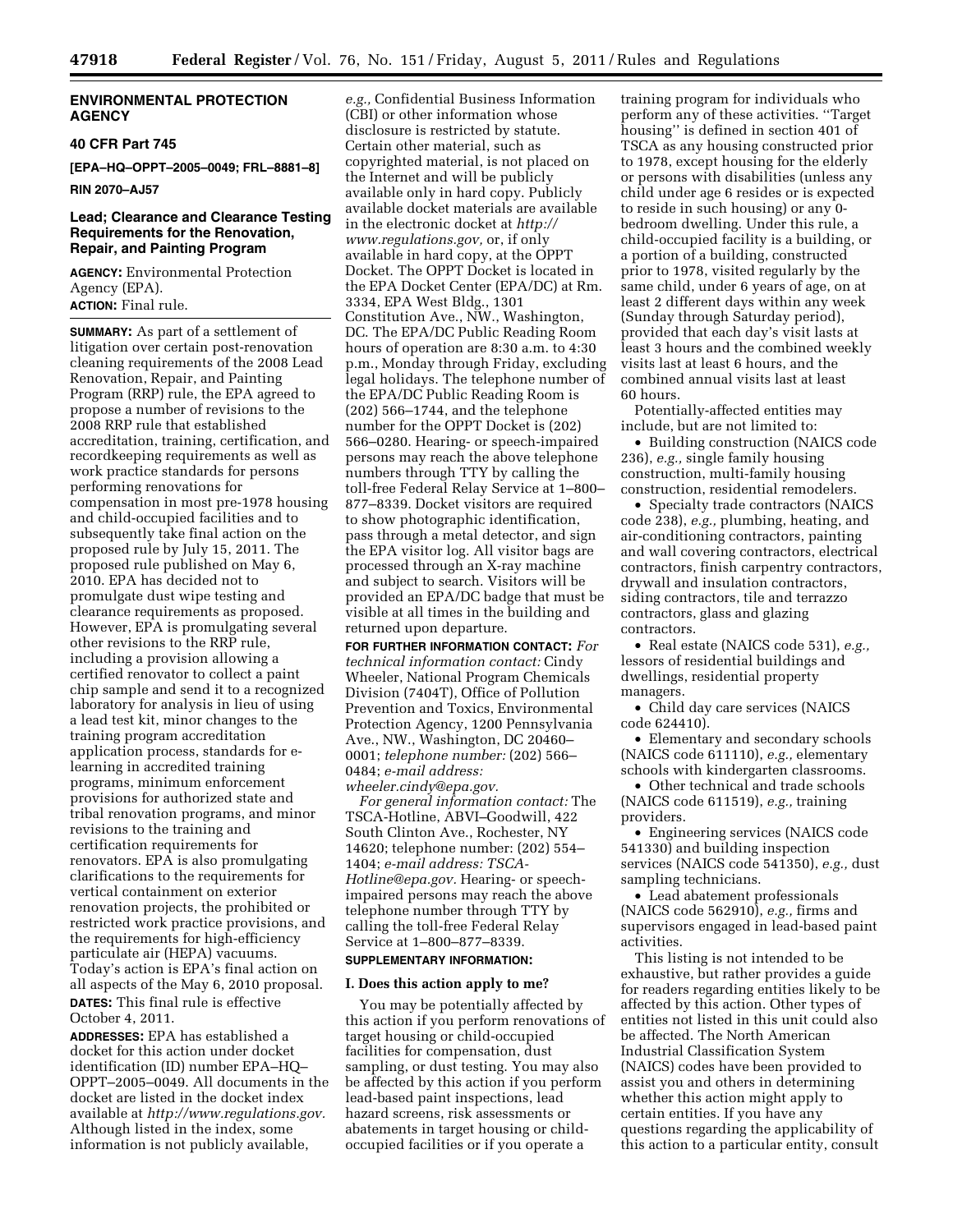the technical person listed under **FOR FURTHER INFORMATION CONTACT**.

# **II. Background**

#### *A. What action is the agency taking?*

On May 6, 2010, EPA proposed a number of revisions to the 2008 Lead Renovation, Repair, and Painting Program (RRP) rule that established accreditation, training, certification, and recordkeeping requirements as well as work practice standards for persons performing renovations for compensation in most pre-1978 housing and child-occupied facilities (Ref. 1). Specifically, EPA proposed requirements for dust wipe testing, clearance, allowing a certified renovator to collect a paint chip sample and send it to a recognized laboratory for analysis, minor changes to the training program accreditation application process, standards for e-learning in accredited training programs, minimum enforcement provisions for authorized state and tribal renovation programs, and minor revisions to the training and certification requirements for renovators. EPA has decided not to promulgate dust wipe testing and clearance requirements as proposed. However, EPA is promulgating several of the other proposed revisions to the RRP rule, including a provision allowing a certified renovator to collect a paint chip sample and send it to a recognized laboratory for analysis in lieu of using a lead test kit, minor changes to the training program accreditation application process, standards for e-learning in accredited training programs, minimum enforcement provisions for authorized state and tribal renovation programs, and minor revisions to the training and certification requirements for renovators. EPA is also promulgating clarifications to the requirements for vertical containment on exterior renovation projects, the prohibited or restricted work practice provisions, and the requirements for high-efficiency particulate air (HEPA) vacuums. Today's action is EPA's final action on all aspects of the May 6, 2010 proposal.

# *B. What is the agency's authority for taking this action?*

These work practice, training, certification and accreditation requirements, and the State, Territorial and Tribal authorization provisions are being promulgated under the authority of sections 402(c)(3), 404, and 407 of the Toxic Substances Control Act (TSCA), 15 U.S.C. 2682(c)(3), 2684, and 2687.

# *C. What are the specific provisions of this action?*

1. *Clearance and dust wipe testing requirements for renovations.* As discussed in this unit, EPA has decided not to promulgate clearance and dust wipe testing requirements as proposed in May 2010 for certain renovations covered by the 2008 Lead Renovation, Repair, and Painting (RRP) rule (Ref. 2).

a. *Background.* In promulgating the final 2008 RRP rule, EPA determined that renovation, repair, and painting activities, when performed in the presence of lead-based paint, create lead-based paint hazards. Section 402(c)(3) of TSCA directs EPA to revise its regulations governing lead-based paint inspections, risk assessments, and abatements (the Lead-based Paint Activities Regulations, or abatement regulations, Ref. 3) to apply to renovation and remodeling activities that create lead-based paint hazards. Accordingly, the 2008 RRP rule established accreditation, training, certification, and recordkeeping requirements as well as work practice standards for persons performing renovations for compensation in most pre-1978 housing and child-occupied facilities. Among other things, the work practice standards require renovation firms to follow specific requirements for containing the work area, refrain from using certain high-dust-generating work practices, and follow a specific cleaning protocol, including a step called ''cleaning verification,'' after concluding the paint-disturbing tasks involved in a renovation.

As discussed in the preamble to the 2010 proposal, EPA is particularly concerned about dust-lead hazards generated by renovations because of the well-documented toxicity of lead, especially to younger children. For a more detailed discussion of the health effects of lead exposure, refer to information in the 2010 proposal (Ref. 1) and the 2008 RRP final rule (Ref. 2).

One of the more difficult issues in the 2008 RRP rulemaking was the issue of determining when a renovation work area has been properly cleaned and is ready for reoccupancy. After a leadbased paint abatement project, EPA's Lead-Based Paint Activities Regulations require the abatement contractor to achieve clearance. This means that the contractor must demonstrate, through dust wipe testing, that dust lead levels remaining in the abatement work area are below the clearance levels established in the 2001 rulemaking entitled ''Identification of Dangerous Levels of Lead'' under section 403 of the Toxic Substances Control Act (Ref. 4).

Dust wipe samples for clearance purposes must be collected by a certified individual and analyzed by an entity recognized under the National Lead Laboratory Accreditation Program (NLLAP).

When promulgating the 2008 RRP rule, EPA considered requiring a similar process after renovations, but for various reasons, did not do so. EPA did not interpret its statutory mandate under TSCA section 402(c)(3) as simply expanding the scope of the Lead-based Paint Activities Regulations to also cover renovation activities. Rather, EPA stated, in the final 2008 RRP rule, its belief that Congress intended for EPA to make revisions to those existing regulations to adapt them to a different set of activities and a very different regulated community. In establishing the cleaning element of the work practice requirements for renovations, EPA primarily relied on the results of two studies, the ''Electrostatic Cloth and Wet Cloth Field Study in Residential Housing'' (Ref. 5) and the ''Characterization of Dust Lead Levels after Renovation, Repair, and Painting Activities'' (the ''Dust Study,'' Ref. 6) to determine that the full suite of RRP work practice requirements, including containment, cleaning, and cleaning verification, was effective at minimizing exposure to lead-based paint hazards created by renovation, repair, and painting activities.

EPA also considered various other factors as well as issues raised by commenters. Among these were the differences between abatement and renovation, the costs of dust wipe testing and clearance, the potential delay in obtaining results, and the likelihood that renovation firms would become liable for pre-existing dust-lead hazards. Abatements have only one purpose, to permanently eliminate leadbased paint or lead-based paint hazards, while renovations are performed for many reasons that often have nothing to do with lead-based paint. Concerns about the costs of dust wipe testing and clearance were brought to EPA's attention during stakeholder input opportunities provided by EPA before the proposed RRP rule was issued in 2006 and echoed by commenters on the 2006 proposed RRP rule. If EPA had required dust wipe testing and clearance after every renovation project, it would have made up a significant portion of the cost of smaller projects. In addition, dust wipe testing results may not be available for several days. If EPA had required traditional abatement-style clearance after renovations, the work area would not be able to be re-occupied while waiting for the laboratory results.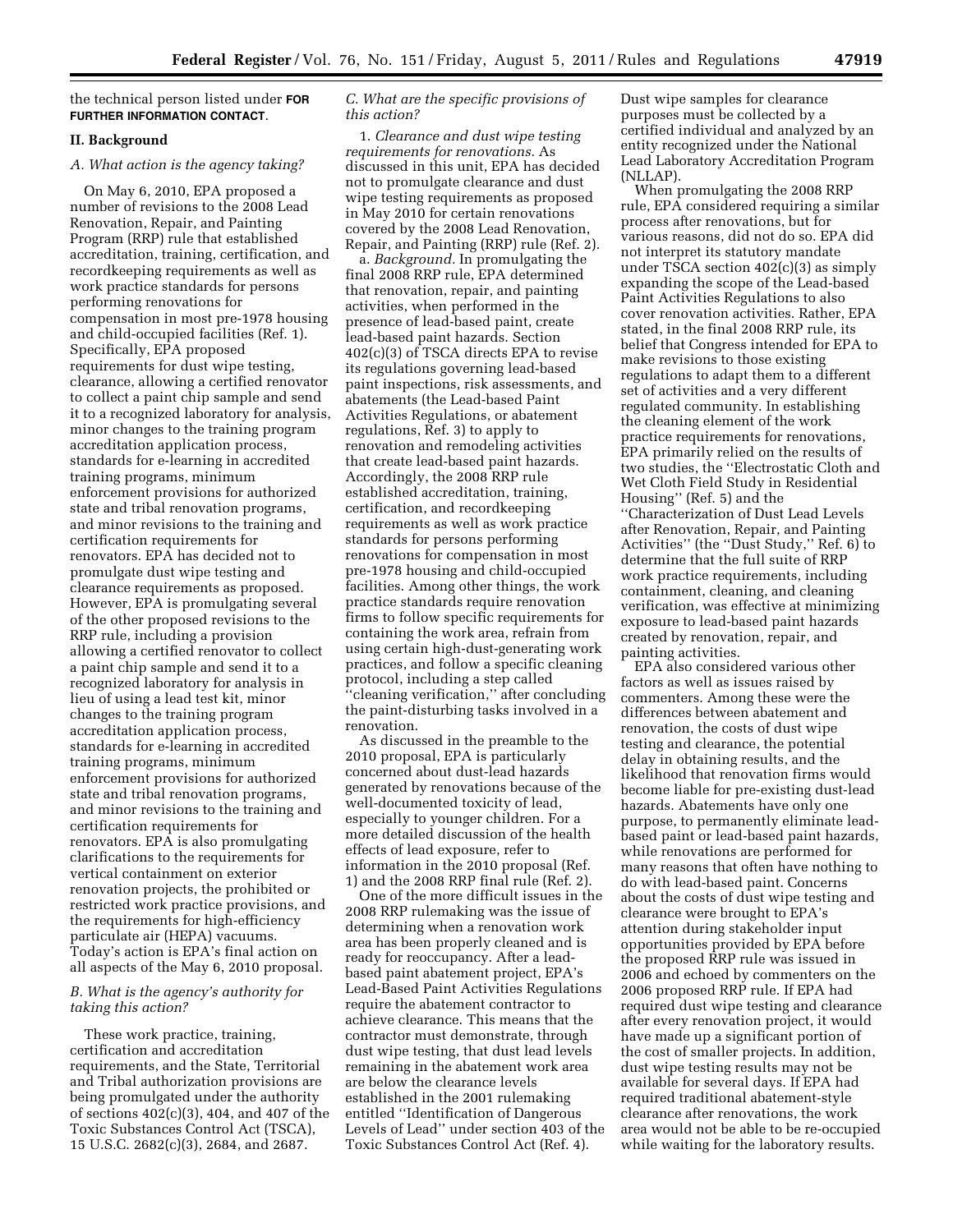Commenters also noted that requiring clearance after renovation jobs could, in some instances, result in the renovation firm being held responsible for abating all dust-lead hazards, including such hazards that may have existed in the area before the renovation commenced.

Other commenters on the 2006 proposed RRP rule thought that renovation work areas ought to be tested and cleared for re-occupancy in the same way that abatement work areas are cleared through the clearance process, including dust wipe testing. Many commenters believed that renovation firms should be required to demonstrate that no dust-lead hazards had been left behind in the work area. These commenters contended that the only effective way to do this is through dust wipe testing and clearance. While EPA understood the issues raised by these commenters, and agreed with some of the points that they made, EPA remained convinced that the suite of RRP work practices would be practical for renovation firms to implement while effectively minimizing exposure to dustlead hazards created by renovations. The RRP work practices are, in essence, requirements to ensure that renovators undertake traditional renovation activities—*e.g.,* removal or modification of existing surfaces, containment and cleanup of dust and debris, and ensuring the job site is cleaned up—in a lead-safe way. EPA believes the RRP rule effectively minimizes exposure to hazards generated by renovation activities without imposing practices and disciplines that are outside the scope of traditional renovation activities. More information on the comments received and EPA's decisions can be found in the preamble to the final 2008 RRP rule (Ref. 2).

b. *2010 Proposal.* Based on additional stakeholder input received after the final rule was issued, and an August 2009 agreement entered into with several environmental and children's health advocacy groups in settlement of their lawsuit challenging the final 2008 RRP rule, EPA agreed to consider whether some of the decisions made in 2008 with regard to dust wipe testing and clearance should be modified.

Accordingly, on May 6, 2010, EPA proposed to require dust wipe testing after many renovations covered by the RRP rule (Ref. 1). Under the 2010 proposal, dust wipe testing would have been required on uncarpeted floors, windowsills, and window troughs in the work area after the following types of interior renovations:

• Use of a heat gun at temperatures below 1100 degrees Fahrenheit.

• Removal or replacement of window or door frames.

• Scraping 60 ft<sup>2</sup> or more of painted surfaces.

• Removing more than 40 ft<sup>2</sup> of trim, molding, cabinets, or other fixtures.

After these renovations, the renovation firm would have been required to collect dust wipe samples and have them analyzed for lead content by an entity recognized under NLLAP. The renovation firm would then have been required to provide these results to the owners and occupants of the renovated property.

For another subset of jobs involving demolition or removal of plaster through destructive means or the disturbance of paint using machines designed to remove paint through highspeed operation, such as power sanders or abrasive blasters, EPA proposed to require the renovation firm to achieve clearance. This would have involved a demonstration, through dust wipe testing, that dust-lead levels remaining on uncarpeted floors, windowsills, and window troughs in the work area were below regulatory clearance levels. These clearance levels would have been identical to the clearance levels established for the lead-based paint abatement program, which are codified at 40 CFR 745.227(e)(8)(viii), *i.e.,* 40 μg/ ft2 on floors, 250 μg/ft2 on interior windowsills, and  $400 \mu g / \text{ft}^2$  on window troughs, based on wipe samples. These additional requirements in the 2010 proposal were designed to ensure that lead-based paint hazards generated by renovation work are adequately cleaned after renovation work is finished and before the work areas are re-occupied.

c. *This final rule.* Maintaining the distinction between abatement and renovation activities has been an important issue throughout the rulemaking process for the 2008 RRP rule. As discussed in the preamble to the 2008 RRP rule, abatements and renovations are performed by different contractors for different purposes, although similar activities, such as window replacements, may be involved. Typically, when an abatement is performed, the housing is either unoccupied or the occupants are temporarily relocated to lead-safe housing until the abatement has been demonstrated to have been properly completed through the clearance process. Carpet in the housing is usually removed as part of the abatement because it is difficult to demonstrate that it is free of lead-based paint hazards. Uncarpeted floors that have not been replaced during the abatement may need to be refinished or sealed in order to achieve clearance. Abatements have

only one purpose—to permanently eliminate lead-based paint and leadbased paint hazards. In contrast, renovations other than interim controls are performed for reasons unrelated to lead-based paint or lead-based paint hazards. Renovations may be performed while the property is occupied or unoccupied, but occupants do not typically relocate pending the completion of the project.

EPA did not design or intend the RRP rule to address cleanup of pre-existing dust-lead hazards. While the cleaning requirements of the RRP rule will, in some cases, have the ancillary benefit of removing some pre-existing dust-lead hazards, the cleaning requirements were designed to effectively clean-up leadbased paint hazards created during renovation activities without changing the scope of the renovation activity itself. Accordingly, the RRP rule does not require cleaning of dust or any other possible lead sources in portions of target housing or child-occupied facilities beyond locations in and around the work area. Nor does the RRP rule require the replacement of carpets in the area of the renovation or the refinishing or sealing of uncarpeted floors. The approach in the RRP rule was designed to address the lead-based paint hazards created during the renovation while not requiring renovation firms to remediate or eliminate hazards beyond the scope of the work they were hired to do.

In addition, EPA has interpreted practicality in implementation to be an element of the statutory directive to take into account effectiveness and reliability. As discussed in the preamble to the final 2008 RRP rule, EPA believes that, given the highly variable nature of the regulated community, the work practices required by the RRP rule should be simple to understand and easy to use. EPA is cognizant of the fact that the RRP rule applies to a range of individuals from day laborers to property maintenance staff to master craftsmen performing a range of activities from simple drywall repair to window replacement to complete kitchen and bath renovations to building additions and everything in between. Work practices that are easy and practical to use are more likely to be followed by all of the persons who perform renovations, and, therefore, more likely to be reliable and effective in minimizing exposure to lead-based paint hazards created by renovation activities.

The 2010 proposal for this rule was EPA's attempt to explore whether clearance and dust wipe testing requirements should be added to the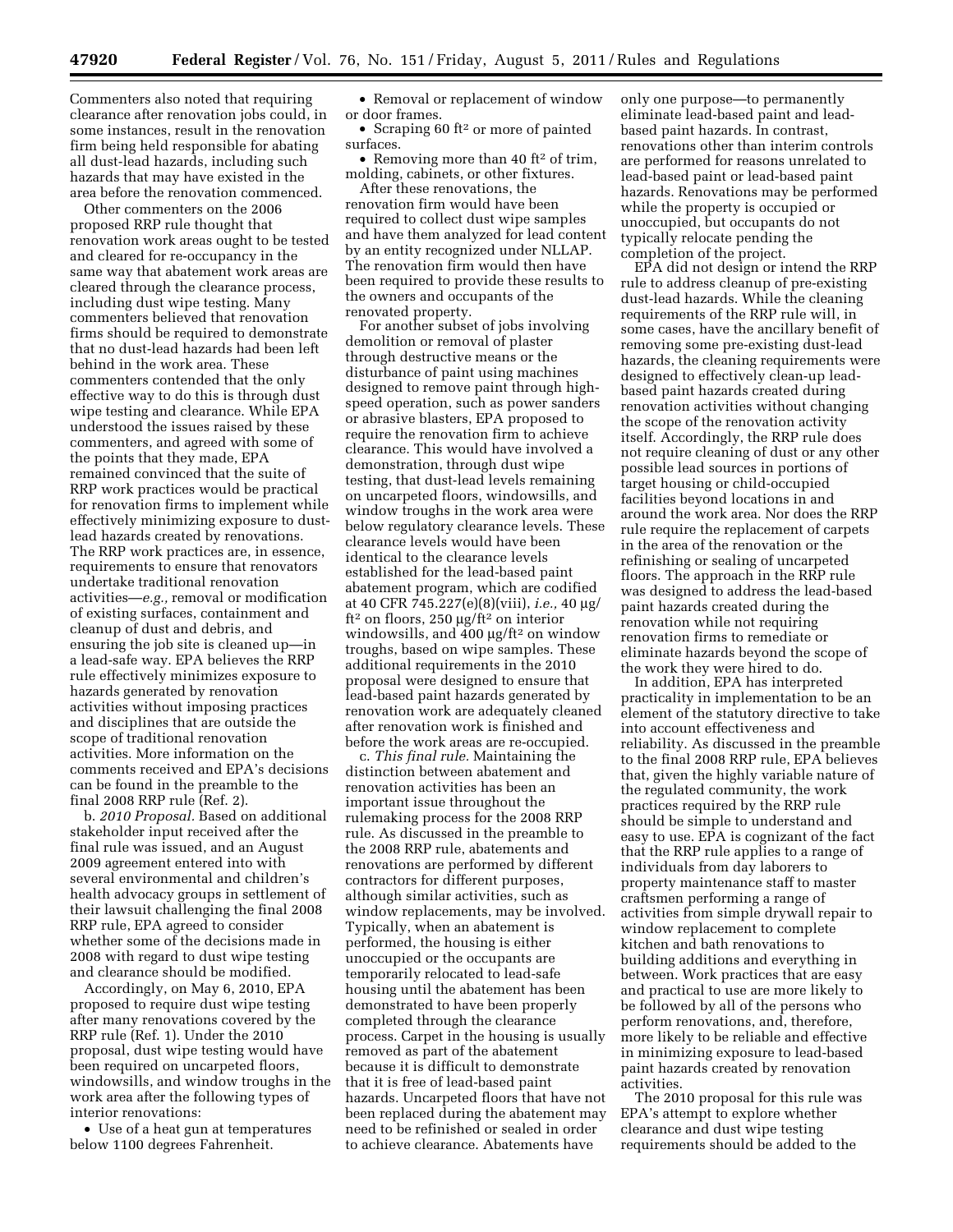RRP rule to provide additional protection for some renovations. EPA's intention was to do this without generally holding renovation firms responsible for abating pre-existing dust-lead hazards or creating requirements that would impair the overall reliability and effectiveness of the work practice requirements.

EPA received over 300 comments on its 2010 proposal. Members of the regulated community and other industry commenters were generally concerned that EPA had upset the balance it had struck in the 2008 RRP rule, arguing that a dust wipe testing or clearance requirement would have the effect of holding renovation firms responsible for pre-existing hazards, whether directly by regulation, in the case of the proposed clearance requirements, or indirectly by requiring firms to provide information on post-renovation dust lead levels to the property owner and occupant. While there was little support for dust wipe testing alone, commenters that supported the 2010 proposal generally thought that a clearance requirement should be imposed and expanded to most, if not all, renovations.

After carefully weighing the issues at stake and considering the concerns raised by commenters, and as explained in greater detail below, EPA has concluded that, on balance, the information before the Agency does not support imposing a dust wipe testing or clearance requirement on renovations. In particular, EPA is convinced that the work practices established in the 2008 RRP rule are reliable, effective, and safe, and that imposing a dust wipe testing or clearance requirement is unwarranted.

Almost all of the commenters were opposed to the proposed provisions requiring only dust wipe testing after certain renovations. Members of the regulated community and other industry commenters argued that a dust wipe testing requirement would have the effect of holding renovation firms responsible for pre-existing hazards, albeit indirectly, by requiring firms to provide information on post-renovation dust lead levels to the property owner and occupant. This requirement would also have the effect of adding an element that is not generally considered a renovation activity, *i.e.,* taking samples for laboratory analysis, and indeed, would have to be performed by a third party or only after a renovator received training in a separate and distinct discipline—either as a dust wipe sample technician or a lead-based paint inspector. In addition, many argued that the Dust Study generally shows that the RRP work practices are

effective at minimizing occupant exposure to dust-lead hazards created by renovations, so additional dust wipe testing or clearance requirements are unnecessary. These commenters noted that this is particularly true for the renovations for which EPA proposed to require only dust wipe testing, because those renovations were specifically tested in the Dust Study. In addition, commenters suggested that the categories of jobs for which dust wipe testing or clearance would be required were arbitrary and not based on sufficient evidence.

Some commenters, including several states, also questioned the utility and value of dust wipe testing in the absence of a clearance requirement. Some were concerned that property owners and occupants would not understand the significance of the results of dust wipe samples that exceed the clearance standards or what steps they should take to protect themselves and their families. One argued that, in the absence of standards and required remedial actions, dust wipe testing would add expense and time to a renovation project without providing a concrete increase in protection for occupants. On the other hand, other commenters contended that the feedback provided by numerical dust wipe testing results would result in improved cleaning performance on the part of renovation firms. Some cited anecdotal evidence of poor contractor performance in other programs, such as the abatement program, in support of a contention that the RRP rule work practices would not be as effective at minimizing dust-lead hazards as they were in the Dust Study.

Additionally, after considering previous interpretations of the statutory requirements and the comments received on this specific issue, EPA is not convinced that dust wipe testing in the absence of a clearance requirement would be a safe, reliable and effective work practice within the meaning of TSCA Section 402. As commenters noted, provision of dust wipe testing results in the absence of a clearance requirement does not by itself reduce the amount of dust generated during or left behind following a renovation. Furthermore, dust wipe testing results alone are not part of the information that must be provided at the prerenovation stage under Section 406(b) of TSCA, and providing this type of information is not typically considered a renovation work practice. Again, the dust wipe testing would either have to be done by a third party or by a renovator who has taken a course and been trained in a completely different discipline.

EPA believes these commenters raise valid considerations. In particular, EPA agrees that the Dust Study demonstrates that with respect to these very activities, the suite of RRP work practices reliably addressed the hazards created by the renovation. In addition, although EPA attempted in its 2010 proposal to distinguish renovation activities that it thought warranted the addition of a dust wipe testing requirement from those that did not (and from those that warranted imposition of a clearance requirement), EPA acknowledges that its 2010 proposal lacked a strong basis for drawing these lines—a point made by many commenters. While some commenters urged the point that dust wipe testing would encourage better cleanup, and provided anecdotal support for that view, EPA has no record basis to judge the likelihood or frequency of this potential impact. This logic could potentially lead to requiring dust wipe testing for all jobs—a significant change in the existing rule that EPA is not prepared to make without better supporting evidence. Accordingly, upon the information before it, the Agency does not believe that a dust testing requirement alone is warranted. EPA notes that homeowners can arrange to have dust wipe testing done as part of a renovation (or at any time) if they would like information about dust-lead levels in their homes. EPA also notes that property owners can contractually elect clearance testing at the completion of a project. EPA's Web site has a page homeowners can use to locate certified lead inspection and abatement professionals and accredited training providers in their state (*[http://](http://www.epa.gov/lead/pubs/locate.htm)  [www.epa.gov/lead/pubs/locate.htm](http://www.epa.gov/lead/pubs/locate.htm)*).

EPA also proposed to require that renovation firms achieve clearance for a subset of jobs involving demolition or removal of plaster through destructive means or the disturbance of paint using machines designed to remove paint through high-speed operation, such as power sanders or abrasive blasters. Nonetheless, EPA remained concerned about promulgating a requirement that could make renovation firms responsible for pre-existing conditions and fundamentally change the scope of the renovation activity itself. Therefore, to avoid making renovation firms replace carpets or refinish floors when they were not hired to do so, EPA proposed to allow a renovation firm to stop after two failed dust wipe tests on a particular surface if the firm was not hired to refinish or replace that surface.

EPA was particularly concerned about these types of jobs because it had evidence that the work practices were not effective when machines designed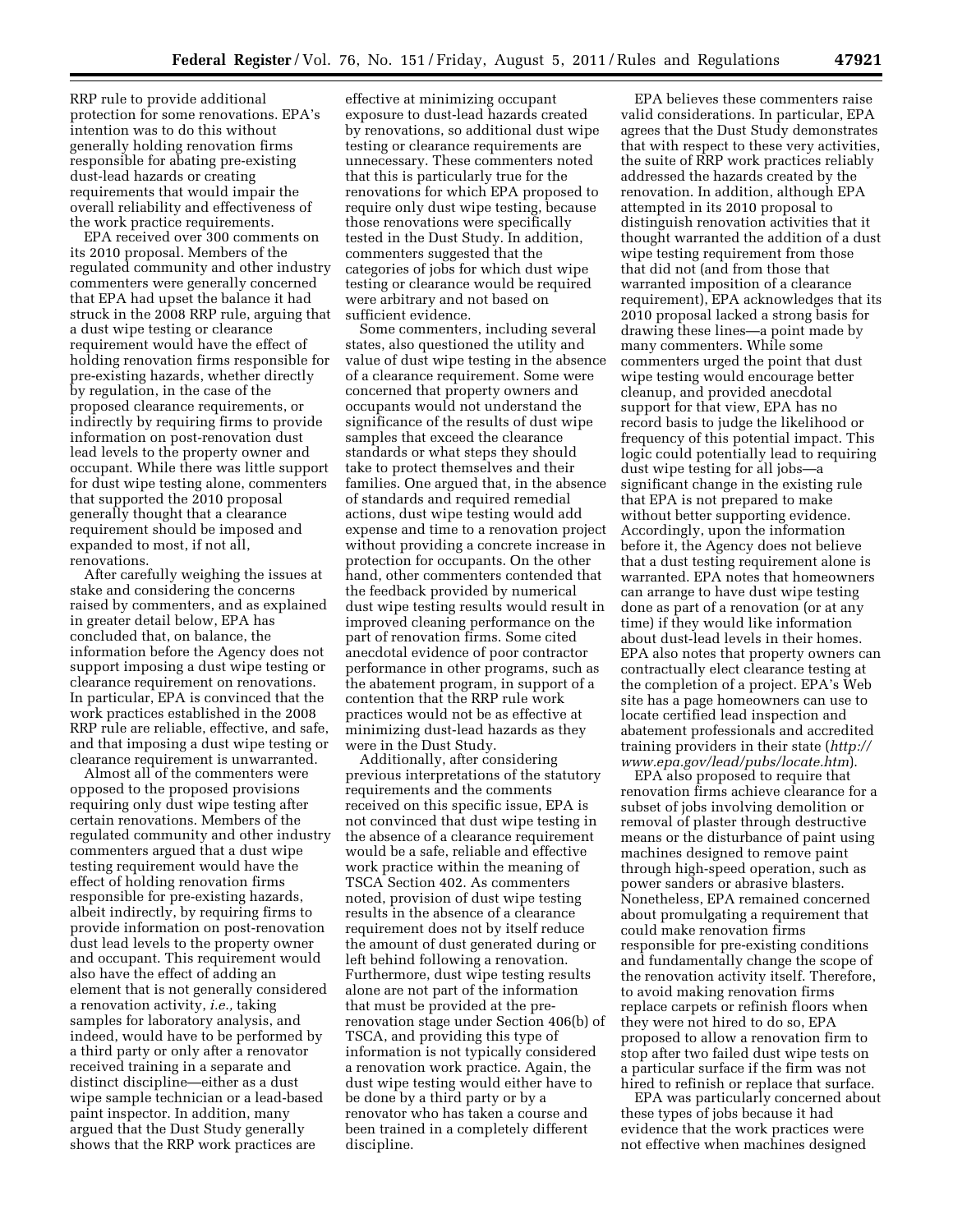to remove paint through high speed operation were operated without HEPA shrouds and created large quantities of dust. EPA was concerned that even if such machines were equipped with HEPA shrouds, the RRP work practices may not be effective at minimizing exposure to lead hazards created by the renovation. Additionally, EPA stated its belief that dust created by the demolition or removal of plaster was similarly difficult to clean and therefore the RRP work practices might not be effective at minimizing exposure to lead hazards created by the renovation.

With respect to the proposed clearance requirements, commenters generally fell into two camps. Commenters who were in ''favor'' of the 2010 proposal nonetheless generally argued that the proposed clearance requirements should be expanded to cover most if not all renovation activities because clearance is the only method to ensure that no lead hazards remain upon the completion of a renovation job. Commenters who opposed any type of clearance requirement argued again that it erased the distinction between renovations and abatements and made renovation firms responsible for pre-existing conditions. These commenters also questioned the relevance of the studies EPA cited in support of its 2010 proposal to require clearance after renovations involving demolition or removal of plaster through destructive means or the disturbance of paint using machines designed to remove paint through highspeed operation. The cited studies include EPA's Environmental Field Sampling Study (EFSS, Ref. 7) and studies examining the effectiveness of HEPA exhaust control on power tools (Ref. 8). Many of the HEPA exhaust control studies addressed dusts not typically created during renovations regulated by the RRP rule, such as crystalline silica dust resulting from the grinding of concrete. Others addressed surfaces and surface coatings not typically encountered during renovations covered by the RRP rule; one involved paint removal from automobiles. Notwithstanding EPA's 2010 proposal and requests for comment, EPA did not receive any additional information or data with respect to the dust or hazards created by these activities. Finally, on both sides of the issue, commenters did not favor the proposed provision allowing renovation firms to stop after two failed dust wipe tests, and, although some alternative suggestions were offered, none effectively addressed the competing considerations of occupant protection

and not expanding the scope of the renovation work.

EPA recognizes that imposing a clearance requirement would be a departure from the balance struck in the RRP rule with respect to the distinction between abatement and renovations. Accordingly, in EPA's judgment, the Agency should be in a position to conclude with a fair amount of certainty that doing so was necessary in light of its obligation to promulgate work practices that take into account reliability, effectiveness, and safety. Here, EPA acknowledges that it does not have data to support its concern that dust created by destructive demolition of plaster may be similar in nature to dust generated by machines designed to remove paint through high speed operation, and thus would have the potential to overwhelm the RRP cleaning protocol. EPA also recognizes that the data on the efficiency of HEPA is only suggestive that there might be an issue concerning these practices. Again, the studies EPA reviewed suggested that HEPA exhaust control could reduce the airborne dust levels by 90–95%. As commenters pointed out, it is not clear the results of these studies are applicable to the home renovation setting, given the differences between the surfaces and paints in residential settings and the surfaces and paints involved in the studies. Even if the results were applicable, there is no direct evidence that the RRP lead safe work practices could not reliably address the dust hazards created by the use of such power tools. Having received no additional information in this regard, EPA has determined that, among other things, the available information does not support a clearance requirement. Nevertheless, as discussed further in Unit II.C.7. of this preamble, EPA is adding a requirement that power tools be operated so that no visible dust or release of air occurs outside of the shroud or containment system. This requirement will work to mitigate the concerns EPA had with respect to the efficiency of power tool dust collection systems and the possibility that such tools might overwhelm the containment and specialized cleaning protocols of the RRP work practices.

In an effort to ensure that the proposed clearance requirement would not typically result in holding renovation firms responsible for abating pre-existing dust-lead hazards, EPA included a provision to allow firms to stop the clearance procedure after two failed clearance tests on a particular surface unless they had also contracted to refinish the surface. Upon further

reflection, EPA is concerned about the potential ineffectiveness of this effort, because it would likely still result in some renovation firms having to clean up pre-existing dust-lead hazards. At the same time, the proposed provision would not result in the certainty regarding elimination of dust-lead hazards that is the defining characteristic of a clearance requirement. In addition, the practical effect of such a provision is that the proposed clearance requirement would, in fact, often result in a dust wipe testing requirement. As such, it raises many of the same issues and concerns that ultimately persuaded EPA not to promulgate just dust wipe testing requirements.

Furthermore, as stated above, EPA does not believe the record before it strongly supports the line-drawing in its 2010 proposal, which would have resulted in a clearance requirement for some renovations, a dust wipe testing requirement for others, and no testing for the rest of the renovations covered by the RRP rule.

In revising the abatement regulations to apply to renovations, EPA has sought to keep the renovation requirements relatively simple and easy to apply, while attaining the overall objective of minimizing exposure to dust-lead hazards generated by renovation activities. EPA is concerned that the proposed three-tier system would add a level of complexity to the rule that is undesirable. While EPA could potentially draw different lines in this final rule, or promulgate a requirement that all jobs achieve clearance, EPA does not believe it has a strong basis to do so.

The combination of these factors has convinced EPA that imposing a clearance requirement is unwarranted. The best evidence that EPA has of the effectiveness of the work practice standards is the Dust Study, and it demonstrates that overall the full suite of RRP work practices is effective at minimizing exposure to dust-lead hazards created by renovations. Without more, EPA is unable to conclude that the RRP work practice promulgated in 2008 should be significantly altered.

Additionally, a variety of commenters, including industry representatives and some states, suggested that EPA had issued its 2010 proposal to require dust wipe testing and clearance too soon after promulgation of the 2008 RRP rule. At the time that the 2010 proposal was issued, full implementation of the 2008 RRP rule had only just begun. Commenters contended that renovation firms were still in the process of working through how to achieve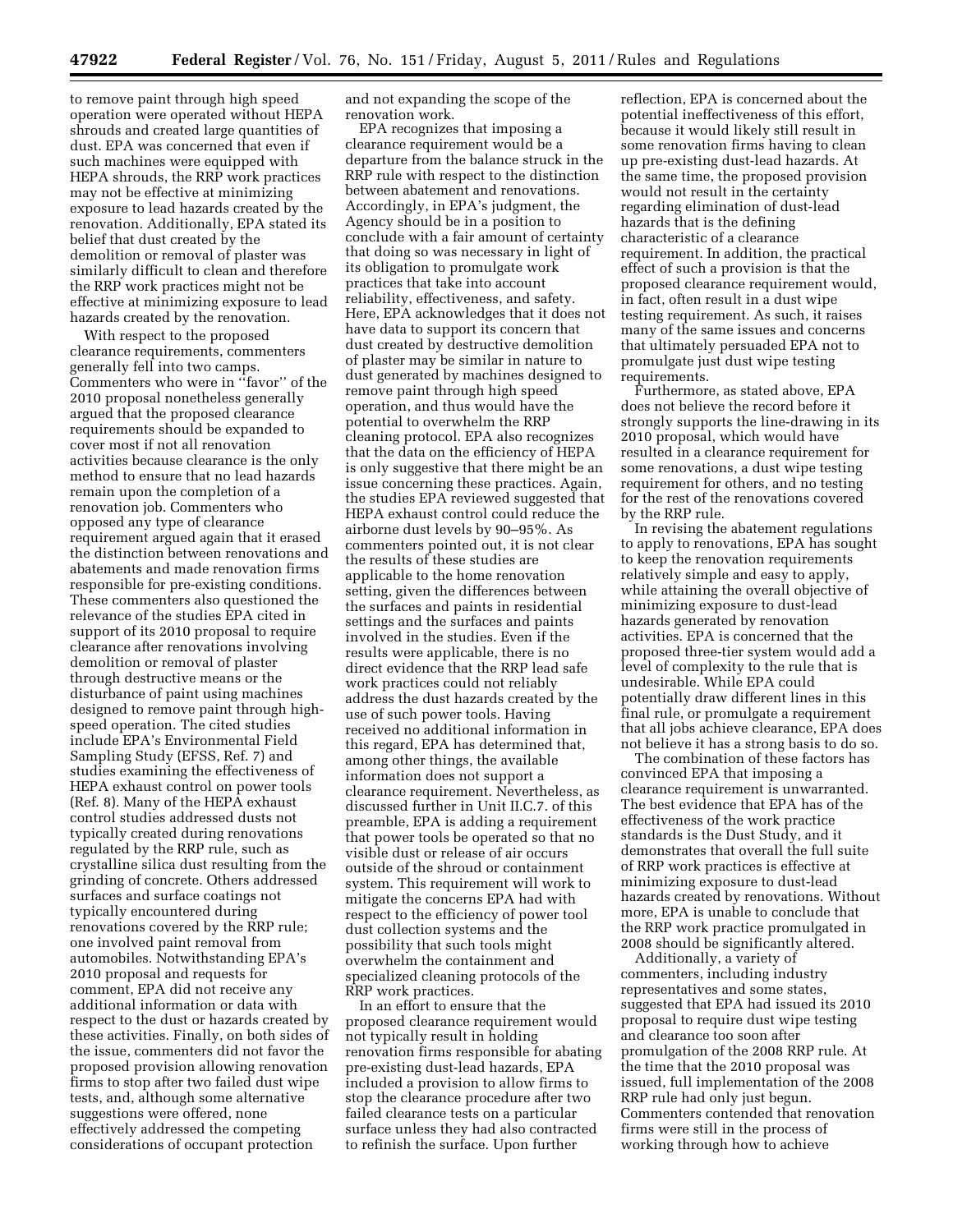compliance with the rule on a daily basis and that EPA should wait to add new requirements until firms were generally comfortable with the requirements promulgated in 2008. Commenters also argued that EPA should not make a determination that additional requirements are needed without first carefully assessing the status and impact of the existing RRP rule when fully implemented. EPA agrees with the general principle expressed by these commenters—that it is premature to impose significant additional work practice requirements for renovations already covered by the RRP rule, particularly given the information before the Agency. EPA also agrees that many renovation firms are still determining what the RRP rule requires from them on renovation projects. EPA also acknowledges that there are practical implementation issues with promulgating a significant change so soon after thousands of renovators have become certified renovators, and have taken the required training, which did not include information on the proposed dust wipe testing or clearance requirements.

Some commenters suggested that EPA concentrate on RRP education and outreach at this time, rather than on additional requirements. EPA agrees that outreach and education on lead poisoning in general, and the link between renovations and increased blood lead levels in particular, continues to be important. As part of the RRP program's Lead-Safe Certified media campaign, EPA developed and made available to the public outreach materials aimed at both contractors and consumers. The materials include a Public Service Advertising (PSA) advertisement aimed at contractors, banners for *Web site*s, sample articles for magazines, newsletters or other publications to help inform contractors about the rule, post cards and buck slips to stuff into mailers, as well as an informational brochure about the rule for building managers. EPA has also developed fact sheets about the RRP rule that hardware or paint supply stores can hand out to their customers to inform them of the regulatory requirements. All of this information is available to the public on EPA's *Web site* at *[http://epa.gov/lead/pubs/lscp](http://epa.gov/lead/pubs/lscp-press-materials.htm)[press-materials.htm.](http://epa.gov/lead/pubs/lscp-press-materials.htm)* 

The Agency has also developed outreach materials for consumers in order to build demand for lead-safe certified firms among the public. The consumer outreach materials include consumer print advertisements, PSA radio advertisements in English and Spanish, and a fact sheet about the RRP rule that contractors can provide to consumers to inform them about the advantages of hiring lead-safe renovation firms. The consumer outreach materials are also downloadable from EPA's *Web site* at *[http://epa.gov/lead/pubs/lscp](http://epa.gov/lead/pubs/lscp-consumers.htm)[consumers.htm.](http://epa.gov/lead/pubs/lscp-consumers.htm)* 

Finally, in an effort to raise awareness of the consequences of lead poisoning among parents and pregnant women who live in homes built before 1978, the Coalition to End Childhood Lead Poisoning, EPA and HUD joined the Ad Council in April 2010 to launch a national multimedia PSA campaign. As stated in the PSA campaign press release, the most common pathways for lead poisoning are deteriorating leadbased paint (on older windows, doors and trim, or walls) or improperlyperformed renovation, repair and painting activities that cause paint to chip, peel, or flake.

EPA will continue to evaluate and consider additional outreach and educational opportunities to improve property owner and occupant understanding of dust-lead hazards created by renovations. EPA also will continue to monitor implementation of the RRP rule. If future information, studies, or data indicate that the existing RRP rule work practices are not reliable, safe, and effective, EPA will consider whether additional requirements should be proposed.

2. *Elimination of provision allowing clearance in lieu of cleaning verification.* In the 2010 proposal, EPA proposed to eliminate the existing provision that allows renovation firms to skip the cleaning verification part of the mandatory cleaning protocol if another Federal, State, or local law or regulation, or the contract between the renovation firm and the property owner requires the renovation firm to use qualified entities to perform dust wipe testing and requires the renovation firm to achieve clearance. The rationale for eliminating this provision was based on the fact that, as discussed in the preamble to the 2010 proposal and the preamble to the 2008 RRP final rule, cleaning verification is an integral part of the whole suite of RRP work practices. The Dust Study demonstrates that these practices, when observed as a whole, are effective at minimizing exposure to dust-lead hazards generated by renovations.

EPA received only a handful of comments on this aspect of the 2010 proposal. Commenters thought that removing this provision from the RRP rule would make the rule inconsistent with the HUD regulations or State or local laws. Some believed that requiring both cleaning verification and clearance was unnecessarily burdensome, and pointed out that persons trained in leadsafe work practices had been achieving clearance without cleaning verification for a number of years now. While EPA does not agree with all of these assertions, EPA does agree that it is unnecessary to require renovation firms who must achieve clearance to follow the specific cleaning verification protocol. After all, these firms must continue to clean until they achieve the clearance standards. As discussed in the preamble to the 2010 Proposal, and mentioned by some commenters specifically in reference to this provision, contractors who receive the regular feedback provided by a clearance requirement have learned how to clean so that they typically achieve clearance on the first attempt. Specifically, in its Evaluation of the HUD Lead-Based Paint Hazard Control Grant Program (Ref. 10), HUD noted that the rate of passing initial clearance was associated with repetition of lead hazard control activities. Therefore, EPA is retaining the provision that allows the cleaning verification step to be skipped if the renovation firm must also achieve clearance. However, EPA believes that renovation firms whose projects are subject to clearance only as a result of contractual requirements are less likely to gain the repetitive experience of cleaning sufficiently so as to meet clearance with few cleaning cycles, so EPA encourages property owners who include clearance in their renovation contracts to also require renovation firms to perform cleaning verification. EPA also notes that States and Tribes are free to include both clearance and cleaning verification in their laws and regulations.

3. *Paint chip sample collection.* In May 2010, EPA proposed to give certified renovators another option for determining whether lead-based paint is present on components to be affected by a renovation. This option would allow certified renovators to collect paint chip samples from components to be affected by a renovation instead of using test kits to test the paint on the components. The samples would be required to be sent to an entity recognized under the NLLAP for analysis. In issuing this 2010 proposal, EPA reasoned that it would be easy to teach certified renovators to collect paint chip samples in the renovator course and this would provide maximum flexibility for certified renovators and renovation firms.

EPA received a number of comments on this part of its 2010 proposal. Some commenters supported this option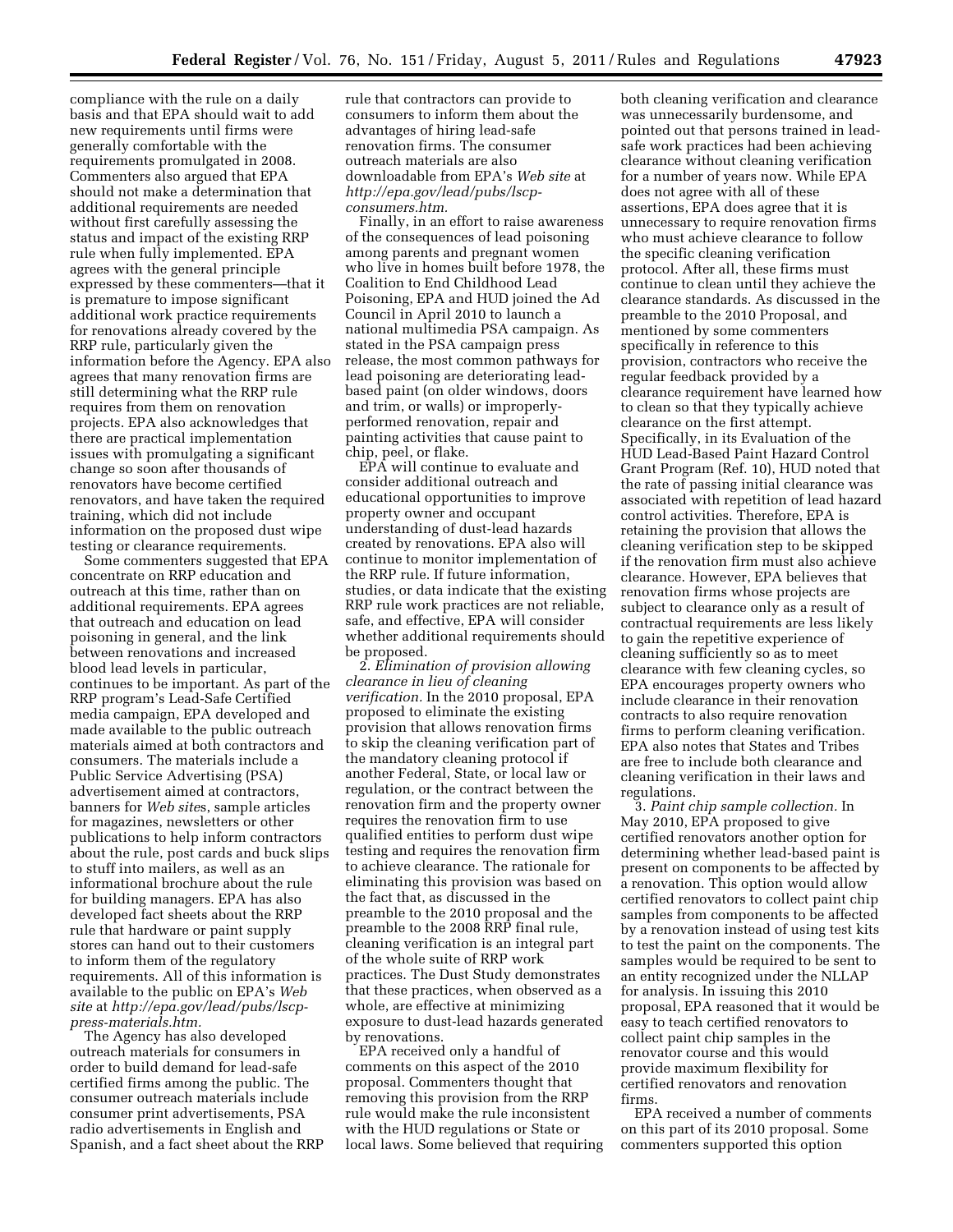because they felt that it is easy to properly collect a paint chip sample, and they agreed that this would provide additional needed flexibility for certified renovators and renovation firms. One commenter stated that, as a homeowner, he had been instructed by an NLLAP laboratory over the telephone on how to properly collect a paint chip sample and forward it to the laboratory for analysis. This experience led him to believe that it would be feasible to include in the renovator course instruction on how to collect a paint chip sample and forward it for analysis. Other commenters did not support this aspect of the 2010 proposal because they believe that only certified inspectors or risk assessors should be permitted to collect paint chip samples or make determinations about the presence or absence of lead-based paint. Several noted that this would conflict with State laws that prohibit anyone other than a certified inspector or risk assessor from sampling for lead-based paint. Some commenters expressed concern about the length of the renovator course, and the ability to add the additional information on paint chip collection, including information on chain-of-custody issues and laboratory submission procedures, without lengthening the course beyond 8 hours. Others noted that renovators are already being taught many of the necessary skills during instruction on how to properly use test kits.

Because renovator training courses are already required to include training in how and where to use test kits, and the associated recordkeeping requirements, EPA agrees with those commenters who believed that it would take very little additional time to also provide renovators with specific training in how to collect a chip sample and submit it for analysis. The selection of locations to test and the recordkeeping requirements would be identical whether test kits or paint chip sampling is used, except that the laboratory report would also have to be maintained along with the records associated with the renovation. EPA also agrees with those commenters who thought that this option would provide additional important flexibility. EPA is promulgating the proposed option allowing certified renovators to collect paint chip samples from painted components that will be disturbed by a renovation and submit those samples to an NLLAP-recognized entity for analysis. EPA will modify the model certified renovator training course to add the necessary information on sample collection, chain-of-custody, and

laboratory submission procedures. One commenter wondered how renovators who have already taken the training to become certified would learn about this option and how to use it. EPA will post the information developed for the renovator training course on its Web site. EPA will also e-mail this information to certified renovation firms that provided an e-mail address on their certification applications. As pointed out by several commenters, paint chip sample collection, by itself, is a relatively simple thing to learn and EPA believes that certified renovators who have already been trained in how to properly use a test kit will be able to learn how to properly collect a paint chip sample and submit it to an NLLAPrecognized entity from the material EPA posts on its Web site.

At least one commenter pointed out that EPA would also have to modify the recordkeeping requirements to accommodate this option and include information specific to paint chip sample collection, such as component and location tested, identity of the NLLAP entity analyzing the samples, and the sample results. Accordingly, EPA is modifying 40 CFR 745.86(b)(1) to add a new subparagraph (iii) that requires records pertaining to paint chip sample collection and analysis, including a description of the components that were sampled, and the locations sampled, the name and address of the NLLAP-recognized entity performing the analysis, and the results for each sample. EPA is also modifying 40 CFR 745.86(b)(6) to include a certification by the certified renovator that, if paint chip samples were collected, that the samples were collected from the components in the locations specified, that the samples were submitted for analysis to the identified NLLAP-recognized entity, and that the sample results were as specified.

This option does not make certified renovator the equivalent of a certified lead-based paint inspector. Certified renovators must still test each affected component, they are not permitted to exclude components based on similar painting histories or perform random paint sampling in multi-unit buildings. Just as with the current provisions for test kit use, in those states that do not permit persons other than certified inspectors or risk assessors to sample or test for lead-based paint, certified renovators will not be able to exercise this option.

4. *Training provider accreditation.* In May 2010, EPA proposed a number of minor changes to the training provider accreditation provisions. EPA received

very little public comment on these proposed amendments, and EPA is promulgating these amendments as proposed.

a. *Documentation of personnel qualifications.* The first of these minor amendments involves submission of documentation of training program manager and principal instructor qualifications along with training provider applications for accreditation. Training providers who wish to provide renovator, dust sampling technician, or lead-based paint activities training for Federal certification purposes must apply for and receive accreditation from EPA. To become accredited, a provider must employ a training program manager as well as principal instructor(s) who meet certain education, training and work experience requirements. The training provider must indicate on its application for accreditation that the training program manager and principal instructor(s) meet these requirements; however, the 2008 RRP rule did not require documentation (*e.g.,* resumes) regarding the qualifications of these individuals to be submitted to EPA. The Agency believes it is important to review this information when determining whether to approve a training provider application. When EPA reviews applications for accreditation, it is common for the Agency to request this documentation from training providers in order to verify that the training program manager and principal instructor(s) have the proper qualifications. Requesting this information takes time and can delay the review of an application. Therefore, the Agency will now require training providers to submit documentation regarding the qualifications of the education, training and work experience of training managers and principal instructors with their applications for accreditation. Only one commenter commented on this provision, expressing general support for the change.

b. *Submission of training course materials.* EPA is also promulgating other proposed changes to the required materials that must be submitted along with an accreditation application. EPA received only one comment expressing general support for this proposed change. Specifically, to become accredited, a training provider must submit a copy of its training course materials with its application for accreditation for review by the Agency. If a training provider chooses to use the model course developed by EPA or a course approved by an authorized State or Indian Tribe, then the provider is not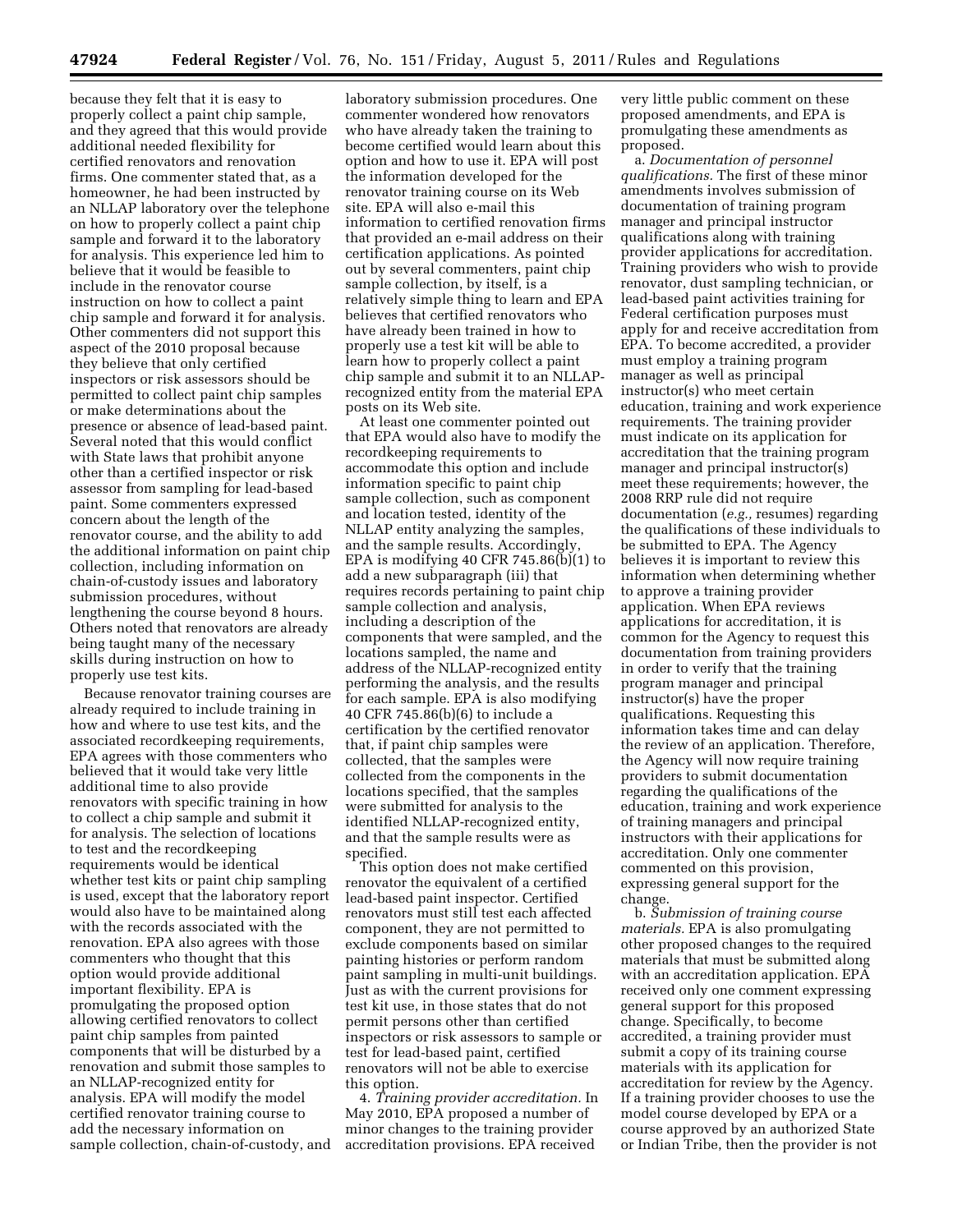currently required to submit the course materials with its application. Instead, the training provider indicates on its application that it will use the EPA model course or a course approved by an authorized State or Indian Tribe. Authorized States and Indian Tribes can have renovation or abatement programs that are significantly different from the EPA-administered program which would be reflected in their approved course materials. In these instances, a training course approved by the State or Indian Tribe may not be sufficient for the purposes of training someone on the requirements of the Federal program.

Accordingly, the Agency proposed to require training providers who apply to EPA for accreditation and wish to use a course approved by an authorized State or Indian Tribe to submit the course materials for EPA review. EPA reasoned that this will give the Agency the opportunity to identify and address any significant differences between the requirements of EPA and the authorized program that may appear in the course so the Agency can ensure that EPAaccredited training providers are using appropriate course materials.

EPA is promulgating this provision as proposed. This provision only applies to those training providers who wish to use a training course approved by an authorized State or Indian Tribe that is different from the EPA model training course. Training providers wishing to use the EPA model courses need not submit those materials with their applications.

c. *Role of principal instructor.* EPA is promulgating a proposed minor amendment involving a clarification of the role of principal instructors in teaching courses. The regulation, at 40 CFR 745.225(c)(3), states that principal instructors are responsible for the organization of their courses and oversight of the teaching of all course material. The regulations also define ''principal instructor'' as ''the individual who has the primary responsibility for organizing and teaching a particular course.'' Nonetheless, the rule also allows training program managers to designate experts in a particular field (*e.g.,* doctors or lawyers) as guest instructors, on an as needed basis, to teach discrete portions of the course. EPA interprets these provisions to require a principal instructor to be present and primarily responsible for teaching the course, although guest instructors may be used to teach some portion(s) of the course. Principal instructors are also responsible for the quality of the instruction delivered by the guest instructors. To ensure that the

regulation is clear on this point, EPA proposed to amend 40 CFR 745.225(c)(3) to state that principal instructor(s) are primarily responsible for teaching the course materials and must be present to provide instruction (or oversight of portions of the course taught by guest instructors) for the course for which he has been designated the principal instructor. EPA received two comments on this provision, both supported the change, and one specifically stated a belief that having principal instructors present while guest lecturers teach would improve the content of many courses. EPA agrees with these commenters and EPA is promulgating this provision as proposed.

d. *Application amendments.* EPA is promulgating as proposed another minor amendment involving a specific provision requiring training providers to amend their accreditation application whenever there is a change to the information presented in their most recent accreditation or re-accreditation application. The RRP rule includes requirements for amending the certification of a renovation firm. Firms must submit an amendment within 90 days of the date that a change occurs to information in its most recent application for certification or recertification. Examples of amendments include a change in the firm's name without transfer of ownership, or a change of address or other contact information. To amend its certification, a firm must submit an application, noting on the form that it was submitted as an amendment. The firm must complete the sections of the application pertaining to the new information, and sign and date the form. EPA has interpreted the training provider accreditation regulations to require accredited training providers to submit amended applications whenever there is a change to the information provided in the training provider's most recent application for accreditation or reaccreditation, including information regarding the training manager and any principal instructor(s) teaching courses offered by the training provider. However, the existing regulations do not specify a time limit for submitting an amendment, so EPA proposed to require training providers to submit amendments within 90 days of the date a change occurs to information in each provider's most recent application. As proposed, if the training provider does not amend its most recent accreditation application within the 90-day time period, it must stop providing training until the accreditation application is

amended. EPA also proposed to approve or disapprove amendments for a new training manager, any new or additional principal instructors, or any new permanent training location within 30 days of the date EPA receives the amendment. This 30-day time period will give EPA time to check the qualifications of the training manager(s) or principal instructor(s) before the training manager begins managing or the principal instructor begins teaching a course. This 30-day time period also gives EPA time to verify the suitability of a new permanent training location by visiting the location. As proposed, the training provider would not be permitted to provide training under the new training manager or offer courses taught by any new principal instructor(s) or at the new training location until EPA either approves the amendment or 30 days has passed. EPA also proposed to clarify that no fee will be charged for accreditation application or certification amendments. EPA received no comments on this proposed amendment.

Because qualified training managers and principal instructors are critical to ensuring effective training, it is important for EPA to have the ability to review their qualifications before they begin to provide training. If unqualified individuals provide training, it could be very difficult to determine whether the trainees received adequate training and resolve any concerns over the quality of the training. Requiring retraining would not only inconvenience the training provider, it would also be burdensome for the trainees themselves. Therefore, EPA is promulgating the 30-day review period for new training managers and principal instructors as proposed, with several modifications. The first relates to the calculation of the 30-day review period. EPA is clarifying that the 30-day period begins upon submission of a complete application for amendment. Thus, if the amendment involves a new training manager or principal instructor, the training provider must fill out the section of the application that identifies the training provider and the sections that pertain to the new training manager or principal instructor, sign the application, and include the individual's qualifications along with the application for amendment. If the application does not include these items, then the 30-day review period would not begin until the missing information is submitted.

In addition, in further reviewing this proposed provision, EPA has decided that additional flexibility would be beneficial for training providers. If the training provider wishes to use a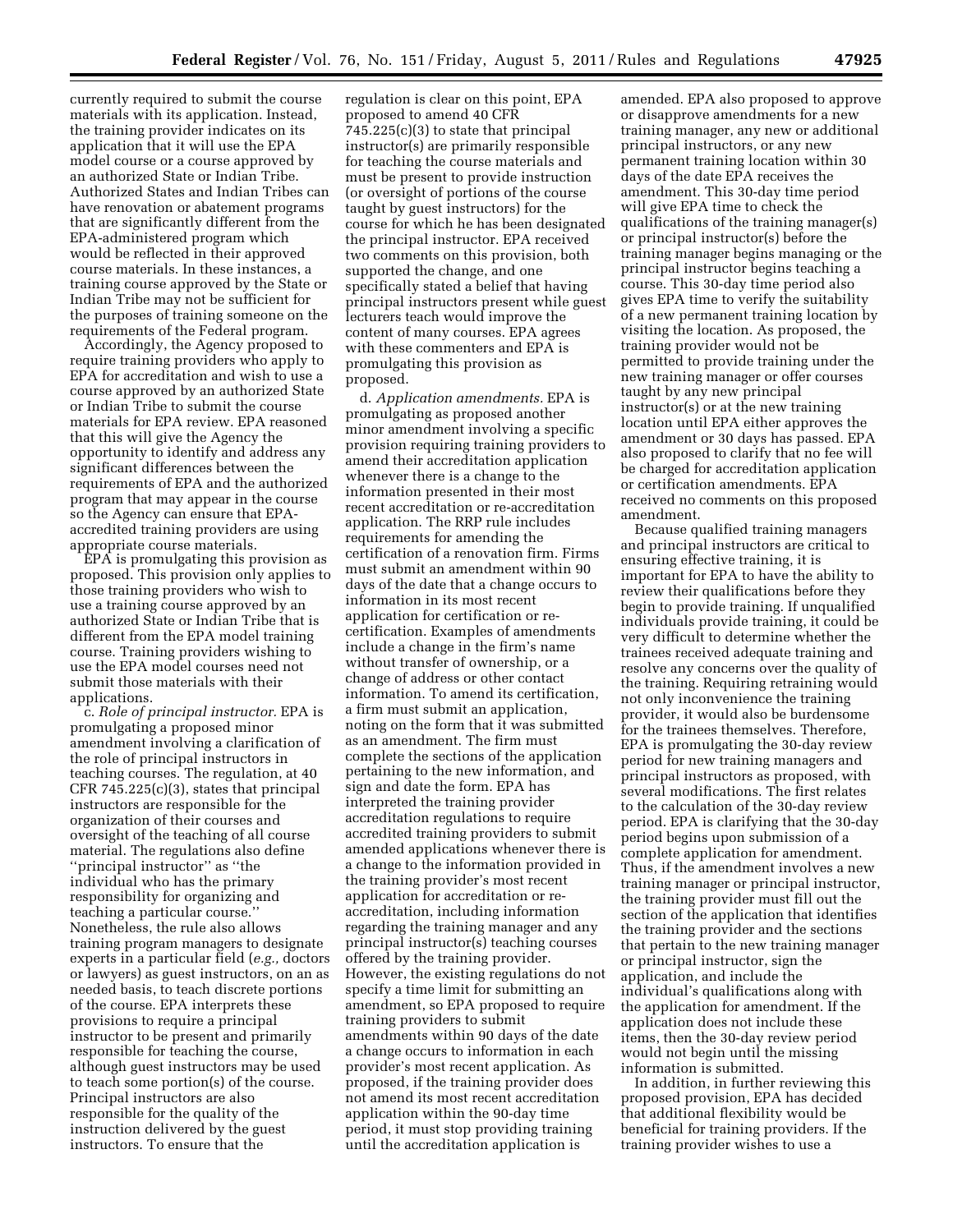training manager or principal instructor who has already been reviewed by EPA as part of a successful application for training provider accreditation under 40 CFR 745.225, whether for that training provider or another, the training provider may do so on an interim basis without delay. The training manager or principal instructor must still meet the qualifications for the position as described in 40 CFR 745.225(c)(1)–(2). If, within 30 days of the date that the training provider begins using such an individual as a new training manager or principal instructor, EPA determines that the individual should not be used in such a capacity, EPA will provide written notice to the training provider. The training provider must stop providing training under the new training manager or principal instructor upon receipt of written notice from EPA.

With respect to new permanent training locations, EPA is also concerned that a poor choice of location could negatively affect the quality of training. For example, if a location is chosen that does not have a suitable surface for performing cleaning verification, trainees would be unable to experience actually doing, during the hands-on portion of the course, something that will be an important part of their responsibilities as certified renovators. However, EPA believes that the choice of training location does not, in most cases, have as big of an impact on the quality of training as the training manager or the principal instructor. During the accreditation process for new training providers, it has been EPA's practice to review the qualifications for each and every training manager and principal instructor named on an application. In contrast, where a training provider has identified multiple permanent training locations in its application, EPA has chosen to visit a sample of locations, rather than each and every location. In addition, EPA has been approving traveling training providers based on the criteria that the providers will use to select a training location, a demonstration of the handson training, and an examination of the equipment the providers plan to use in training. Therefore, EPA will allow training providers to use new permanent training locations on an interim basis for 30 days. If, during that 30 days, EPA determines that the location is not adequate, the training provider must stop using that location upon written notice from EPA.

e. *Hands-on training requirements.*  Another minor amendment involves the topics for which hands-on training is required in the renovator and dust

sampling technician courses. The regulations at 40 CFR 745.225 includes requirements and procedures that training programs must follow to become accredited in order to provide instruction in lead-based paint courses. Minimum requirements for training curricula are found in this section, which lists course topics that must be included in the different training courses with an indication of the topics that require hands-on instruction. However, EPA inadvertently omitted indicating which course topics required hands-on training for the renovator and dust sampling technician disciplines. Accordingly, EPA proposed to identify in 40 CFR 745.225(d) which topics in the renovator and dust sampling technician courses require hands-on training. In further clarification, EPA also proposed to add a sentence to 40 CFR 745.225(e)(2) stating that refresher courses for all disciplines except project designer must include a hands-on component.

EPA received several comments on this aspect of the 2010 proposal. Two commenters supported the proposed topics for hands-on training for renovators and dust sampling technicians. Another commenter wondered why report preparation would be a required hands-on topic for dust sampling technicians when it has never been a hands-on topic for the other disciplines that must prepare reports. While it is true that hands-on training in report preparation is not required for most lead training disciplines, it is required for the inspector discipline. Thus, certified inspectors and certified risk assessors, who must successfully complete both the inspector course and the risk assessor course, receive hands-on training in report preparation. EPA believes that report preparation for dust sampling technicians is likewise important enough to warrant hands-on training in how to do it properly. Accordingly, EPA is finalizing the required hands-on training topics as proposed. Renovator trainees must receive hands-on training in using test kits, renovation methods that minimize creation of dust and lead-based paint hazards, containment and cleanup methods, and cleaning verification. Dust sampling technician trainees must receive hands-on training in dust sampling methodologies and report preparation.

EPA received two comments specifically on the proposed addition of a statement that all refresher training courses, with the exception of the project designer refresher course, must include hands-on training. One

commenter was an environmental advocacy group, the other an industry trade association. Neither commenter supported this aspect of the 2010 proposal; they thought that requiring hands-on training for renovator refresher courses would limit the availability of refresher training and increase costs unnecessarily. Both commenters thought that enough information could probably be conveyed in a distance learning or e-learning setting to warrant dispensing with the hands-on requirement for renovator courses. The environmental advocacy group pointed out that EPA's current model refresher training course for renovators contains two required handson skill sets—test kit usage and cleaning verification. This commenter felt that this was appropriate, given that previously-trained individuals are still taking advantage of the ''grandfathering'' provision that allows them to successfully complete an accredited renovator refresher course to become certified renovators. Those individuals would not have had previous training in those two skills, so hands-on training would be necessary. However, once the grandfathering provision is no longer available, as discussed later in this section of the preamble, all certified renovators would have had hands-on training in these skills. While EPA agrees with this commenter that, for now, it is particularly important for renovator refresher courses to include hands-on training in test kit use and in cleaning verification, EPA disagrees that handson refresher training is unnecessary. A hands-on component for refresher courses will help ensure that certified renovators remain competent in the skills needed to comply with the RRP rule, including test kit use, containment, and cleaning (including cleaning verification). Therefore, EPA is finalizing the proposed amendment to 40 CFR 745.225(e)(2) that specifically states that hands-on training is required for all refresher courses except project designer. EPA plans to re-evaluate the renovator refresher course after the grandfathering provision sunsets, but before the currently-certified renovators are due for refresher training. At that time, EPA will consider whether handson training is still necessary and appropriate for renovator refresher training.

f. *E-learning.* As stated in the 2010 proposal, Web-based training and other types of alternative training delivery are permitted under both the Lead-based Paint Activities Regulations and the RRP rule. An EPA model on-line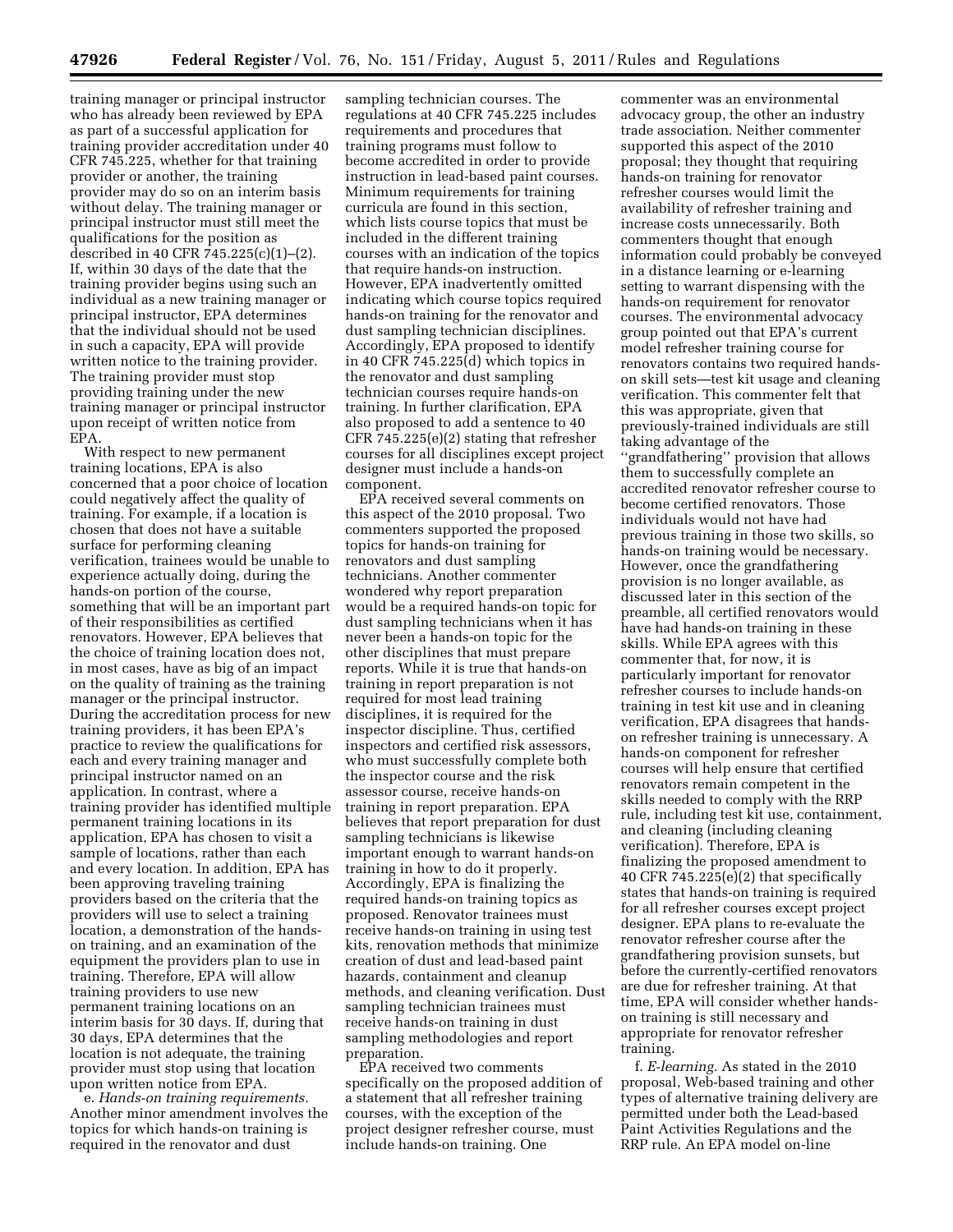renovator course that may be used to deliver the classroom portion of the renovator course is available. While such alternative training delivery options cannot be used to deliver required hands-on training, EPA encourages training providers to make use of such options where appropriate to increase access to training and make it more affordable. Web-based training courses are considered separate courses and a separate application fee is required for each.

EPA's model electronic training course contains certain basic administration and delivery requirements. These include assigning a unique identifier to each student, to allow the training provider to track student course progress and completion. In addition, there are knowledge checks for each chapter, which must be completed before the student can go on to the next chapter, and a final test for the electronic learning portion which consists of at least 20 questions. Finally, students must be able to save or print an uneditable copy of a record showing completion of the electronic learning portion of the course. In May 2010, EPA proposed to incorporate these requirements into 40 CFR 745.225 to ensure that all training providers wishing to use electronic learning for the classroom portions of lead-based paint courses are aware of these requirements and plan their course development accordingly. EPA requested comment on a variety of topics, including the number of questions in the course test and the score required to pass.

EPA received several comments on this aspect of the 2010 proposal. Some commenters were concerned with verifying the identity of persons logging into e-learning courses. Several noted that, because it is impossible to verify with certainty the identity of persons completing online training, an in-person final course test is necessary to ensure that the trainee is adequately trained. In this final rule, EPA is amending 40 CFR 745.225(c)(6) to explicitly require e-learning training providers to assign a unique identifier to each student in order to track the student's progress through the course. EPA believes that this requirement, along with the existing requirement that the trainee participate in the hands-on training and take the final course test in person, will provide reasonable assurance that the same person has completed all of the portions of the course. In response to these commenters, EPA is modifying the regulations to specifically state that e-learning or other alternative delivery methods cannot be used for the handson training, the final course test, or the proficiency test, if one is given.

Commenters also expressed concern that the EPA model online course could be completed in as little as one hour, which could mean that a person could become a certified renovator with only 3 hours of training. EPA disagrees with these commenters. The current model course posted on the EPA Web site is not a functioning course and does not contain the background learning management system (LMS) which tracks the student's progress and requires satisfactory completion of the knowledge checks and the final test. Therefore, the time it takes to page through the model course is not representative of the time it would take to successfully complete an accredited e-learning course. Assuming that 2 training hours are spent on hands-on training, 40 CFR 745.225(c)(6)(vi) requires a minimum of six 50 minute training hours or 5 hours of classroom time for renovators. This requirement applies equally to traditional classroom settings as well as to e-learning courses offered for accreditation. While EPA realizes that renovator trainees will not all proceed through an e-learning course at the same pace, an e-learning course offered for accreditation must be generally designed so that an average trainee takes approximately 5 hours to proceed through the course, including all of the knowledge checks and the course test.

One commenter thought that EPA's proposed requirement of an 80% minimum passing score on the course test for the online course was too restrictive. Another commenter disagreed, reasoning that an 80% minimum passing score was reasonable but that a 100% passing score would be too restrictive, because it would likely result in students being penalized for poorly-worded questions or alternate interpretations, regardless of the state of the student's knowledge. This commenter thought that it was appropriate to have a higher passing score requirement for the e-learning portion of a training course, because the student would have an opportunity to review the material and retake the test. EPA agrees with the second commenter. The  $80\%$  minimum passing score is intended to demonstrate mastery of the subject and lower scores do not achieve this goal. If students do not pass the test, they must review the material and try again. To ensure that, just as in conventional testing, students using electronic means to take the test do not receive feedback on their answers until after they complete and submit the test, the electronic testing provision at 40

CFR  $745.225(c)(6)(viii)(D)$  explicitly prohibits such interim feedback, a feature contained in some Web sites.

One commenter suggested that EPA consider separately accrediting entities that provide online training and entities that provide hands-on training. The commenter argued that developing an online course is a capital-intensive project that requires a large number of trainees to recover the costs, so relatively few entities are likely to undertake online course development. In contrast, the commenter stated that the delivery of hands-on training must be more local and mobile, it requires a smaller capital investment, and each entity may have relatively few trainees. EPA recognizes that this may be the case, at least for now, while EPA is administering the RRP program in most States. However, this may change as more States become authorized and impose requirements for training that may differ from the EPA requirements. In any event, as the commenter notes, EPA has developed a streamlined process to allow accredited training providers to add an e-learning component to their accreditation by using an already developed and accredited online course. This allows accredited training providers to offer online training without having to make a large capital outlay to develop a course. EPA continues to believe that the training provider who issues the final course completion certificate to a trainee, thus conferring certified renovator status on the trainee, must be responsible for ensuring that the student has completed all of the required training. EPA does not offer partial accreditations, or accreditation for a portion of a course.

On a related topic, this commenter thought that it would be burdensome to require the hands-on training provider to maintain records of the specific times each student logged in to the online portion of the course, each student's progress, and completion data. The commenter believed that, in the case where the online provider and the hands-on provider are separate entities, working under a contractual agreement to present an entire training course, it would be relatively easy for the online provider to maintain the records. In contrast, the commenter thought that it would be much more burdensome for EPA to require that the hands-on provider download or otherwise take possession of these records. EPA disagrees with this commenter, because EPA believes that the amount of data associated with this particular requirement for each trainee is not substantial. However, if a particular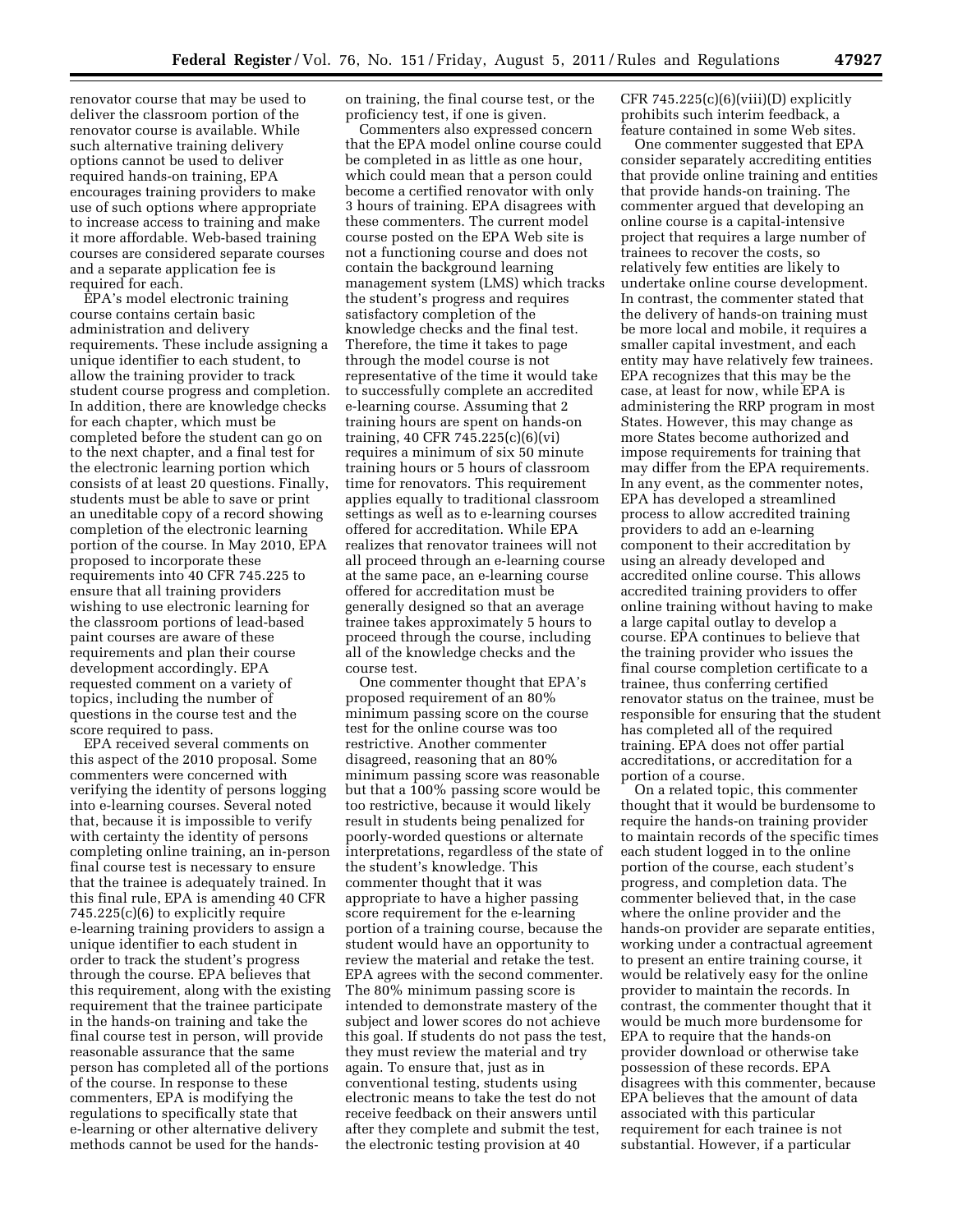accredited training provider felt otherwise, the provider could contract with the provider of the online training to store the records. Although the accredited training provider would remain ultimately responsible for being able to produce those records, as long as the training provider is able to produce them in response to a request from EPA, EPA would consider the training provider in compliance with the recordkeeping requirements.

One commenter provided a number of specific comments on EPA's proposed requirements for e-learning courses. First, the commenter thought that the requirement for knowledge checks for each module of the course was too inflexible, and that it could be difficult to determine what a module is for purposes of knowledge checks. The commenter suggested that EPA instead require periodic knowledge checks. EPA agrees with this comment and is promulgating a requirement for periodic knowledge checks equivalent to the number and content of the knowledge checks contained in EPA's model course. This would be 16–24 knowledge checks over the entire course. This commenter also thought that the requirement that a student be able to generate an uneditable copy of an elearning course completion certificate too stringent. The commenter pointed out that almost anyone reasonably familiar with computers could alter a secure PDF, image, or word processing file through the print function. EPA will add language to the proposed provision at 40 CFR 745.225 $(c)(6)(viii)(E)$  to clarify that EPA merely meant that the certificate must not be susceptible to easy editing. A secure PDF file would comply with these requirements. Allowing students to generate and print the course completion certificate provides them with reasonable certainty that they have completed the e-learning portion of the course before attempting the hands-on portion. EPA recommends that accredited training providers verify through other means, such as the elearning progress records, that each student who completes the hands-on training has also completed the online portion of the course before training providers issue the final course completion certificate.

g. *Combined refresher courses.* In the 2010 proposal, EPA requested comment on whether training providers should be allowed to provide a combined Abatement Worker/Renovator refresher course or a combined Abatement Supervisor/Renovator refresher course or both. After the 2008 RRP rule was promulgated, EPA received input from the regulated community and others

indicating that many abatement contractors are likely to also become certified renovation firms. If this is the case, it would be advantageous for such firms to be able to send their employees to combined refreshers so that the employees would more readily be able to keep up their dual certifications. EPA requested comment on the likelihood that this will be the case, and, if combined refreshers are desirable, whether the different certification time periods for individual abatement certification (3 years) and individual renovator certification (5 years) should be harmonized and, if so, how. EPA received two comments on this topic; both commenters supported the idea of combined refresher courses and thought they would provide increased flexibility for industry. One commenter thought that the certification time periods should be harmonized to 3 years for all disciplines because the commenter believed that 5 years was too long to go without a refresher. The other commenter did not think that harmonization was necessary, because the abatement worker or supervisor would just take the combined refresher every 3 years to meet the shorter certification periods in the Lead-based Paint Activities Rule. EPA agrees with these commenters that combined refresher courses may be beneficial. While the current regulations permit training providers to offer refresher courses sequentially, *e.g.,* a 4-hour renovator course on the afternoon of one day, followed by an 8-hour worker course the next day, taking the courses sequentially would result in some duplication of training topics for persons certified as both renovators and abatement workers. On the other hand, EPA is not certain that appropriate refresher topics for both disciplines could be covered in a single 8-hour day. EPA plans to evaluate the content of its supervisor, worker, and renovator refresher courses to determine what an appropriate combined course length might be. Depending on the results of this evaluation, EPA will consider amending these regulations to establish course length requirements for combined refresher courses.

h. *Recordkeeping.* Another amendment proposed in May 2010 involves recordkeeping requirements for training providers. Previously, training providers were required to keep training records for 3 years and 6 months. This length of time was chosen because of the length of individual certification periods for lead-based paint activities, which can be as long as 3 years and 6 months including interim certification.

However, the renovator and dust sampling technician certification periods are 5 years, with no interim certification. Therefore, in order to ensure that the training records from the previous training course are available for certified renovators and dust sampling technicians taking refresher courses, EPA proposed to increase the recordkeeping period applicable to these disciplines to 5 years. EPA received two comments on this aspect of the 2010 proposal, both commenters thought that the recordkeeping requirements for all disciplines should be increased to 5 years. These commenters thought it would be less confusing for training providers if there was one period applicable to all. One commenter pointed out that EPA had extended the certification period for renovators trained before April 22, 2010 to July 1, 2015, so the training records for those trainees ought to be kept for as long as their certification lasts. This commenter suggested that EPA require training records to be kept for 5 years or until the expiration of certification resulting from the training, whichever is longer. While EPA agrees that it may be easier for training providers to keep records for the same length of time regardless of the discipline, EPA does not believe that it is necessary to make this a requirement. Training providers who prefer to have one single recordkeeping process can always choose to maintain their records for 5 years across the board. Therefore, EPA is promulgating the increased recordkeeping requirement for providers of accredited renovator and dust sampling technician training as proposed. EPA also agrees with the commenter who suggested that there be a longer recordkeeping requirement for renovator training courses offered before April 22, 2010. Accordingly, EPA is also promulgating a requirement that records for renovator training courses completed before April 22, 2010 must be kept until July 1, 2015.

i. *Trainee photographs.* EPA also proposed certain minimum standards for the trainee photographs that must appear on renovator and dust sampling technician course completion certificates. Accredited training programs are required to issue a course completion certificate for each person who passes a training course. A variety of information is required to be on the certificate including the name of the course, the name and address of the student, and contact information for the training program. Course certificates for renovators or dust sampling technicians must include a photograph of the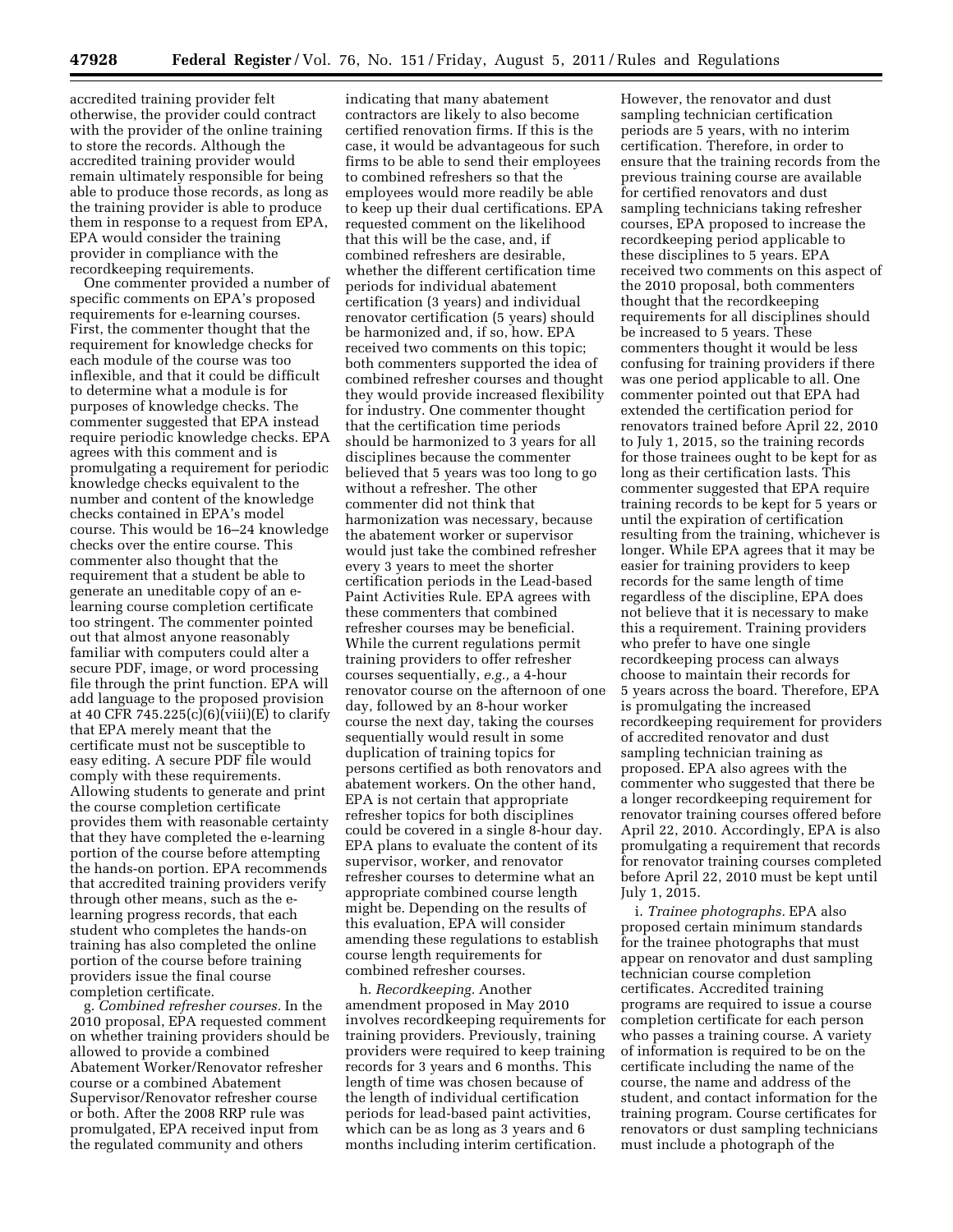student, but the regulation does not include size requirements or other specifications for the photograph. Since publishing the 2008 RRP rule, the Agency has been asked if there is a minimum size for the photograph. EPA believes that it would be beneficial to have minimum standards for the photograph in order to ensure that the person in the photograph is recognizable. EPA proposed to require that the photographs on course completion certificates be an accurate and recognizable image of the trainee and at least one square inch in size. EPA also requested comments on whether the image quality requirements should be more specific, *e.g.,* more quantitative. EPA received several comments on this provision. Commenters generally supported the proposed requirements, but did not favor additional requirements, such as quantitative requirements for image quality, as they were concerned about the burden associated with such additional requirements. EPA agrees with these commenters that the proposed requirements are sufficient. Therefore, EPA is promulgating the image quality requirements as proposed.

j. *Clarifying changes to 40 CFR 745.225.* Finally, as stated previously, 40 CFR 745.225 includes requirements and procedures that training programs must follow to become accredited in order to provide instruction in renovator, dust sampling technician, and lead-based paint activities courses. The final 2008 RRP rule amended § 745.225 to cover persons who provide or wish to provide renovator or dust sampling technician training for the purposes of the RRP rule. There are some instances where the regulations do not specifically mention the renovator or dust sampling technician courses even though the regulations apply to those courses. For example, 40 CFR 745.225(c)(14) explains the requirements which a training provider must follow when submitting notification to EPA after the completion of a training. However, the conforming changes, *i.e.,* to replace ''lead-based paint activities courses'' with ''renovator, dust sampling technician, and lead-based paint activities courses,'' were not made to every subparagraph even though all the requirements of that section apply to those courses. Consequently, EPA proposed to clarify that the requirements in 40 CFR 745.225 apply to renovator and dust sampling technician courses in addition to leadbased paint activities courses. EPA received one comment offering general support for these proposed revisions.

EPA is promulgating these revisions as proposed.

5*. State and Tribal program authorization.* Under the RRP rule, interested States, Territories, and Indian Tribes may apply for, and receive authorization to administer and enforce all of the elements of the RRP program. In May 2010, EPA proposed several changes to the State and Tribal program authorization regulations. The first was a clarification that State and Tribal programs do not need to include requirements for the accreditation of dust sampling technicians if they require dust sampling to be performed only by a certified inspector or risk assessor. EPA received only one comment relating to this proposed revision, and that commenter thought that EPA should require States and Tribes to allow dust sampling technicians to collect samples. However, EPA does not have the authority to prohibit States and Tribes from having a more stringent program than the EPA's, *e.g.,* requiring more training for persons collecting dust wipe samples than EPA requires. It would not make sense for EPA to require States and Tribes to establish the dust sampling technician discipline if those trainees would not be allowed to perform any duties under State or Tribal law. Therefore, EPA is promulgating this change to the text of the regulation as proposed.

Along these same lines, EPA proposed to add a provision requiring State or Tribal programs to have procedures and requirements for on-the-job training of renovation workers who do not receive accredited training. EPA neglected to include such a provision in the 2008 RRP Rule. As with the dust sampling technician discipline, State and Tribal programs are only required to have these provisions if they permit on-thejob training for renovation workers. If, for example, a State or Tribal program only allows certified renovators to perform renovation activities within a regulated renovation work area, then no provisions for on-the-job training would be required for that State or Tribal program. EPA received one comment generally supporting this change. EPA is promulgating this revision as proposed.

EPA also proposed to amend the State and Tribal program requirements to clarify that both individuals and firms must receive certification. Only one comment was received on this topic, pointing out that EPA's proposed regulatory text at 40 CFR 745.326(e)(1) did not accomplish that objective. EPA agrees with this commenter, and has revised the regulatory text throughout this section accordingly to ensure that

EPA's requirements are clear. EPA requires both renovators and renovation firms to be certified. A renovator becomes certified by successfully completing an accredited renovator training class. A renovation firm becomes certified by submitting an application to EPA, attesting that it and its employees will follow the work practice standards at 40 CFR 745.85 for conducting renovations, and paying a certification fee. EPA believes that, in order for a State or Tribal program to be at least as protective as EPA's program, the State or Tribal program must, at a minimum, require formal certification for renovation firms. States and Tribes may, but are not required to, formally certify renovators. The certified renovation firm is responsible not only for the behavior of its certified renovators but also for the other workers that have been trained by the certified renovators. Thus, the renovation firm is ultimately responsible for the proper performance of the renovation. Requiring formal certification for renovation firms facilitates compliance monitoring and enforcement for EPA as well as for State and Tribal programs. A program that only required formal certification for individual renovators and not firms would not be as protective.

In addition, as pointed out by several State commenters, EPA inadvertently included the wrong provisions in the proposed regulatory text for revising authorized State and Tribal programs to conform to revisions to the 2008 RRP rule. The existing provisions at 40 CFR 745.326(f) give authorized State and Tribal programs 2 years from the effective date of any EPA revisions to the 2008 RRP rule to demonstrate that the State or Tribal program meets the requirements of the revised 2008 RRP rule. This 2 year period is also afforded to States and Tribes that submit applications for authorization before the effective date of any EPA revisions. EPA did not intend to make any changes to this provision and States and Tribes still have 2 years to make changes to their programs necessitated by revisions to the Federal RRP program.

Finally, EPA proposed to require that, in order to be authorized for any of the lead-based paint programs, State or Tribal programs demonstrate that: (1) The State or Tribe is able to sue to obtain penalties, (2) civil and criminal penalties of at least \$10,000 are assessable for each instance of violation, (3) if violations are continuous, the penalties are assessable up to the maximum amount for each day of violation, and (4) the burden of proof and degree of knowledge or intent of the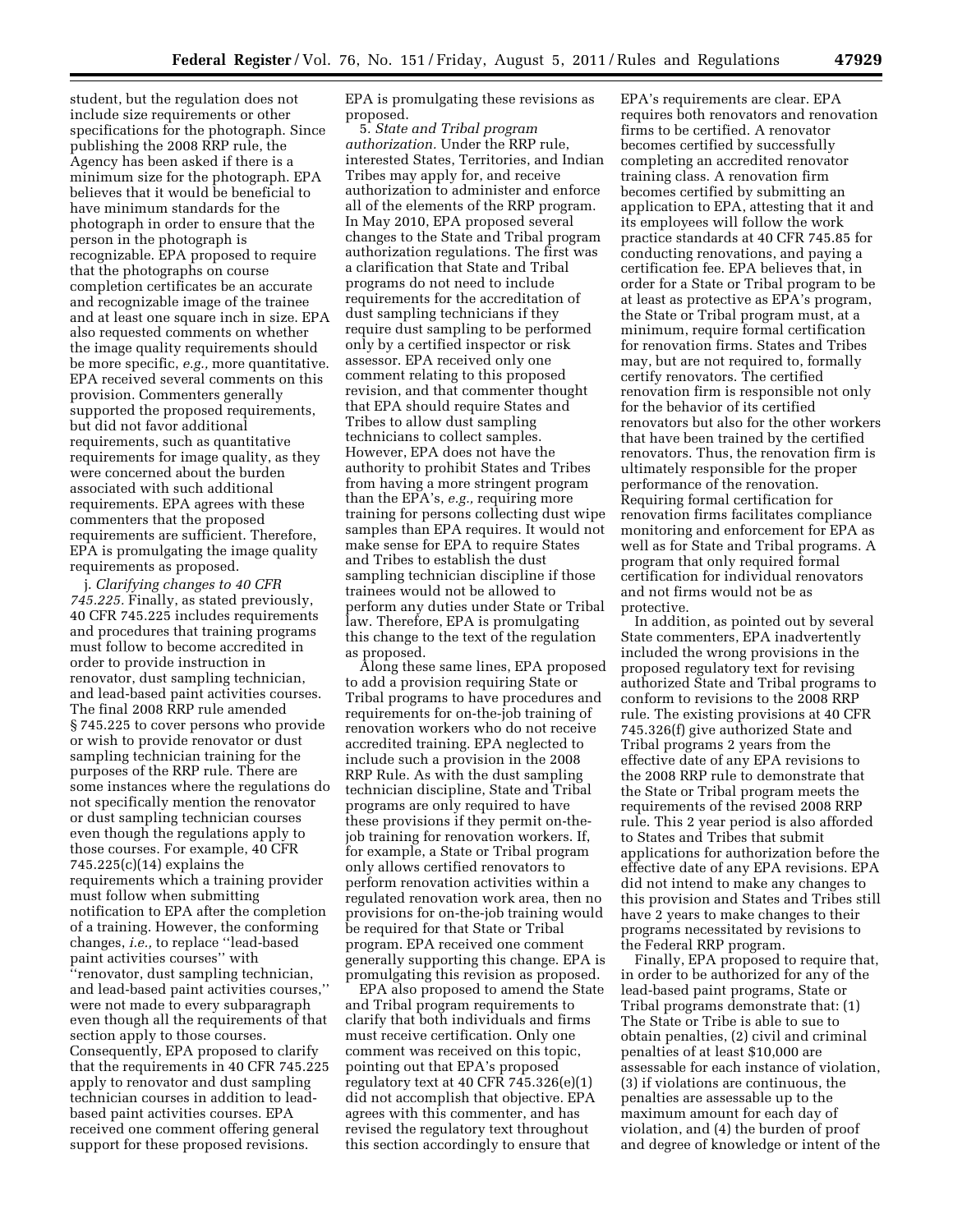respondent is no greater than it is for EPA under TSCA. EPA also requested comment on what criteria States or Tribes should consider in assessing penalties and whether the \$10,000 minimum penalty authority level should be periodically adjusted for inflation. As discussed in the preamble to the proposed rule, in choosing the proposed minimum penalty authority of \$10,000 per violation per day, EPA looked to other programs that States and Tribes may be authorized to administer. Some of these programs have minimum penalty authority requirements for State and Tribal programs and some do not. For example, under the Clean Air Act (CAA) implementing regulations at 40 CFR 70.11(a)(3) and the Resource Conservation and Recovery Act (RCRA) implementing regulations at 40 CFR 271.16(a)(3), State programs must have the authority to assess civil and criminal fines of at least \$10,000 per day per violation. Other programs have established lower minimum penalty authority requirements. The implementing regulations for the Safe Drinking Water Act (SDWA) require State programs to have the authority to impose a penalty of at least \$1,000 per day per violation on public water systems serving a population of more than 10,000 individuals. Some EPA programs have set no minimum penalty authority requirements for States and Tribes; these programs include the Asbestos Hazard Emergency Response Act program and the State pesticide applicator certification program under the Federal Insecticide, Fungicide, and Rodenticide Act.

EPA received a number of comments on this provision. Six State commenters opposed the proposed provisions. Several argued that their legislatures had already created the authority to establish an RRP program, but the maximum penalty amount was less than \$10,000. Five States described their existing penalty authorities—one already has a minimum penalty authority of \$10,000, one has \$5,000, and the other three have \$1,000. These States did not believe that they would be able to increase the maximum penalty authority, because it was comparable to other programs administered by the State, or that it would take several years to get an increase through the legislature, during which time EPA would have to administer the program in their jurisdictions. At least two alreadyauthorized State RRP programs pointed out that they had been authorized with maximum penalty authorities of less than \$10,000. One State noted that it

could assess penalties of up to \$750 or \$1,000 under its EPA-authorized RRP program, the other's maximum RRP penalty authority ranged from \$1,00 to \$1,000. One of these States also noted that it had been effectively enforcing the Lead-based Paint Activities Program and the Pre-Renovation Education Program for years now, and the State did not believe that an increase in its maximum penalty authority would improve the effectiveness of its programs in any way. Another State commented that it has penalty authority of \$10,000, but that limit is for each enforcement case, not per violation per day. Some of the State commenters also noted that most enforcement actions in an RRP program would be against very small companies or individuals, and penalties of less than \$10,000 per violation per day would still be very effective deterrents for such entities.

Two environmental advocacy groups supported EPA's proposed minimum penalty authority of \$10,000, arguing that substantial penalties are necessary to get the attention of the regulated community and meaningful enforcement is critical to the rule's success at protecting individuals from exposures to dangerous levels of lead.

EPA agrees with these commenters on the importance of an effective enforcement program. Strong enforcement of the lead-based paint regulations by authorized State and Tribal programs is critical to ensuring the safety of the occupants of target housing and child occupied facilities undergoing lead abatement, renovation, repair or painting. However, EPA also agrees with those States that argued that most of the enforcement actions in authorized lead-based paint programs would be against very small entities. Although small entities also violate the CAA and RCRA, it is likely that the regulated community in the lead-based paint programs consists of smaller entities than the other programs for which EPA has established minimum penalty authorities. Therefore, EPA is establishing a minimum penalty authority for State and Tribal programs of \$5,000. Because it is especially important to deter multiple violations and continuing violations, this final rule retains the ''per violation, per day'' requirement.

In response to the related requests for comment, State commenters did not favor adding a mechanism for adjusting these minimum penalty authorities for inflation. One environmental advocacy group supported the idea, but thought that it should not be a barrier to State and Tribal program authorization. EPA agrees with these commenters and no

mechanism for adjusting these minimums for inflation is included in this final rule.

Commenters suggested a number of factors that should be considered by States and Tribes when imposing penalties for violations of their authorized programs. Several favored enforcement history and risk, but not to the extent of treating first-time offenders too lightly. A handful of commenters argued that size of business, and ability to stay in business should not be considered, because small companies can cause as much harm as large companies. EPA believes that States and Tribes may legitimately consider any of the factors that EPA typically considers, such as nature, circumstances, and extent of the violation, the culpability of the violator, history of prior violations, ability to pay or continue in business, voluntary disclosure, and attitude of the violator. However, EPA will not require States and Tribes to consider any of these factors.

Finally, EPA received no comments on the proposed addition of an explicit requirement that States and Tribes have the ability to sue violators to collect penalties and that the burden of proof for enforcement be no more rigorous than the EPA standard under TSCA. EPA believes that these two elements are important elements of an effective enforcement program. Therefore, EPA is promulgating these additional requirements as proposed.

6. *Vertical containment.* EPA's 2010 proposal included more specific language on vertical containment requirements for exterior projects. As proposed, the rule would specifically state that vertical containment is required for exterior renovation projects that are covered by the rule and that affect painted surfaces within 10 feet of the property line. In such cases, vertical containment is necessary to ensure that adjacent buildings or properties are not contaminated by leaded dust or debris generated by the renovation. EPA's Dust Study demonstrates that leaded dust and debris from exterior renovations can be found 10 feet away from activities disturbing leaded paint, even if no prohibited or restricted practices are used. For example, in an experiment involving the dry scraping of paint from a single story garage, significant dustlead levels were detected on collection trays at distances from 9 to 11 feet from the scraping activity (Ref. 6, page 6–25). These levels ranged from 7,500  $\mu$ g/ft<sup>2</sup> to more than 16,500 μg/ft<sup>2</sup>. The RRP rule, at 40 CFR 745.85(a)(2), requires renovation firms to isolate the work area so that no dust or debris leaves the work area while the renovation is being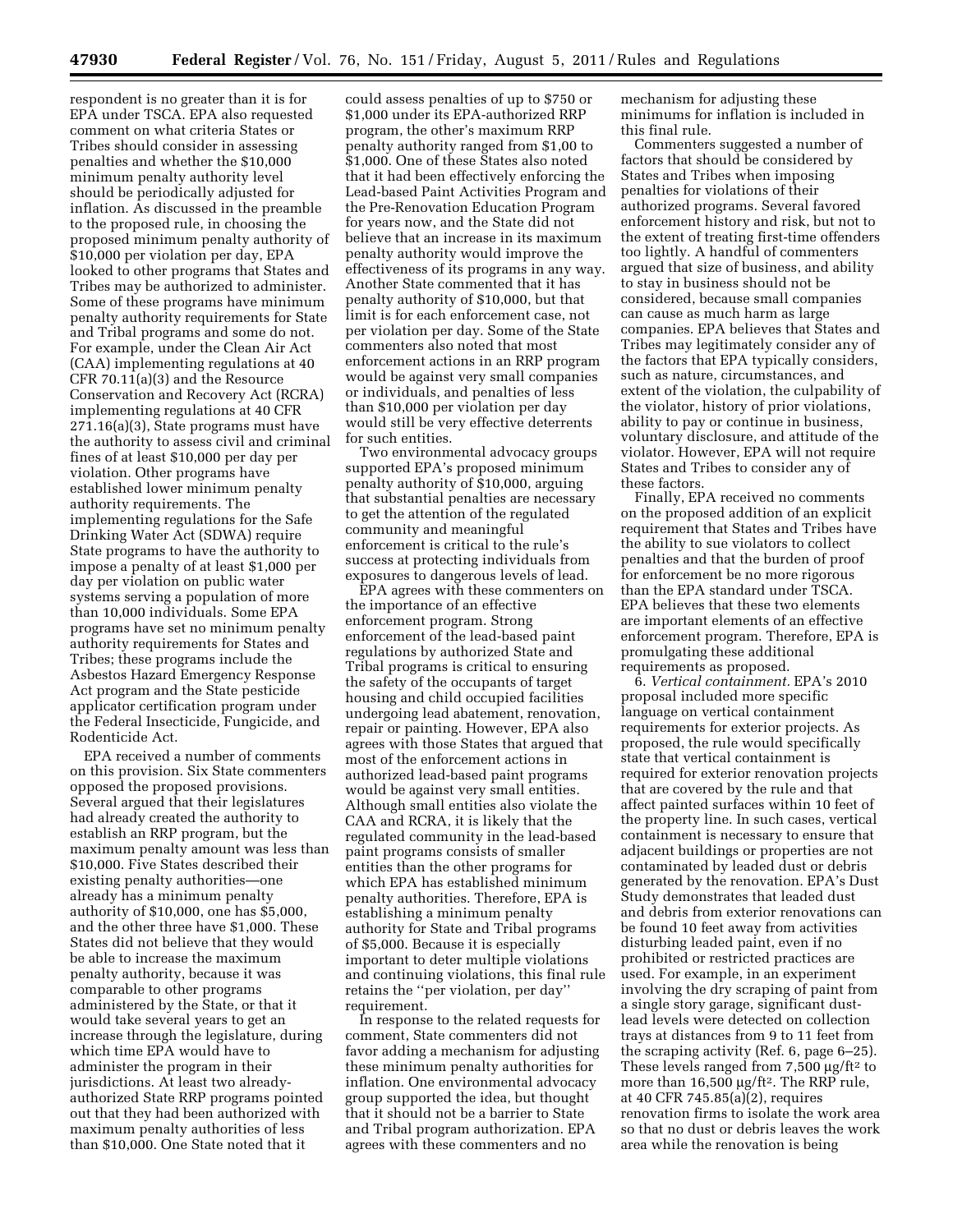performed. The rule further states, at 40 CFR  $745.85(a)(2)(ii)(D)$ , that, in certain situations, the renovation firm must take extra precautions in containing the work area to ensure that dust and debris from the renovation does not migrate to adjacent properties. EPA knows of no work practice other than a system of vertical containment or equivalent extra precautions in containing the work area that would universally and effectively prevent the migration of dust and debris from renovations performed within 10 feet of the property line to adjacent properties.

EPA also proposed to clarify, in the regulatory text itself, that windy conditions may also necessitate the use of vertical containment to prevent contamination of other buildings, other areas of the property, or adjacent buildings or properties. Specific mention of windy conditions was made in the preamble to the final 2008 RRP rule, although it was not included in the regulatory text. Nevertheless, EPA expects atmospheric conditions to be one of several factors that renovation firms consider when designing containment systems. Other factors would include the height of the building and the paint disturbance and the type of renovation activity planned. EPA thought that specifically including windy conditions as a factor to consider when designing an effective containment system would serve as an important reminder for renovation firms. Including the mention of windy conditions in the proposed regulatory text did not mean that vertical containment would be required for any particular renovations. The 2010 proposal also included a definition of the term ''containment'' in order to clarify what is meant by the term. The proposed definition was based on the definition of ''Worksite preparation level'' from the Department of Housing and Urban Development's ''Guidelines for the Evaluation and Control of Lead-Based Paint Hazards in Housing'' (HUD Guidelines, Ref. 11). The proposed definition included additional information on what constitutes vertical containment.

Some commenters supported the proposed revisions to the vertical containment requirements. One thought that contamination of neighboring properties is a common and serious problem. Other commenters did not support the proposed revisions. These commenters thought that the proposed revisions were too inflexible and unnecessary. EPA disagrees with these commenters. As discussed, the Dust Study shows that dust and debris from exterior renovations travels at least 10

feet from the activity. The RRP rule requires the ground to be covered with plastic sheeting or other impermeable material extending 10 feet beyond the surfaces being renovated or a sufficient distance to collect falling paint debris, whichever is greater, unless prevented by the property line. In the absence of a system of vertical containment or equivalent extra precautions in containing the work area, EPA knows of no work practice that would universally and effectively ensure that adjacent properties are not contaminated when work disturbs lead-based paint within 10 feet of the property line. One commenter thought that it should be sufficient to require the renovation firm to inform the neighbors to keep their windows and doors closed while the renovation is ongoing. While this might prevent leaded dust from drifting into the interiors of adjacent buildings, it does not address contamination of the neighboring porches, balconies, or yards. This does not meet the standard already present in the RRP rule, that dust and debris not be permitted to leave the work area while the renovation is ongoing. EPA is also concerned about the ability of renovation firms to affect the behavior of neighbors whose homes are not being renovated.

Several commenters expressed concern about the safety of workers and vertical containment. One argued that OSHA has said that vertical containment is not required in situations where worker safety would be compromised, such as in windy conditions. EPA agrees that erecting extensive scaffolding to support a large vertical containment system in some windy conditions may be unsafe for workers. If such a vertical containment system would be necessary to ensure containment of the dust generated by a particular renovation, EPA knows of no alternative but to reschedule the renovation for a more clement day. The HUD Guidelines state that exterior renovation work should not be conducted when the wind speed is greater than 20 miles per hour (Ref. 11). The Guidelines also state that work must cease and cleanup be completed before rain begins. EPA has not imposed these specific requirements, but renovation firms should consider this guidance when deciding how to proceed.

Other commenters were concerned about the additional costs that the revisions to the vertical containment provisions would impose on renovations and the potential negative impact on affordable housing and weatherization programs. EPA agrees

that it is more expensive to conduct exterior renovations with vertical containment than without. In EPA's economic analysis for the 2008 RRP rule, EPA addressed those situations where the renovation firm must take extra precautions to effectively contain dust and debris, including work areas in close proximity to other buildings, work areas that abut a property line, and windy conditions. The 2008 economic analysis specifically notes that it is sometimes necessary to erect a system of vertical containment to prevent paint dust and debris from contaminating the ground or any object beyond the work area. To account for these situations, EPA estimated that approximately 2% of exterior jobs would use exterior containment, and the incremental cost of vertical containment varies from \$330 per wall to \$1,640 per wall, depending on the size of the job. Thus, EPA has already accounted for the additional costs incurred for using vertical containment systems on renovations performed within 10 feet of the property line.

Because EPA does not know of any effective alternatives to the vertical containment requirement for exterior renovations performed within 10 feet of the property line, EPA is promulgating a requirement that vertical containment or equivalent extra precautions in containing the work area be used on exterior renovations performed within 10 feet of the property line. This requirement is intended to provide flexibility for certified renovators to design effective containment systems based on the renovation activity and the work site. To ensure that renovation firms understand that the requirement refers to a wide variety of effective work area containment systems, EPA is including the phrase ''or equivalent extra precautions in containing the work area'' in this requirement. Effective work area containment can span a range from simple barriers to more extensive scaffolding, depending on the size of the job and other relevant factors. Complex vertical containment systems with extensive scaffolding are often not necessary to effectively contain the dust generated by a renovation. An example of a simple barrier system, on a job requiring hand scraping within a few feet of the ground and within a few feet of the property line, would be laying plastic or other impermeable material on the ground between the paintdisturbing activity and the property line, anchoring it to the house, and then extending the material up and over the fence at the property line. A slightly more extensive containment approach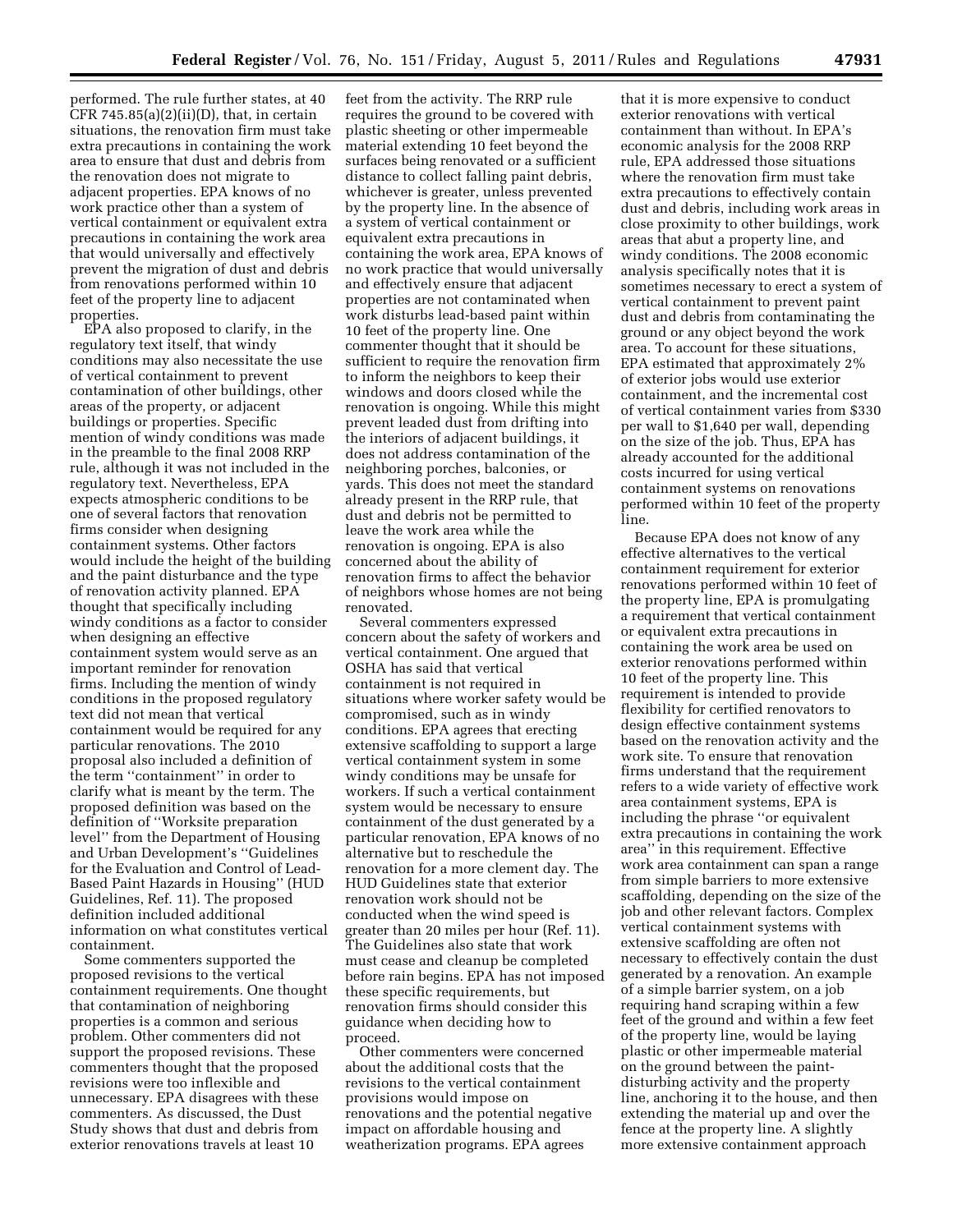could involve the use of a triangular eave/soffit ''lean-to'' system. In this system, plastic or other impermeable material could be spread out on the ground 5–10 feet out from the exterior side wall, depending upon the available space. The same impermeable material could be attached to the eave or soffit area at the roofline, and held away from the building by an extension ladder temporarily fastened to where the wall meets the eave or soffit. The material would then be fastened and sealed onto the ground cover. A variation of this system would involve draping the plastic or impermeable material over a frame consisting of commerciallyavailable tension rods or strong painter's extension tubes. Effective containment could also consist of plastic or other impermeable material draped from outriggers, or framework secured to the roofline, taped to the sides of the building to surround the work area, and fastened and sealed to the ground cover. Yet another containment system could involve a rigid box-like framework, constructed out of commerciallyavailable tension rods or painter's extension tubes, wrapped in impermeable sheeting and anchored to the ground cover and the sides of the building. EPA believes that these measures, in most cases, should be sufficient to contain dust and debris where extra containment measures are needed, such as work that creates large amounts of dust or work performed within 10 feet of the property line.

EPA realizes that it may be costly or impracticable to deploy an elaborate vertical containment system, for example, in high rise multi-story buildings. The Agency, furthermore does not wish to create hazardous situations for workers that would outweigh the benefit of capturing the dust with scaffolding-based vertical containment systems. EPA believes that equally effective systems may exist. Thus, EPA added language indicating that ''equivalent extra precautions in containing the work area'' will also satisfy the requirement to contain dust on the worksite of exterior renovations performed within 10 feet of the property line.

EPA continues to believe that it is important to remind renovation firms that there may be other situations where vertical containment or equivalent extra precautions in containing the work area would be required in order to prevent dust and debris from leaving the work area. However, because some commenters appeared to believe that EPA's mention of windy conditions amounted to a requirement to use vertical containment in windy

conditions, EPA is deleting the phrase ''such as in windy conditions.'' The complete provision, as promulgated, reads: ''If the renovation will affect surfaces within 10 feet of the property line, the renovation firm must erect vertical containment or equivalent extra precautions in containing the work area to ensure that dust and debris from the renovation does not contaminate adjacent buildings or migrate to adjacent properties. Vertical containment or equivalent extra precautions in containing the work area may also be necessary in other situations in order to prevent contamination of other buildings, other areas of the property, or adjacent buildings or properties.'' EPA wishes to encourage innovation in designing effective containment systems or measures, so EPA will consider any information or data made available to it that could be used to determine the equivalence of extra containment precautions in containing the work area. For example, the Department of Energy (DOE) suggested that an equivalent containment system could involve the use of a trough-like system beneath the paint-disturbing work. The trough would consist of polyethylene and tubing fabricated in a U-shape configuration, extending 1 to 2 feet from the exterior side of the building. According to DOE, the bottom of the trough could be weighted down with scrap lumber and sprayed with water enabling it to capture the falling dust and debris. DOE suggested that this trough, especially if combined with dust minimization techniques such as wet methods, the use of dust-capturing shrouds, and HEPA vacuums, would be equally effective at containing dust and debris as vertical containment. EPA cannot determine that the trough, by itself, provides effective containment of dust and debris, but will be examining this in the future. Similarly, DOE suggested that another possible method for the dust that is generated during an exterior renovation to be captured could involve the use of a shroud attached to a power tool with a HEPA vacuum, also attached to the shroud, where the dust and debris is captured right at the source—thereby not allowing it to fall onto polyethylene, workers clothing, equipment, and tools. EPA seeks data or other information upon which to evaluate that the following are effective at containing dust and debris: the trough in combination with dust minimization techniques; the use of a shroud attached to a power tool with a HEPA vacuum; or other alternative methods. EPA will review and issue guidance as appropriate. EPA intends to work

collaboratively with DOE and HUD and other agencies and stakeholders as appropriate to develop further guidance on equivalent extra precautions in containing the work area.

In addition, since promulgation of the 2008 RRP rule, EPA has received several inquiries from the regulated community on the rule's containment provisions. In particular, EPA has been asked to address the problem of obstacles that prevent renovation firms from using 6 feet of plastic sheeting or other impermeable material on interior floors or 10 feet of material on the ground. EPA believes that the proper use of vertical containment measures may be a more effective method for containing the work area than use of traditional floor or ground containment alone, especially where obstacles prevent or make it impractical to install floor or ground containment to the extent required by the RRP rule. Therefore, EPA is amending the containment provisions for both interior and exterior renovations to permit renovation firms to erect vertical containment closer to the renovation activity than the minimum floor or ground containment distance specified in the RRP rule to give renovation firms more flexibility in designing effective containment strategies for particular work sites. For exterior renovations, this amendment would allow a renovation firm to construct vertical containment less than 10 feet from the renovation activity. If a renovation firm chooses to take advantage of this provision, the ground containment may extend less than 10 feet, stopping just outside the edge of the vertical containment, as long as the distance is sufficient to contain all dust and debris during the renovation and post-renovation cleanup. For example, a renovation firm erects an exterior vertical containment system consisting of a rigid box-like framework wrapped in impermeable plastic sheeting and anchored to the ground and home. If this containment system is erected 5 feet from the side of the home, and placed on top of ground containment, such containment should effectively limit the travel of dust and debris to the interior of the enclosure. Under the amended containment provisions, the renovation firm would not be required to extend plastic sheeting or other impermeable material another 5 feet beyond the vertical containment system in order to meet the 10 foot minimum ground containment requirement promulgated in the 2008 RRP rule.

EPA is also providing increased flexibility for renovation firms by allowing firms the option to use vertical containment measures in combination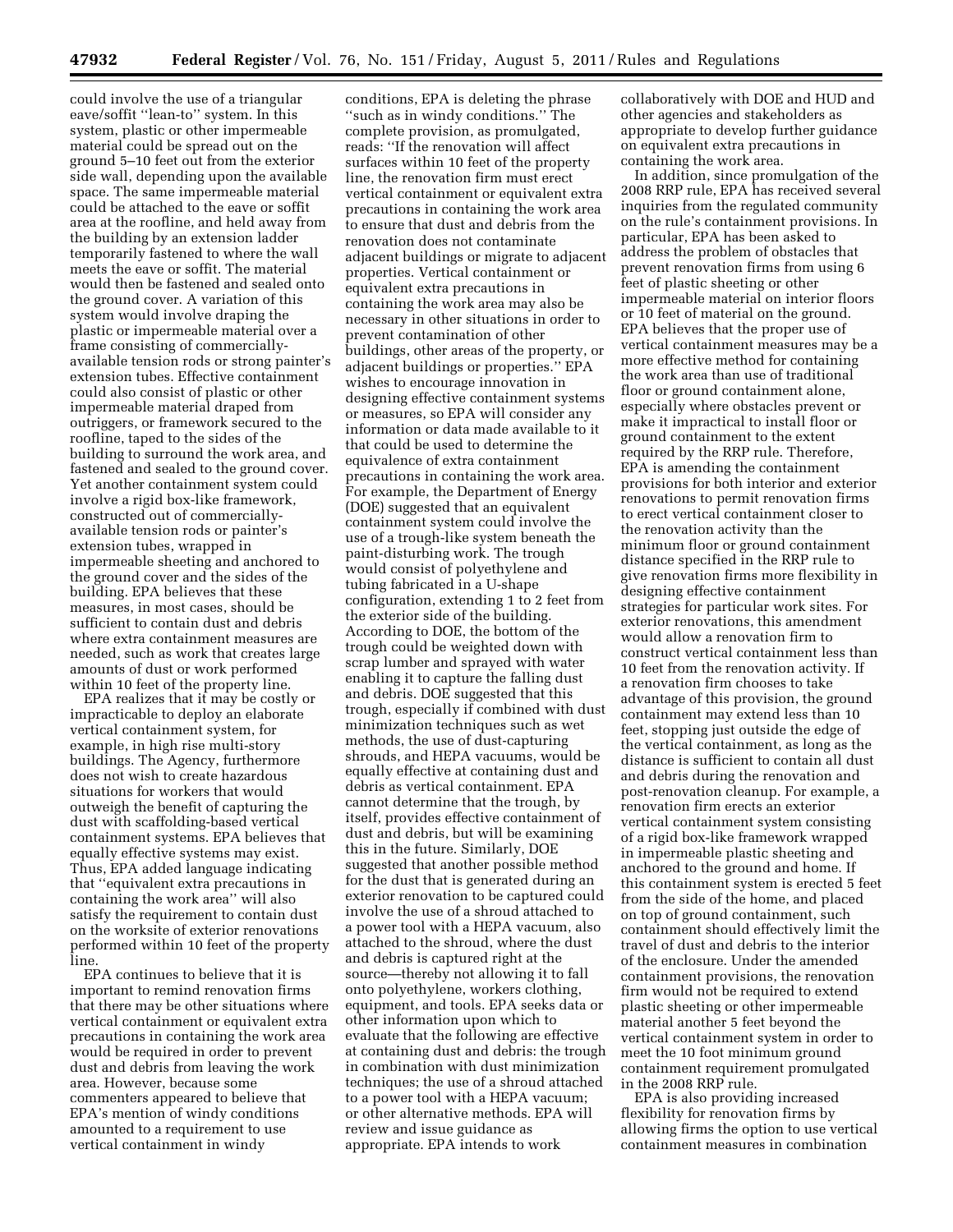with reduced floor containment on interior renovations. However, to qualify for reduced floor containment requirements, vertical containment systems for interior renovations must consist of impermeable barriers that extend from the floor to the ceiling and are tightly sealed at joints with the floor, ceiling and walls (*e.g.* through the use of tape, foam or other means which create tight seals), thus effectively creating a separate enclosure. This type of vertical containment acts as the functional equivalent of a wall for purposes of defining the work area and, if the vertical containment meets these criteria, the floor containment measures may stop at the edge of the vertical barrier. However, unlike permanent walls, vertical containment barriers are subject to all containment cleaning requirements including misting, inward folding, sealing, and proper disposal following the renovation. A firm must also thoroughly clean an additional two feet beyond the vertically-contained work area. Finally, during ingress or egress from the vertical enclosure, a firm must take precaution to ensure that dust and debris on personnel, tools, and other items do not escape the work area.

Upon further consideration of the proposed definition of containment, particularly in light of the comments received on the proposed vertical containment requirements, EPA has determined that a broader definition of containment is unnecessary, and may even be confusing, but a definition of vertical containment would help to clarify the vertical containment requirements. In addition, EPA believes that there may be confusion among the regulated community and other stakeholders about what EPA means when it uses the term ''vertical containment.'' As previously discussed, vertical containment can span the range from simple barriers to box-like structures to more extensive scaffolding. Accordingly, EPA is promulgating a definition of ''vertical containment'' that is similar to the last sentence of the proposed definition of ''containment.'' Vertical containment is defined as a vertical barrier consisting of plastic sheeting or other impermeable material over scaffolding or a rigid frame, or an equivalent system of containing the work area. The definition further states that vertical containment is required for some exterior renovations but it may be used on any renovation. EPA encourages members of the regulated community, or other stakeholders, who have questions on the work area containment requirements or any other aspect of the RRP rule to consult the

Frequent Question database accessible from EPA's primary lead Web page at *<http://www.epa.gov/lead>*or contact the National Lead Information Center by calling 1(800) 424–LEAD [5323]. Hearing- or speech-impaired persons may reach the National Lead Information Center through TTY by calling the toll-free Federal Relay Service at 1–800–877–8339.

7. *Prohibited or restricted practices.* In May 2010, EPA proposed to make a number of minor revisions to clarify the prohibitions and restrictions on work practices in 40 CFR 745.85(a)(3). The first was a clarification that these prohibitions and restrictions, *e.g.,* the prohibition on open flame burning or torching, apply to all painted surfaces, not just surfaces where the presence of lead-based paint has been confirmed. The term ''lead-based paint'' was incorrectly and inadvertently used in this subparagraph, making it inconsistent with the rest of the RRP rule, which applies in the presence of known lead-based paint as well as paint that has not been tested for lead content. Accordingly, EPA proposed to replace the term ''lead-based paint'' with ''painted surfaces'' in this subparagraph. Of course, if the painted surface has been tested and found to be free of leadbased paint, the prohibitions and restrictions on work practices in the final RRP rule do not apply. Commenters generally supported this revision, although two commenters noted that EPA uses the term ''painted surfaces'' throughout the RRP rule and it is unclear whether this refers just to paint or to other surface coatings as well. These commenters noted that the definition of ''lead-based paint'' includes paint and other surface coatings but there is no definition of the term ''painted surfaces.'' These commenters observed that other surface coatings, such as varnish, can contain significant amounts of lead. The commenters suggested that EPA address this issue throughout the RRP rule. EPA agrees with these commenters. In using the term ''painted surfaces,'' EPA has always meant component surfaces that are covered in whole or in part with a coating that could be lead-based paint. The term was designed to encompass situations where the surface is covered with lead-based paint as defined by the regulation as well as situations where the lead content of the surface coating had not been determined. EPA never intended to exclude varnishes or other surface coatings from the coverage of the RRP rule. In fact, the applicability section of the RRP rule, 40 CFR 745.82, limits the exclusions for testing to those

situations where the components to be disturbed by a renovation have been demonstrated to be free of paint and other surface coatings that contain lead at levels equal to or exceeding the regulatory threshold. Therefore, EPA is promulgating this revision as proposed and EPA is also adding a clarifying definition of ''painted surface'' to 40 CFR 745.83. This definition states that painted surface means a component surface covered in whole or in part with paint or other surface coatings.

In addition, EPA proposed to clarify that the restriction in this section on the use of machines that remove paint through high speed operation applies anywhere painted surfaces are being disturbed by such machines; the restriction is not limited to situations where all of the paint is removed by such machines. EPA received no comments specifically on this proposed revision, although the comments on the general issue of paint including other surface coatings are also applicable here. EPA is promulgating this revision as proposed, with the addition of the phrase ''or other surface coatings'' after the term ''paint,'' because EPA never intended to create a loophole that would allow someone to remove some or most of the paint or other surface coating from a component without complying with the restriction.

Finally, EPA proposed to clarify what was meant by HEPA exhaust control. In order to better express what is required when machines designed to remove paint through high speed operation are used, EPA consulted the Occupational Safety and Health Administration's Technical Manual (Ref. 12). The use of shrouded tools to remove lead-based paint is discussed in Chapter 3 of Section V, entitled ''Controlling Lead Exposures in the Construction Industry: Engineering and Work Practice Controls.'' Using language from this reference, EPA proposed to amend 40 CFR  $745.85(a)(3)(ii)$  to read, "The use of machines designed to remove paint through high speed operation such as sanding, grinding, power planing, needle gun, abrasive blasting, or sandblasting, is prohibited on painted surfaces unless such machines are used shrouded and equipped with a HEPA vacuum attachment to collect dust and debris at the point of generation.'' EPA received several comments on this topic. The commenters generally supported the change, but two thought that there should be a performance standard included in the provision, a visible standard that warns the workers that the shroud or containment system is not working properly. EPA agrees with these commenters. Another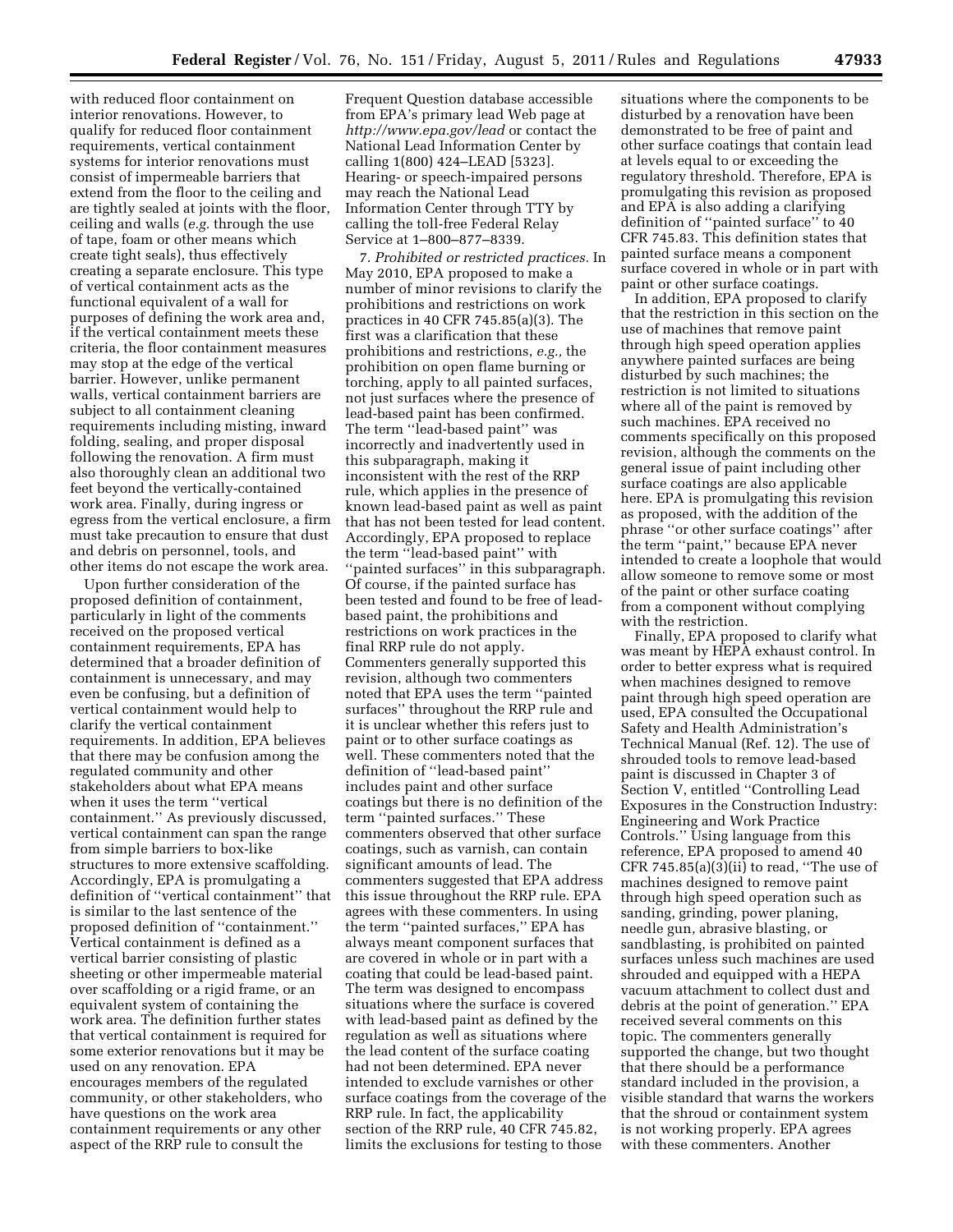commenter thought that the term ''shrouded'' in the proposed revision would make the RRP rule more stringent than the requirements applicable to abatement contractors. After consulting the abatement chapter of the HUD Guidelines, EPA has determined that the proposed language could potentially be read to exclude one of the two types of sanders described by HUD as appropriate for abatement work because they provide HEPA exhaust control. Accordingly, EPA is promulgating the revision as proposed, except that the regulatory language will read "\* \* \* unless such machines have shrouds or containment systems and are equipped with a HEPA vacuum attachment to collect dust and debris at the point of generation. Machines must be operated so that no visible dust or release of air occurs outside the shroud or containment system.''

8. *HEPA vacuums.* In May 2010, EPA proposed to clarify that vacuums qualifying as HEPA vacuums for the purposes of this rule must be operated and maintained in accordance with the manufacturer's instructions in order to continue to qualify as HEPA vacuums. This includes following the manufacturer's filter change interval recommendations. EPA also proposed to clarify that the standard for HEPA filters, that they be capable of capturing particles of 0.3 microns with 99.97% efficiency, means that the filters must have a Minimum Efficiency Reporting Value (MERV) of 17 or greater. At the time, EPA also recommended that renovation firms have information from the manufacturer that the particular model of vacuum that the renovation firm intends to use, or the vacuum's HEPA filter, has been tested in accordance with an applicable test method, such as ASTM F1471–09, ''Standard Test Method for Air Cleaning Performance of a High-Efficiency Particulate Air-Filter System,'' and has been determined to meet this standard (Ref. 13).

EPA received a number of comments on these proposed revisions. Commenters specifically addressing the requirement that vacuums be operated in accordance with the manufacturer's instructions, including filter change interval recommendations, were in general agreement with the requirement. Other commenters expressed a general concern that these revisions would prohibit the use of consumer-grade HEPA vacuums that renovation firms had recently purchased to comply with the RRP rule. Some argued that the proposed language regarding the MERV was too stringent, given industry practice for high-efficiency vacuums.

One commenter cited research they had done on the efficiency of HEPA vacuums to argue that the HEPA vacuums used in EPA's Dust Study would not have met the MERV standard proposed by EPA. However, the commenter did not provide sufficient information to support this assertion. Several commenters echoed comments EPA received during the rulemaking process for the 2008 RRP rule, arguing that HEPA vacuums are too expensive and are not necessary. Other commenters believed that additional requirements should be added, such as a requirement to field test the efficiency of the vacuums on a regular basis or after filter changes.

EPA continues to believe that HEPA vacuums are a necessary part of the required RRP work practices. In addition, the OSHA Lead in Construction standard requires the use of HEPA vacuums whenever vacuums are used. However, EPA also understands the concerns of those commenters who had already purchased HEPA vacuums for purposes of the RRP rule as well as those others who thought that the proposed MERV value of 17 would be too stringent. In balancing these concerns, EPA has decided to promulgate the requirement that HEPA vacuums be operated in accordance with manufacturer's instructions, but not the requirement that compliant vacuums be rated at a MERV value of 17 or higher.

In addition, in response to EPA's recommendation that renovation firms obtain information from the manufacturer that the efficiency of their particular model of HEPA vacuum or HEPA filter has been tested in accordance with an applicable test method, some commenters noted that this information may not be readily available to renovation firms. These commenters suggested that EPA maintain a list of HEPA vacuums that have been tested and found to meet the HEPA vacuum requirements.

9. *On-the-job training.* EPA's 2010 proposal included a clarification regarding the required elements of onthe-job training provided by renovators. Specifically, EPA proposed to clarify that the RRP rule requires certified renovators to train other renovation workers in only the work practices required by the RRP rule that the workers will be using in performing their assigned tasks. As discussed in the 2010 proposal, EPA did not intend to require training in any other subjects, such as how to paint or how to connect pipes. EPA is promulgating the clarification as proposed and amending 40 CFR 745.90(b)(2) and (b)(4) to refer

specifically to the work practice requirements in 40 CFR 745.85(a). Two comments were received on this proposed clarification, both commenters expressed support for the change.

10. *Grandfathering.* Under the final 2008 RRP rule, individuals who successfully completed an accredited abatement worker or supervisor course, and individuals who successfully completed the HUD, EPA, or the joint EPA/HUD model renovation training courses may take an accredited refresher renovation training course in lieu of the initial renovation training to become a certified renovator. In addition, individuals who have successfully completed an accredited lead-based paint inspector or risk assessor course, but are not currently certified in the discipline, may take an accredited refresher dust sampling technician course in lieu of the initial training to become a certified dust sampling technician. As discussed in the 2010 proposal, EPA inadvertently failed to include in the 2008 RRP rule a time limit for taking the refresher in lieu of the initial course. Many of the commenters who addressed the issue of grandfathering in the 2008 RRP rulemaking contended that there should be restrictions based on how much time elapsed since the training was taken. In addition, under the lead-based paint activities regulations at 40 CFR 745.226, EPA allowed a similar grandfathering provision but only for a limited time. Accordingly, EPA proposed to set a limit on when an individual can take advantage of the grandfathering provision under the RRP rule. The preamble to the 2010 proposal stated that the limit would be July 31, 2011, such that renovators and dust sampling technicians who take the appropriate prerequisite course before that date would be permitted to take an accredited refresher training course in lieu of the initial training. EPA received three comments on this provision. One commenter helpfully pointed out that, while the preamble said that the limit would be July 31, 2011, the proposed regulatory text said that it would be April 22, 2011. The three commenters supported the limit of July 31, 2011, one noting that EPA should not continue to encourage renovators to take lead-safe work practices courses that do not meet the requirements for certified renovator training. EPA generally agrees with these commenters and is promulgating a provision that allows renovators and dust sampling technicians who take the appropriate prerequisite course before the effective date of this rule to take an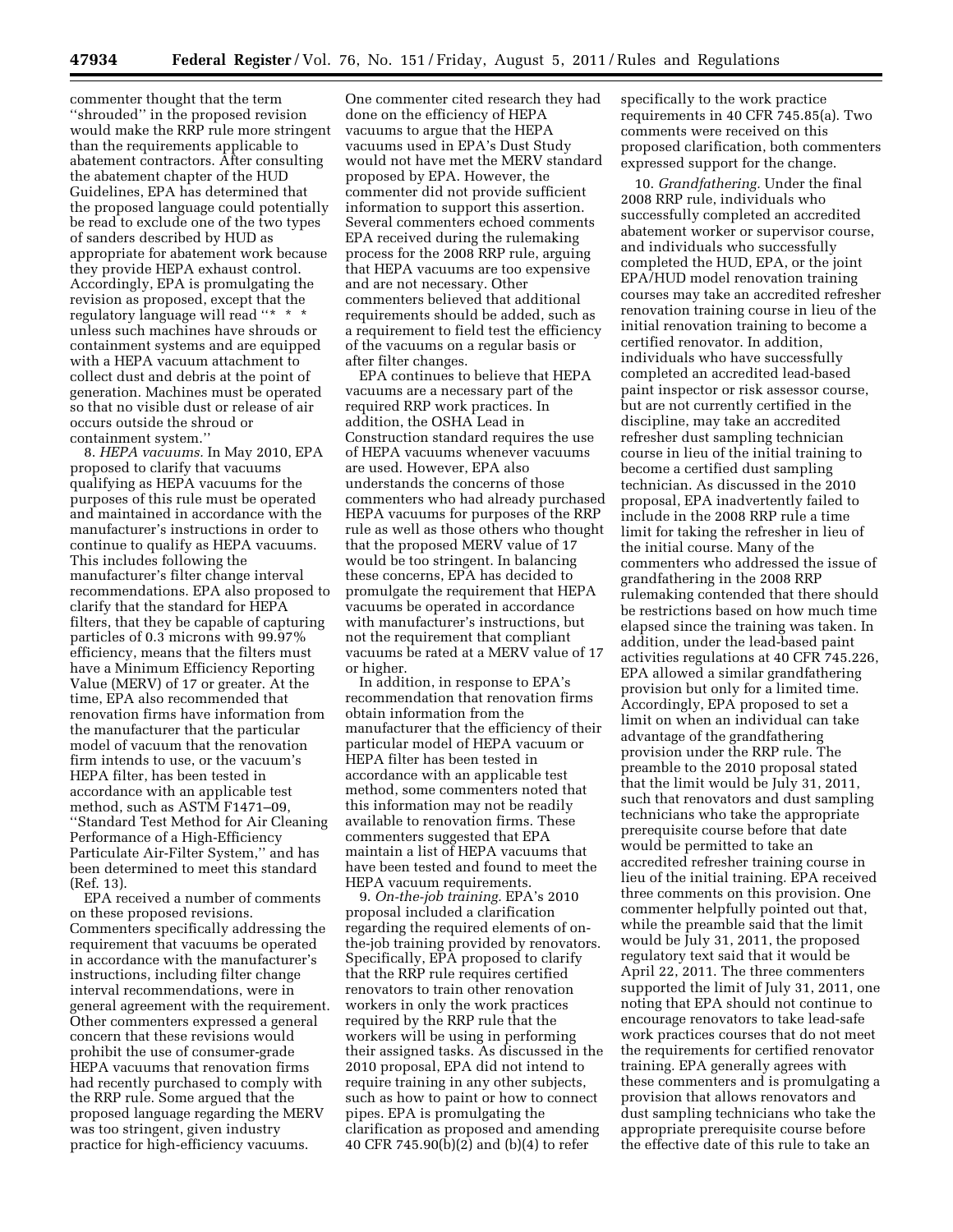accredited refresher training course in lieu of the initial training.

EPA also proposed a clarification regarding the grandfathering provision as it applies to the dust sampling technician discipline. Individuals who successfully complete an accredited lead-based paint inspector or risk assessor course, but are not currently certified in the discipline, may take an accredited refresher dust sampling technician course in lieu of the initial training before the effective date of this rule to become a certified dust sampling technician. Inspectors and risk assessors who are certified by EPA or an authorized state program are qualified to perform dust sampling as part of lead hazard screens, risk assessments, or abatements as well as for other purposes, such as post-renovation dust sampling. Therefore, it would be unnecessary for a certified inspector or risk assessor to seek certification as a dust sampling technician. The 2008 RRP rule explains who is eligible to take the refresher dust sampling technician course in lieu of the initial training. However, the regulations as promulgated did not explicitly say that a certified inspector or risk assessor may perform dust sampling. In order to clarify the intent of the regulation, EPA proposed to amend 40 CFR 745.90(a)(3) to specifically state that a certified inspector or risk assessor may act as a dust sampling technician. EPA is promulgating this provision as proposed. One comment was received on this topic expressing general support for the amendment.

#### **III. References**

As indicated under **ADDRESSES**, a docket has been established for this rulemaking under docket ID number EPA–HQ–OPPT–2005–0049. The following is a listing of the documents that are specifically referenced in this final rule. The docket includes these documents and other information considered by EPA, including documents that are referenced within the documents that are included in the docket, even if the referenced document is not physically located in the docket. For assistance in locating these other documents, please consult the technical contact listed under **FOR FURTHER INFORMATION CONTACT**.

- 1. U.S. Environmental Protection Agency (EPA). Lead; Clearance and Clearance Testing Requirements for the Renovation, Repair, and Painting Program; Proposed Rule. **Federal Register** (75 FR 25038, May 6, 2010) (FRL–8823–5).
- 2. EPA. Lead; Renovation, Repair, and Painting Program; Final Rule. **Federal**

**Register** (73 FR 21692, April 22, 2008) (FRL–8355–7).

- 3. EPA. Lead; Requirements for Lead-based Paint Activities; Final Rule. **Federal Register** (61 FR 45778), August 29, 1996) (FRL–5389–9).
- 4. EPA. Lead; Identification of Dangerous Levels of Lead; Final Rule. **Federal Register** (66 FR 1206, January 5, 2001) (FRL–6763–5).
- 5. EPA. Electrostatic Cloth and Wet Cloth Field Study in Residential Housing (September 2005).
- 6. EPA. Characterization of Dust Lead Levels After Renovation, Repair, and Painting Activities. (November 13, 2007).
- 7. EPA. Lead Exposure Associated With Renovation and Remodeling Activities: Phase I, Environmental Field Sampling Study (EPA 747–R–96–007, May 1997).
- 8. EPA. Reviewed Studies Pertaining to HEPA Shroud Effectiveness. (2009).
- 9. EPA. Office of Pollution Prevention and Toxics (OPPT). ''Economic Analysis for the TSCA Lead Renovation, Repair, and Painting Program Final Rule for Target Housing and Child-Occupied Facilities'' (March 2008).
- 10. U.S. Department of Housing and Urban Development (HUD). Evaluation of the HUD Lead-Based Paint Hazard Control Grant Program: Final Report. May 1, 2004.
- 11. HUD. Guidelines for the Evaluation and Control of Lead-Based Paint Hazards in Housing (June 1995).
- 12. U.S. Department of Labor, Occupational Safety and Health Administration (OSHA). Technical Manual TED 01–00– 015 [TED 1–0.15A]. Revised June 24, 2008.
- 13. ASTM International. Standard Test Method for Air Cleaning Performance of a High-Efficiency Particulate Air-Filter System (F1471–09).
- 14. EPA. OPPT. ''Discussion of Potential Costs and Benefits Associated with the Clearance and Clearance Testing Requirements for the Renovation, Repair, and Painting Program Final Rule'' (July 2011).
- 15. EPA. OPPT. ''Economic Analysis for the TSCA Lead Renovation, Repair, and Painting Program Opt-out and Recordkeeping Final Rule for Target Housing and Child-Occupied Facilities'' (April 2010).
- 16. EPA. Final Clearance Rule ICR Addendum for the rulemaking entitled Lead; Clearance and Clearance Testing Requirements for the Renovation, Repair, and Painting Program; Final Rule. (July 2011).
- 17. EPA. Report of the Small Business Advocacy Review Panel on the Leadbased Paint Certification and Training; Renovation and Remodeling Requirements. (March 3, 2000).
- 18. EPA. Lead; Renovation, Repair, and Painting Program; Proposed Rule. **Federal Register** (71 FR 1588, January 10, 2006) (FRL–7755–5).

# **IV. Statutory and Executive Order Reviews**

#### *A. Regulatory Planning and Review*

Under Executive Order 12866, entitled *Regulatory Planning and Review* (58 FR 51735, October 4, 1993), this action is a ''significant regulatory action.'' Accordingly, EPA submitted this action to the Office of Management and Budget (OMB) for review under Executive Orders 12866 and 13563, entitled *Improving Regulation and Regulatory Review* (76 FR 3821, January 21, 2011), and any changes made in response to OMB recommendations have been documented in the docket for this action.

In addition, EPA prepared a document discussing the potential costs and benefits associated with this final rule. This document, entitled ''Discussion of Potential Costs and Benefits Associated with the Clearance and Clearance Testing Requirements for the Renovation, Repair, and Painting Program Final Rule'' (Ref. 14), is available in the docket for this action and is briefly summarized here.

For the most part, the amendments to the RRP rule contained in this final rule impose only minimal incremental costs. For example, the requirement for training course providers to submit copies of personnel qualifications along with their applications will result in providers making copies of and submitting with their application 2–4 additional pieces of paper that they are already required to have in their possession before submitting the application. The requirement to submit copies of State training course materials, if used, could add significantly to the size of the training provider's application. However, EPA believes that it will be a rare occurrence for training providers to use State-approved training course materials, when EPA model training course materials are readily available. Likewise, the provision allowing certified renovators to collect paint chip samples in lieu of using test kits adds no additional costs, because certified renovators are not required to take this step in addition to existing activities—it is an added option from which they may choose. Similarly, the minimum enforcement provisions and other requirements for State and Tribal programs imposes no costs because States and Tribes are not required to have authorized programs, nor are they required to revise their programs to incorporate EPA revisions. While EPA is requiring specific recordkeeping for training providers who wish to provide e-learning courses, e-learning courses are not required from any training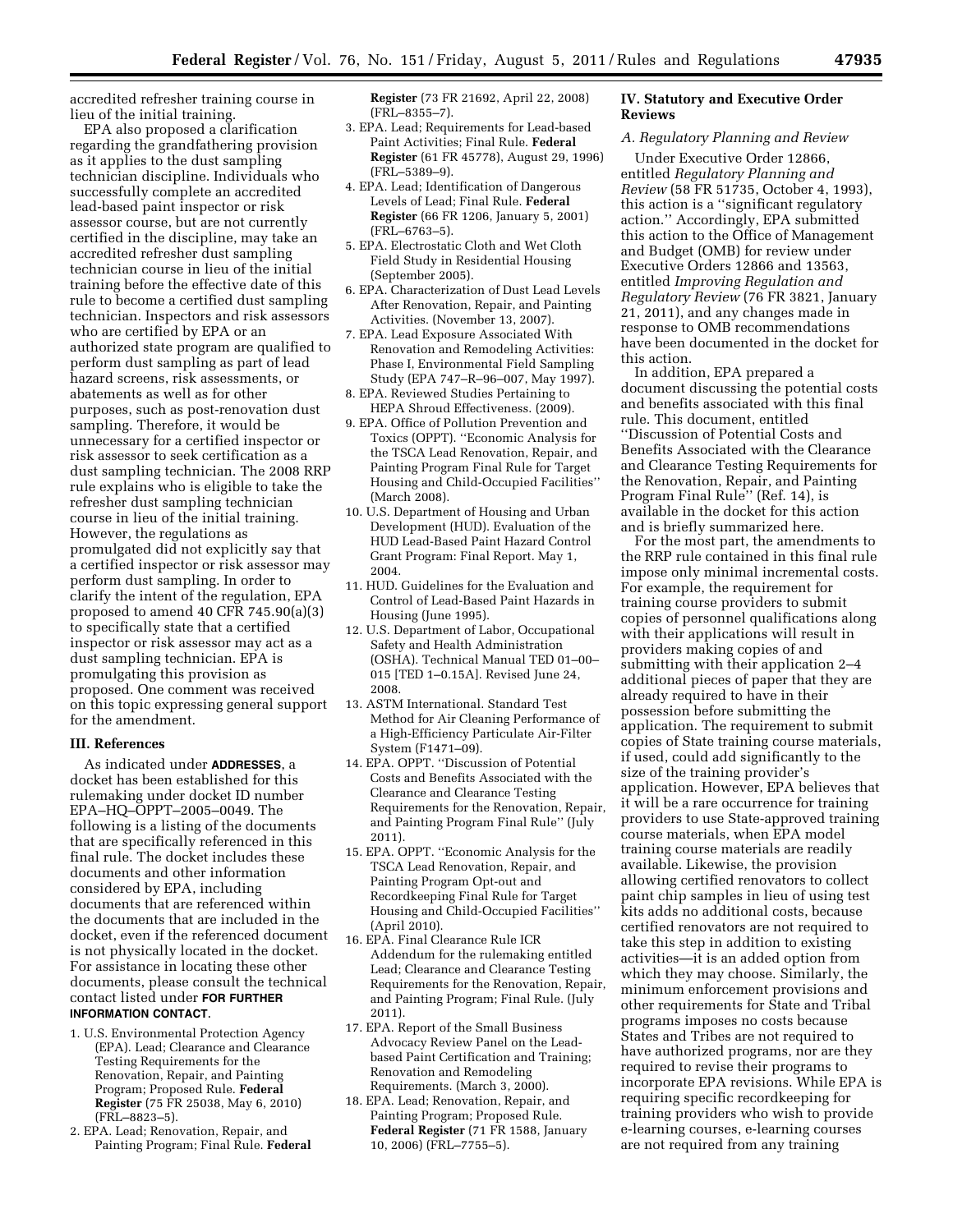provider. In addition, EPA believes that the recordkeeping requirements for elearning courses are comparable to, and no more burdensome than, the ordinary recordkeeping already required for courses provided in traditional formats.

Many of the amendments are merely clarifications of existing regulatory language and implementation of policy and impose no additional costs. Examples of these amendments include the clarifications on the role of the principal instructor in an accredited training program, the requirement that the trainee photograph on a course completion certificate be an accurate representation of the trainee and no smaller than one square inch, and the clarification that certified renovators are only required to provide on-the-job training in the RRP work practices to other renovation workers.

With respect to the vertical containment requirements of this final rule, EPA has already accounted for the costs of those requirements. In EPA's economic analysis for the 2008 RRP rule, EPA addressed those situations where the renovation firm must take extra precautions to effectively contain dust and debris, including work areas in close proximity to other buildings, work areas that abut a property line, and windy conditions. The 2008 economic analysis specifically notes that it is sometimes necessary to erect a system of vertical containment to prevent paint dust and debris from contaminating the ground or any object beyond the work area. To account for these situations, EPA estimated that approximately 2% of exterior jobs would use exterior containment, and the incremental cost of vertical containment varies from \$330 per wall to \$1,640 per wall, depending on the size of the job. Thus, EPA has already accounted for the additional costs incurred for using vertical containment systems on renovations performed within 10 feet of the property line.

This final rule extends the recordkeeping requirement for providers of certified renovator and certified dust sampling technician training from 3 years and 6 months to 5 years in general and slightly more than 5 years for training providers who offered accredited courses in these disciplines before April 22, 2010. The recordkeeping extension does not affect recordkeeping requirements associated with obtaining and maintaining accreditation. This extension only affects those records pertaining to training courses, specifically notifications. Pro-rating the recordkeeping cost estimates from EPA's economic analysis for the Opt-Out and

Recordkeeping Final Rule, also published in the **Federal Register** on May 6, 2010 (Ref. 15), shows that the recordkeeping burden for courses provided during the first year the rule was effective increases from \$43.68 to \$61.88 per training provider. For courses provided in subsequent years, the recordkeeping burden per training provider increases from \$4.80 to \$6.80. These estimates are for the entire 5 years that the records would have to be kept. For the 2008 RRP rule, EPA estimated that there would be approximately 1.4 million children under the age of 6 and 5.4 million adults who would be affected by having their exposure to lead dust minimized due to the rule. The analysis for the 2010 final Opt-Out rule estimated that an additional 5.2 million older children and adults would be affected by reduced lead exposure due to the rule.

# *B. Paperwork Burdens*

The information collection requirements contained in this rule have been submitted for approval to the Office of Management and Budget (OMB) under the Paperwork Reduction Act (PRA), 44 U.S.C. 3501 *et seq.* EPA has prepared an Information Collection Request (ICR) document to amend an existing ICR that is approved under OMB Control No. 2070–0155 (EPA ICR No. 1715). The ICR amendment, entitled ''ICR Addendum for Final Rule entitled ''Lead; Clearance and Clearance Testing Requirements for the Renovation, Repair, and Painting Program; Final Rule (RIN 2070–AJ57)'' and identified under EPA ICR No. 2381.02, has been placed in the docket for this rule (Ref. 16).

This regulatory action contains only two amendments to the approved existing information collection: Amendments to the requirement for the training provider to submit documentation of training manager and principal instructor qualifications; and a requirement for providers of renovator and dust sampling technician training to maintain training records for these courses for 5 years, rather than 3 years and 6 months. These requirements add only negligible paperwork burden hours to the existing burden estimate.

EPA previously estimated for the final 2008 RRP rule (Ref. 9) and the final Optout rule (Ref. 15) that 170 training providers would be accredited to provide renovator training. These training providers will now have to submit an additional 2–4 photocopies along with their applications for accreditation. EPA estimates that each photocopy costs \$0.09 to generate, for a maximum of \$0.36 additional cost for

training providers with one training manager and one principal instructor. Each of these 170 training providers is also required to provide training course notifications under the existing RRP rule. These notifications will now have to be kept for 5 years instead of 3 years and 6 months. EPA has also estimated that each of these training providers would offer on average a total of 86 renovator or dust sampling technician courses in the first year, and 20 per year thereafter. This would require a total of 182 single-page notifications in the first year, and 42 each year thereafter.

Under PRA, burden is defined at 5 CFR 1320.3(b) and means the total time, effort, or financial resources expended by persons to generate, maintain, retain, disclose or provide information to or for a Federal agency. An agency may not conduct or sponsor, and a person is not required to respond to a collection of information unless it displays a currently valid OMB control number. The OMB control numbers for EPA's regulations codified in 40 CFR chapter I, after appearing in the preamble of the final rule, are listed in 40 CFR part 9, are displayed either by publication in the **Federal Register** or by other appropriate means, such as on the related collection instrument or form, as applicable.

#### *C. Small Entity Impacts*

Pursuant to section 605(b) of the Regulatory Flexibility Act (RFA), 5 U.S.C. 601 *et seq.,* the Agency hereby certifies that this final rule will not have a significant adverse economic impact on a substantial number of small entities. Small entities include small businesses, small organizations, and small governmental jurisdictions. For purposes of assessing the impacts of this final rule on small entities, small entity is defined in accordance with RFA section 601 as:

1. A small business as defined by the Small Business Administration's (SBA) regulations at 13 CFR 121.201.

2. A small governmental jurisdiction that is a government of a city, county, town, school district, or special district with a population of less than 50,000.

3. A small organization that is any not-for-profit enterprise which is independently owned and operated and is not dominant in its field.

The small entities directly regulated by this final rule are providers of leadbased paint related training, renovation firms, individuals who perform renovations, and any small governmental jurisdictions or not-forprofit enterprises that provide leadbased paint training or renovation services. As discussed previously, EPA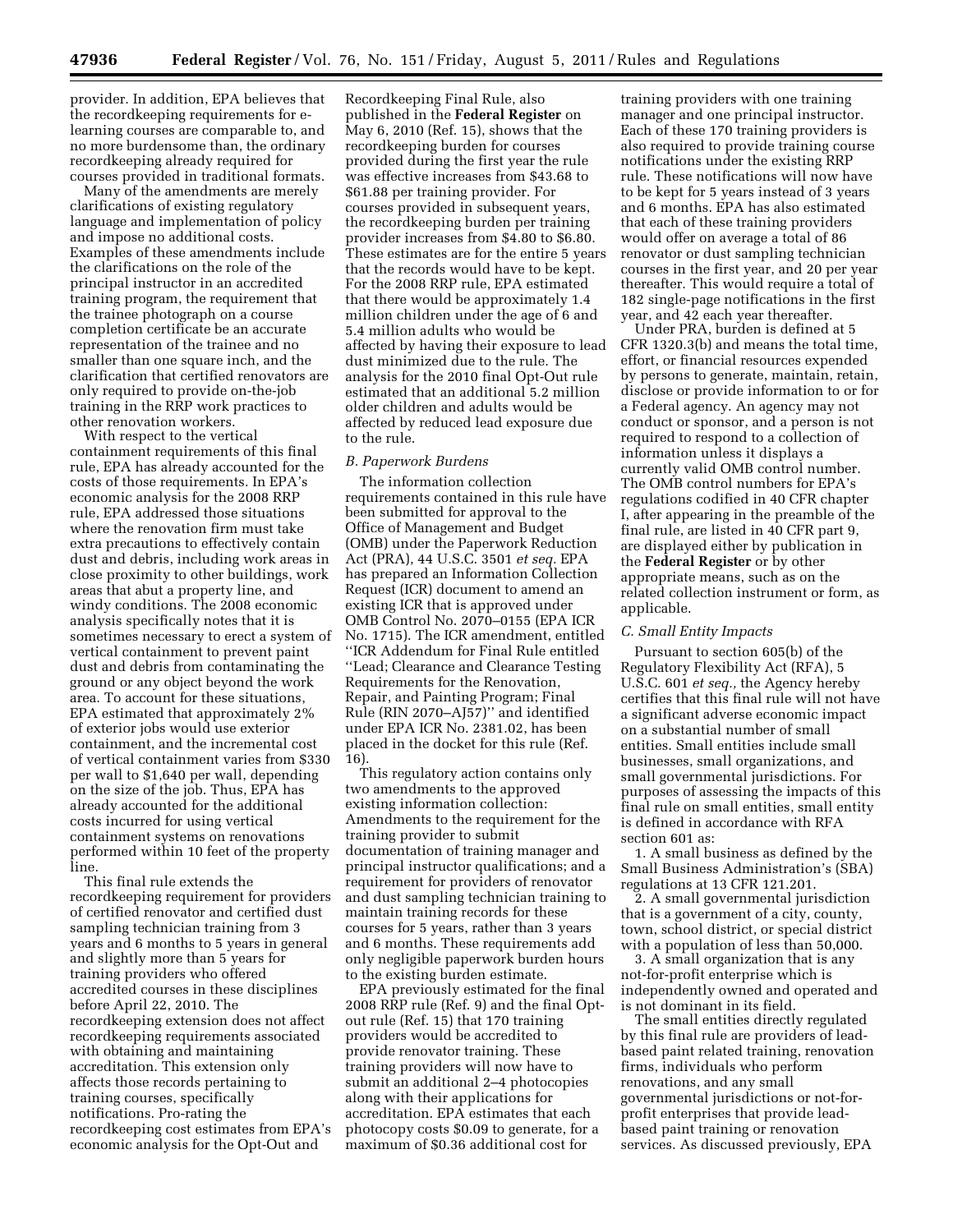has decided not to promulgate the clearance and clearance testing requirements, and is instead promulgating minor amendments to the requirements for lead-based paint training providers and renovation firms that will have only negligible adverse impacts on any small entities.

In addition, RFA states that agencies ''may consider a series of closely related rules as one rule for the purposes of [an IRFA]'' in order to avoid ''duplicative action.'' 5 U.S.C. 605(c). This rulemaking is closely related to the 2008 RRP rule. Indeed, the proposed rule addressed one of the major issues in the 2008 rulemaking and some of the provisions finalized in the 2008 RRP rule. Accordingly, EPA was not required to complete a regulatory flexibility analysis for this rulemaking. Nonetheless, EPA exercised its discretion to complete an Initial Regulatory Flexibility Analysis (IRFA) for the 2010 proposal (see 75 FR 25038). The IRFA considered the potential adverse economic impacts of the 2010 proposed rule on affected small entities, primarily those related to the proposed clearance and clearance testing requirements. The proposed provisions analyzed for purposes of the IRFA are not part of this final rule.

Moreover, as discussed in the 2010 proposed rule in more detail, the Small Business Advocacy Review (SBAR) Panel that was conducted in connection with the 2006 RRP proposal is equally applicable to this closely related amendment to the 2008 RRP rule. The SBAR Panel discussed all major aspects of the 2006 proposal to regulate renovation and remodeling activities, including issues related to ensuring that proper cleanup occurs after renovation activities. As a part of the panel process, EPA ''collect[ed] advice and recommendations'' from several Small Entity Representatives (SERs) on the 2006 proposal to regulate renovation and remodeling activities. 5 U.S.C. 609(b). The SBAR Panel report, entitled *Report of the Small Business Advocacy Review Panel on The Lead-base Painting; Certification and Training; Renovation and Remodeling Requirements* (March 3, 2000), expressly addressed containment and dust clearance testing requirements (Ref. 18). Thus, the primary issues considered in this rulemaking are wholly within the scope of the issues EPA considered as part of the 2008 RRP rule and were within the scope of the issues considered by the SBAR Panel. Reconvening the RRP Panel for the 2010 proposed rule would be procedurally duplicative and unnecessary.

#### *D. Unfunded Mandates*

This rule does not contain a Federal mandate that may result in expenditures of \$100 million or more for State, local, and tribal governments, in the aggregate, or the private sector in any one year. This rule includes only minor amendments to the requirements for providers of lead-based paint training and for renovation firms. Thus, this rule is not subject to the requirements of sections 202 or 205 of the Unfunded Mandates Reform Act of 1995 (UMRA) (2 U.S.C. 1531–1538).

This rule is also not subject to the requirements of section 203 of UMRA because it contains no regulatory requirements that might significantly or uniquely affect small governments. Small governments are only regulated by this action to the extent that they engage in providing lead-based paint training or renovation services.

#### *E. Federalism*

Pursuant to Executive Order 13132, entitled *Federalism* (64 FR 43255, August 10, 1999), EPA has determined that this final rule does not have ''federalism implications,'' because it will not have substantial direct effects on the States, on the relationship between the national government and the States, or on the distribution of power and responsibilities among the various levels of government, as specified in Executive Order 13132. Thus, Executive Order 13132 does not apply to this final rule. Nevertheless, in the spirit of the objectives of this Executive Order, and consistent with EPA policy to promote communications between the Agency and State and local governments, EPA consulted with representatives of State and local governments during the rulemaking process for the 2008 RRP rule. These consultations are as described in the preamble to the 2006 RRP proposed rule (Ref. 18).

#### *F. Indian Tribal Government Implications*

As required by Executive Order 13175, entitled *Consultation and Coordination with Indian Tribal Governments* (59 FR 22951, November 9, 2000), EPA has determined that this final rule does not have tribal implications because it will not have substantial direct effects on Tribal governments, on the relationship between the Federal Government and the Indian Tribes, or on the distribution of power and responsibilities between the Federal Government and Indian Tribes, as specified in the Executive Order. Thus, Executive Order 13175

does not apply to this final rule. Although Executive Order 13175 does not apply to this final rule, EPA consulted with Tribal officials and others by discussing potential renovation regulatory options at several national lead program meetings hosted by EPA and other interested Federal agencies.

# *G. Protection of Children*

Executive Order 13045, entitled *Protection of Children from Environmental Health Risks and Safety Risks* (62 FR 19885, April 23, 1997) does not apply to this final rule because it is not an ''economically significant regulatory action'' as defined by Executive Order 12866. While the environmental health or safety risk addressed by the 2008 RRP rule does have a disproportionate effect on children, this final rule makes only minor changes in the administrative requirements for accredited training providers and includes minor amendments to the requirements for renovation firms.

EPA has evaluated the environmental health or safety effects of renovation, repair, and painting projects on children. Various aspects of this evaluation are discussed in the preamble to the 2006 proposed RRP rule (Ref. 18). The primary purpose of the final 2008 RRP rule is to minimize exposure to lead-based paint hazards created during renovation, repair, and painting activities in housing where children under age 6 reside and in housing or other buildings frequented by children under age 6. In the absence of the final 2008 RRP rule, adequate work practices are not likely to be employed during renovation, repair, and painting activities. EPA's analysis indicates that there will be approximately 1.4 million children under age 6 affected by the RRP rule. These children are projected to receive considerable benefits due to the RRP rule. In addition, older children will also benefit from the protections afforded by the RRP rule.

#### *H. Effect on Energy Supply, Distribution, or Use*

This final rule is not a ''significant energy action'' as defined in Executive Order 13211, entitled *Actions Concerning Regulations that Significantly Affect Energy Supply, Distribution, or Use* (66 FR 28355, May 22, 2001) because it is not likely to have any adverse effect on the supply, distribution, or use of energy.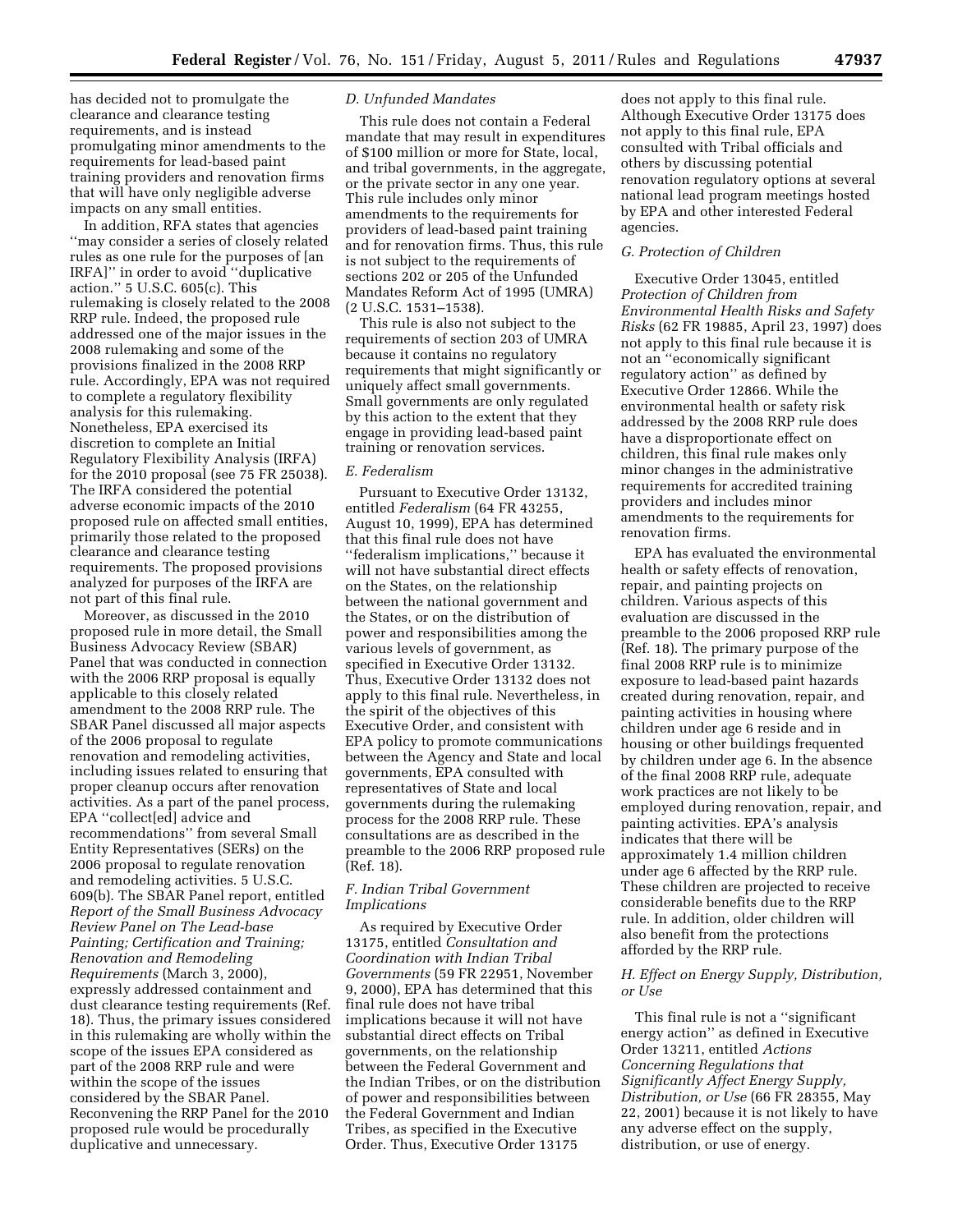#### *I. Technical Standards*

This regulatory action does not involve any technical standards that would require Agency consideration of voluntary consensus standards pursuant to section 12(d) of the National Technology Transfer and Advancement Act of 1995 (NTTAA), 15 U.S.C. 272 note. Section 12(d) of NTTAA directs EPA to use voluntary consensus standards in its regulatory activities unless to do so would be inconsistent with applicable law or otherwise impractical. Voluntary consensus standards are technical standards (*e.g.,*  materials specifications, test methods, sampling procedures, business practices) that are developed or adopted by voluntary consensus standards bodies. NTTAA requires EPA to provide Congress, through OMB, explanations when the Agency decides not to use available and applicable voluntary consensus standards.

# *J. Environmental Justice*

Executive Order 12898, entitled *Federal Actions to Address Environmental Justice in Minority Populations and Low-Income Populations* (59 FR 7629, February 16, 1994) establishes Federal executive policy on environmental justice. Its main provision directs Federal agencies, to the greatest extent practicable and permitted by law, to make environmental justice part of their mission by identifying and addressing, as appropriate, disproportionately high and adverse human health or environmental effects of their programs, policies, and activities on minority populations and low-income populations in the United States.

While EPA has not assessed the potential impact of this final rule on minority and low-income populations, EPA did assess the potential impact of the final 2008 RRP rule as a whole. As a result of the final 2008 RRP rule assessment, contained in the economic analysis for the final 2008 RRP rule, EPA has determined that the RRP rule will not have disproportionately high and adverse human health or environmental effects on minority or low-income populations because it increases the level of environmental protection for all affected populations without having any disproportionately high and adverse human health or environmental effects on any population, including any minority or low-income population (Ref. 9).

# **V. Congressional Review Act**

The Congressional Review Act, 5 U.S.C. 801 *et seq.,* generally provides

that before a rule may take effect, the agency promulgating the rule must submit a rule report to each House of the Congress and the Comptroller General of the United States. EPA will submit a report containing this rule and other required information to the U.S. Senate, the U.S. House of Representatives, and the Comptroller General of the United States prior to publication of the rule in the **Federal Register**. This rule is not a ''major rule'' as defined by 5 U.S.C. 804(2).

## **List of Subjects in 40 CFR Part 745**

Environmental protection, Childoccupied facility, Housing renovation, Lead, Lead-based paint, Renovation, Reporting and recordkeeping requirements.

Dated: July 15, 2011.

**Lisa P. Jackson,** 

*Administrator.* 

Therefore, 40 CFR chapter I is amended as follows:

# **PART 745—[AMENDED]**

■ 1. The authority citation for part 745 continues to read as follows:

**Authority:** 15 U.S.C. 2605, 2607, 2681– 2692 and 42 U.S.C. 4852d.

 $\blacksquare$  2. In § 745.82, add a new paragraph (a)(3) to read as follows.

# **§ 745.82 Applicability.**

(a) \* \* \*

(3) Renovations in target housing or child-occupied facilities in which a certified renovator has collected a paint chip sample from each painted component affected by the renovation and a laboratory recognized by EPA pursuant to section 405(b) of TSCA as being capable of performing analyses for lead compounds in paint chip samples has determined that the samples are free of paint or other surface coatings that contain lead equal to or in excess of 1.0 mg/cm2 or 0.5% by weight. If the components make up an integrated whole, such as the individual stair treads and risers of a single staircase, the renovator is required to test only one of the individual components, unless the individual components appear to have been repainted or refinished separately.

\* \* \* \* \*

■ 3. In § 745.83, revise the definition of ''HEPA vacuum'' and add the definition ''Painted surface'' and the definition ''Vertical containment'' in alphabetical order to read as follows:

#### **§ 745.83 Definitions.**

\* \* \* \* \*

*HEPA vacuum* means a vacuum cleaner which has been designed with a high-efficiency particulate air (HEPA) filter as the last filtration stage. A HEPA filter is a filter that is capable of capturing particulates of 0.3 microns with 99.97% efficiency. The vacuum cleaner must be designed so that all the air drawn into the machine is expelled through the HEPA filter with none of the air leaking past it. HEPA vacuums must be operated and maintained in accordance with the manufacturer's instructions.

\* \* \* \* \* *Painted surface* means a component surface covered in whole or in part with paint or other surface coatings.

\* \* \* \* \* *Vertical containment* means a vertical barrier consisting of plastic sheeting or other impermeable material over scaffolding or a rigid frame, or an equivalent system of containing the work area. Vertical containment is required for some exterior renovations but it may be used on any renovation. \* \* \* \* \*

■ 4. Section 745.85 is amended as follows:

■ a. Revise paragraphs (a)(2)(i)(D) and  $(a)(2)(ii)(C)$  and  $(D);$ 

 $\blacksquare$  b. Revise paragraph (a)(3);

The revisions read as follows:

#### **§ 745.85 Work practice standards.**

- (a) \* \* \*  $(2) * * * *$
- $(i)$  \* \* \*

(D) Cover the floor surface, including installed carpet, with taped-down plastic sheeting or other impermeable material in the work area 6 feet beyond the perimeter of surfaces undergoing renovation or a sufficient distance to contain the dust, whichever is greater. Floor containment measures may stop at the edge of the vertical barrier when using a vertical containment system consisting of impermeable barriers that extend from the floor to the ceiling and are tightly sealed at joints with the floor, ceiling and walls.

\* \* \* \* \* (ii) \* \* \*

(C) Cover the ground with plastic sheeting or other disposable impermeable material extending 10 feet beyond the perimeter of surfaces undergoing renovation or a sufficient distance to collect falling paint debris, whichever is greater, unless the property line prevents 10 feet of such ground covering. Ground containment measures may stop at the edge of the vertical barrier when using a vertical containment system.

(D) If the renovation will affect surfaces within 10 feet of the property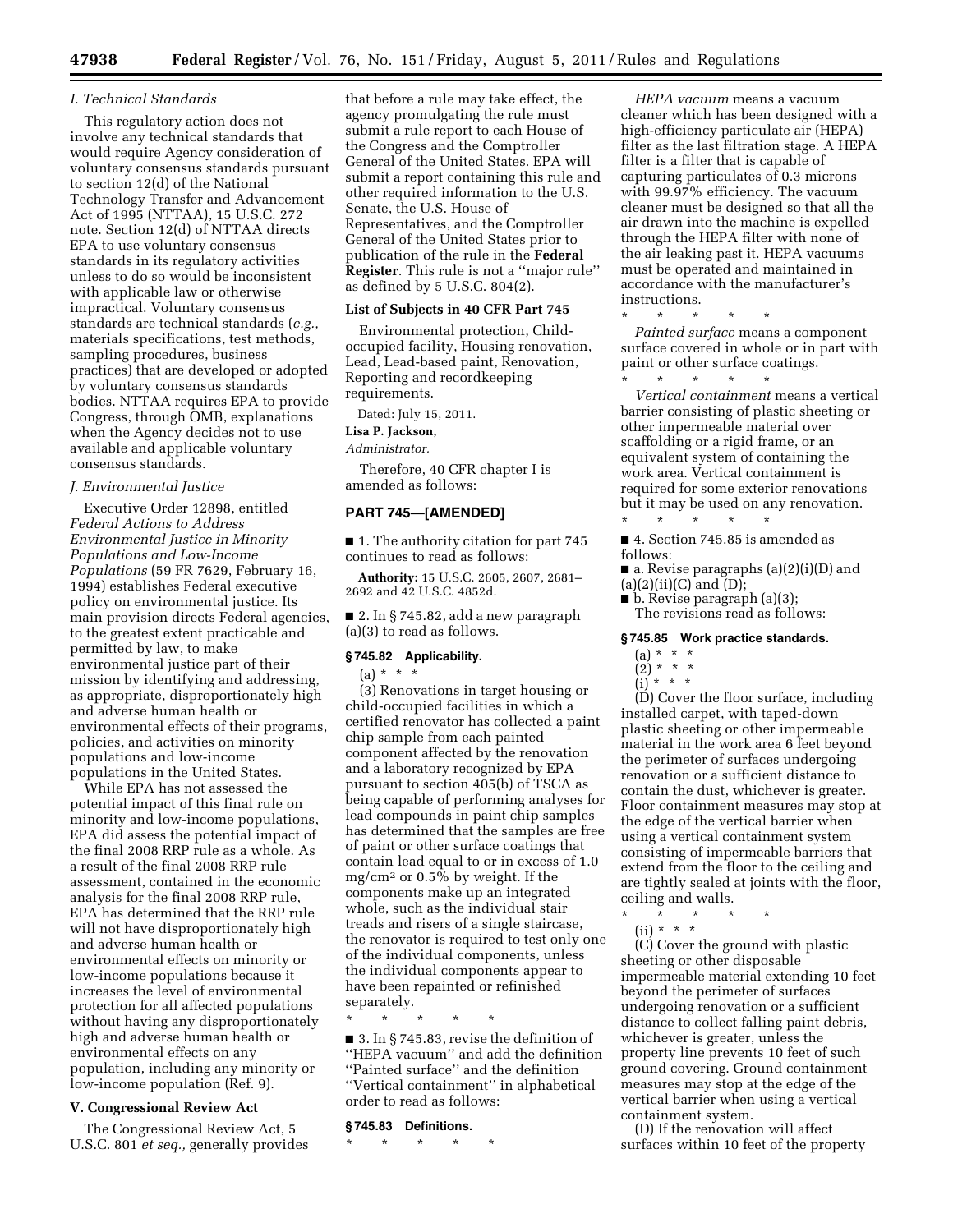line, the renovation firm must erect vertical containment or equivalent extra precautions in containing the work area to ensure that dust and debris from the renovation does not contaminate adjacent buildings or migrate to adjacent properties. Vertical containment or equivalent extra precautions in containing the work area may also be necessary in other situations in order to prevent contamination of other buildings, other areas of the property, or adjacent buildings or properties.

(3) *Prohibited and restricted practices.*  The work practices listed below are prohibited or restricted during a renovation as follows:

(i) Open-flame burning or torching of painted surfaces is prohibited.

(ii) The use of machines designed to remove paint or other surface coatings through high speed operation such as sanding, grinding, power planing, needle gun, abrasive blasting, or sandblasting, is prohibited on painted surfaces unless such machines have shrouds or containment systems and are equipped with a HEPA vacuum attachment to collect dust and debris at the point of generation. Machines must be operated so that no visible dust or release of air occurs outside the shroud or containment system.

(iii) Operating a heat gun on painted surfaces is permitted only at temperatures below 1,100 degrees Fahrenheit.

\* \* \* \* \* ■ 5. Section 745.86 is amended as follows:

a. Add paragraph (b)(1)(iii).

b. Redesignate paragraphs (b)(6)(iv) through (vii) as paragraphs  $(b)(6)(v)$ through (viii), respectively.

c. Add new paragraph (b)(6)(iv). The additions and revisions read as follows:

# **§ 745.86 Recordkeeping and reporting requirements.**

- \* \* \* \* \*
- (b) \* \* \*
- $(1) * * * *$

(iii) Records prepared by a certified renovator after collecting paint chip samples, including a description of the components that were tested including their locations, the name and address of the NLLAP-recognized entity performing the analysis, and the results for each sample.

- \* \* \* \* \*
	- $(6) * * * *$

(iv) If paint chip samples were collected, that the samples were collected at the specified locations, that the specified NLLAP-recognized

laboratory analyzed the samples, and that the results were as specified. \* \* \* \* \*

■ 6. Section 745.90 is amended as follows:

 $\blacksquare$  a. Revise paragraphs (a)(2) and (a)(3). ■ b. Revise paragraphs (b)(2), (b)(4), and (b)(8).

# **§ 745.90 Renovator certification and dust sampling technician certification.**

 $(a) * * * *$ 

(2) Individuals who have successfully completed an accredited abatement worker or supervisor course, or individuals who successfully completed an EPA, HUD, or EPA/HUD model renovation training course before October 4, 2011 may take an accredited refresher renovator training course in lieu of the initial renovator training course to become a certified renovator.

(3) Individuals who have successfully completed an accredited lead-based paint inspector or risk assessor course October 4, 2011 may take an accredited refresher dust sampling technician course in lieu of the initial training to become a certified dust sampling technician. Individuals who are currently certified as lead-based paint inspectors or risk assessors may act as certified dust sampling technicians without further training.

\* \* \* \* \* (b) \* \* \*

(2) Must provide training to workers on the work practices required by § 745.85(a) that they will be using in performing their assigned tasks. \* \* \* \* \*

(4) Must regularly direct work being performed by other individuals to ensure that the work practices required by § 745.85(a) are being followed, including maintaining the integrity of the containment barriers and ensuring that dust or debris does not spread beyond the work area.

\* \* \* \* \* (8) Must prepare the records required by § 745.86(b)(1)(ii) and (6).

■ 7. In § 745.92, add paragraph (b)(3) to read as follows:

#### **§ 745.92 Fees for the accreditation of renovation and dust sampling technician training and the certification of renovation firms.**

\* \* \* \* \* (b) \* \* \* (3) *Accreditation or certification* 

\* \* \* \* \*

*amendments.* No fee will be charged for accreditation or certification amendments.

\* \* \* \* \*  $\blacksquare$  8. Revise § 745.225 to read as follows:

#### **§ 745.225 Accreditation of training programs: target housing and child occupied facilities.**

(a) *Scope.* (1) A training program may seek accreditation to offer courses in any of the following disciplines: Inspector, risk assessor, supervisor, project designer, abatement worker, renovator, and dust sampling technician. A training program may also seek accreditation to offer refresher courses for each of the above listed disciplines.

(2) Training programs may first apply to EPA for accreditation of their leadbased paint activities courses or refresher courses pursuant to this section on or after August 31, 1998. Training programs may first apply to EPA for accreditation of their renovator or dust sampling technician courses or refresher courses pursuant to this section on or after April 22, 2009.

(3) A training program must not provide, offer, or claim to provide EPAaccredited lead-based paint activities courses without applying for and receiving accreditation from EPA as required under paragraph (b) of this section on or after March 1, 1999. A training program must not provide, offer, or claim to provide EPAaccredited renovator or dust sampling technician courses without applying for and receiving accreditation from EPA as required under paragraph (b) of this section on or after June 23, 2008.

(b) *Application process.* The following are procedures a training program must follow to receive EPA accreditation to offer lead-based paint activities courses, renovator courses, or dust sampling technician courses:

(1) A training program seeking accreditation shall submit a written application to EPA containing the following information:

(i) The training program's name, address, and telephone number.

(ii) A list of courses for which it is applying for accreditation. For the purposes of this section, courses taught in different languages and electronic learning courses are considered different courses, and each must independently meet the accreditation requirements.

(iii) The name and documentation of the qualifications of the training program manager.

(iv) The name(s) and documentation of qualifications of any principal instructor(s).

(v) A statement signed by the training program manager certifying that the training program meets the requirements established in paragraph (c) of this section. If a training program uses EPA-recommended model training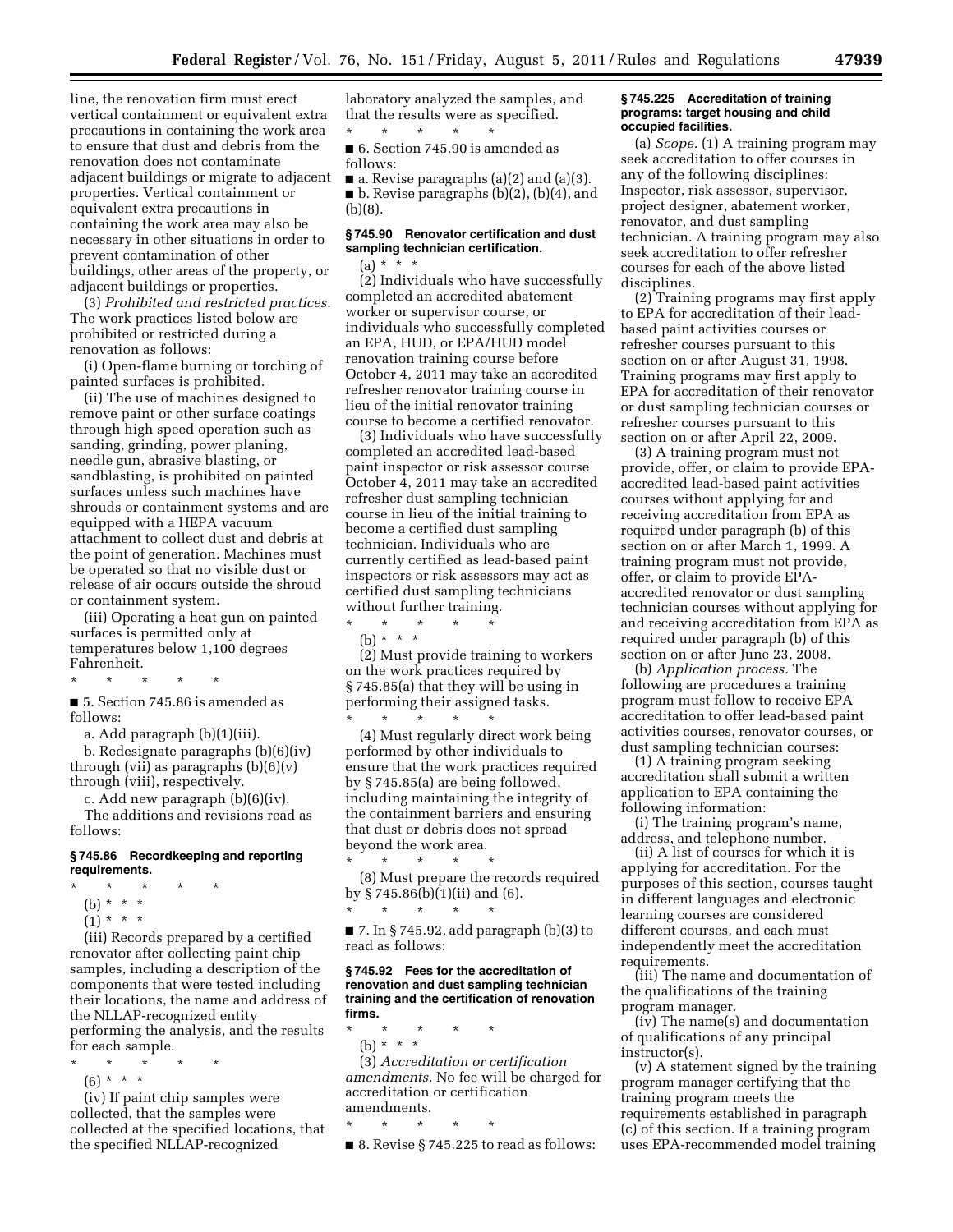materials, or training materials approved by a State or Indian Tribe that has been authorized by EPA under subpart Q of this part, the training program manager shall include a statement certifying that, as well.

(vi) If a training program does not use EPA-recommended model training materials, its application for accreditation shall also include:

(A) A copy of the student and instructor manuals, or other materials to be used for each course.

(B) A copy of the course agenda for each course.

(C) When applying for accreditation of a course in a language other than English, a signed statement from a qualified, independent translator that they had compared the course to the English language version and found the translation to be accurate.

(vii) All training programs shall include in their application for accreditation the following:

(A) A description of the facilities and equipment to be used for lecture and hands-on training.

(B) A copy of the course test blueprint for each course.

(C) A description of the activities and procedures that will be used for conducting the assessment of hands-on skills for each course.

(D) A copy of the quality control plan as described in paragraph (c)(9) of this section.

(2) If a training program meets the requirements in paragraph (c) of this section, then EPA shall approve the application for accreditation no more than 180 days after receiving a complete application from the training program. In the case of approval, a certificate of accreditation shall be sent to the applicant. In the case of disapproval, a letter describing the reasons for disapproval shall be sent to the applicant. Prior to disapproval, EPA may, at its discretion, work with the applicant to address inadequacies in the application for accreditation. EPA may also request additional materials retained by the training program under paragraph (i) of this section. If a training program's application is disapproved, the program may reapply for accreditation at any time.

(3) A training program may apply for accreditation to offer courses or refresher courses in as many disciplines as it chooses. A training program may seek accreditation for additional courses at any time as long as the program can demonstrate that it meets the requirements of this section.

(4) A training program applying for accreditation must submit the

appropriate fees in accordance with § 745.238.

(c) *Requirements for the accreditation of training programs.* For a training program to obtain accreditation from EPA to offer lead-based paint activities courses, renovator courses, or dust sampling technician courses, the program must meet the following requirements:

(1) The training program shall employ a training manager who has:

(i) At least 2 years of experience, education, or training in teaching workers or adults; or

(ii) A bachelor's or graduate degree in building construction technology, engineering, industrial hygiene, safety, public health, education, business administration or program management or a related field; or

(iii) Two years of experience in managing a training program specializing in environmental hazards; and

(iv) Demonstrated experience, education, or training in the construction industry including: Lead or asbestos abatement, painting, carpentry, renovation, remodeling, occupational safety and health, or industrial hygiene.

(2) The training manager shall designate a qualified principal instructor for each course who has:

(i) Demonstrated experience, education, or training in teaching workers or adults; and

(ii) Successfully completed at least 16 hours of any EPA-accredited or EPAauthorized State or Tribal-accredited lead-specific training for instructors of lead-based paint activities courses or 8 hours of any EPA-accredited or EPAauthorized State or Tribal-accredited lead-specific training for instructors of renovator or dust sampling technician courses; and

(iii) Demonstrated experience, education, or training in lead or asbestos abatement, painting, carpentry, renovation, remodeling, occupational safety and health, or industrial hygiene.

(3) The principal instructor shall be responsible for the organization of the course, course delivery, and oversight of the teaching of all course material. The training manager may designate guest instructors as needed for a portion of the course to provide instruction specific to the lecture, hands-on activities, or work practice components of a course. However, the principal instructor is primarily responsible for teaching the course materials and must be present to provide instruction (or oversight of portions of the course taught by guest instructors) for the course for which he has been designated the principal instructor.

(4) The following documents shall be recognized by EPA as evidence that training managers and principal instructors have the education, work experience, training requirements or demonstrated experience, specifically listed in paragraphs (c)(1) and (c)(2) of this section. This documentation must be submitted with the accreditation application and retained by the training program as required by the recordkeeping requirements contained in paragraph (i) of this section. Those documents include the following:

(i) Official academic transcripts or diploma as evidence of meeting the education requirements.

(ii) Resumes, letters of reference, or documentation of work experience, as evidence of meeting the work experience requirements.

(iii) Certificates from train-the-trainer courses and lead-specific training courses, as evidence of meeting the training requirements.

(5) The training program shall ensure the availability of, and provide adequate facilities for, the delivery of the lecture, course test, hands-on training, and assessment activities. This includes providing training equipment that reflects current work practices and maintaining or updating the equipment and facilities as needed.

(6) To become accredited in the following disciplines, the training program shall provide training courses that meet the following training requirements:

(i) The inspector course shall last a minimum of 24 training hours, with a minimum of 8 hours devoted to handson training activities. The minimum curriculum requirements for the inspector course are contained in paragraph (d)(1) of this section.

(ii) The risk assessor course shall last a minimum of 16 training hours, with a minimum of 4 hours devoted to handson training activities. The minimum curriculum requirements for the risk assessor course are contained in paragraph (d)(2) of this section.

(iii) The supervisor course shall last a minimum of 32 training hours, with a minimum of 8 hours devoted to handson activities. The minimum curriculum requirements for the supervisor course are contained in paragraph (d)(3) of this section.

(iv) The project designer course shall last a minimum of 8 training hours. The minimum curriculum requirements for the project designer course are contained in paragraph (d)(4) of this section.

(v) The abatement worker course shall last a minimum of 16 training hours, with a minimum of 8 hours devoted to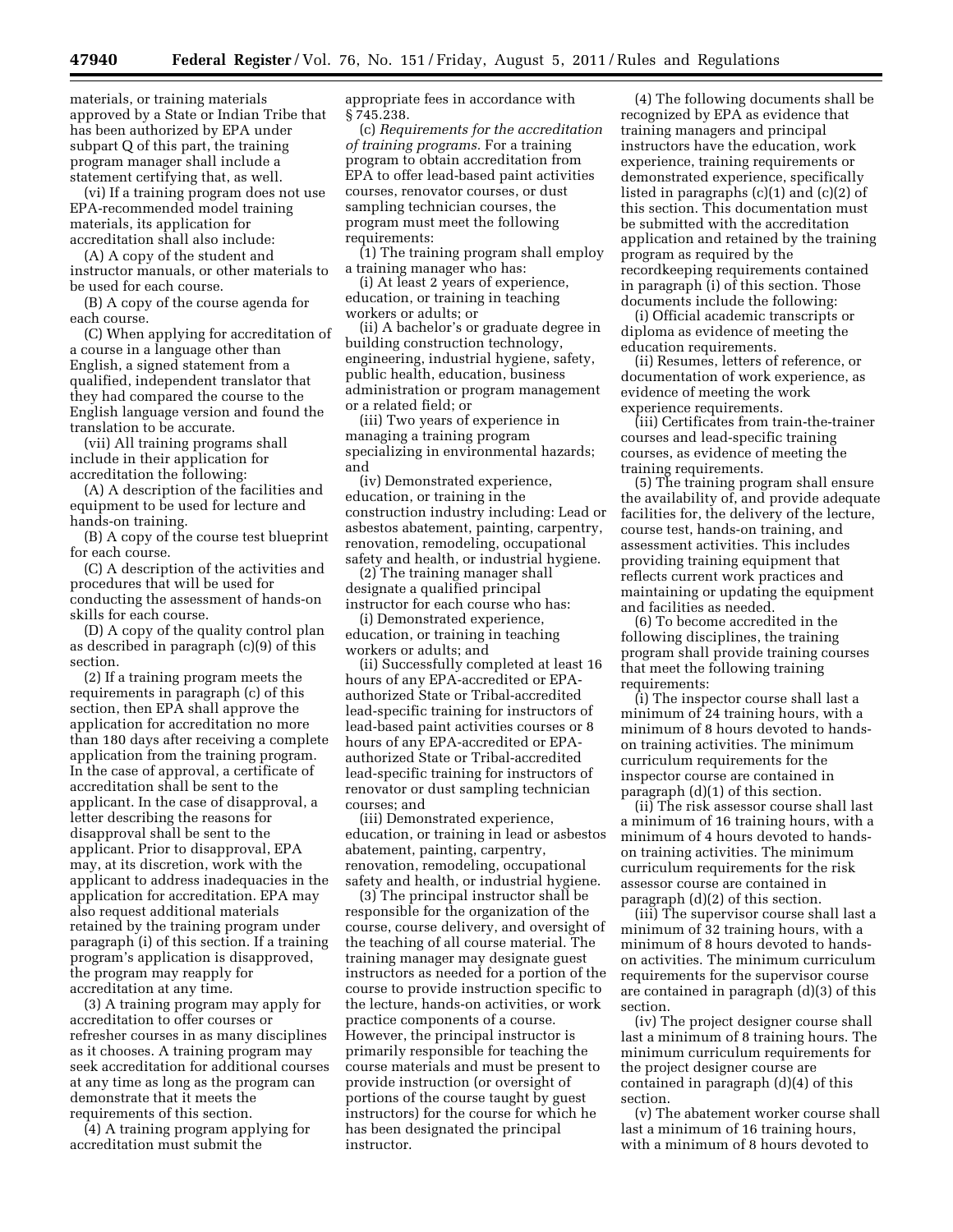hands-on training activities. The minimum curriculum requirements for the abatement worker course are contained in paragraph (d)(5) of this section.

(vi) The renovator course must last a minimum of 8 training hours, with a minimum of 2 hours devoted to handson training activities. The minimum curriculum requirements for the renovator course are contained in paragraph (d)(6) of this section.

(vii) The dust sampling technician course must last a minimum of 8 training hours, with a minimum of 2 hours devoted to hands-on training activities. The minimum curriculum requirements for the dust sampling technician course are contained in paragraph (d)(7) of this section.

(viii) Electronic learning and other alternative course delivery methods are permitted for the classroom portion of renovator, dust sampling technician, or lead-based paint activities courses but not the hands-on portion of these courses, or for final course tests or proficiency tests described in paragraph (c)(7) of this section. Electronic learning courses must comply with the following requirements:

(A) A unique identifier must be assigned to each student for them to use to launch and re-launch the course.

(B) The training provider must track each student's course log-ins, launches, progress, and completion, and maintain these records in accordance with paragraph (i) of this section.

(C) The course must include periodic knowledge checks equivalent to the number and content of the knowledge checks contained in EPA's model course, but at least 16 over the entire course. The knowledge checks must be successfully completed before the student can go on to the next module.

(D) There must be a test of at least 20 questions at the end of the electronic learning portion of the course, of which 80% must be answered correctly by the student for successful completion of the electronic learning portion of the course. The test must be designed so that students to do not receive feedback on their test answers until after they have completed and submitted the test.

(E) Each student must be able to save or print a copy of an electronic learning course completion certificate. The electronic certificate must not be susceptible to easy editing.

(7) For each course offered, the training program shall conduct either a course test at the completion of the course, and if applicable, a hands-on skills assessment, or in the alternative, a proficiency test for that discipline. Each student must successfully

complete the hands-on skills assessment and receive a passing score on the course test to pass any course, or successfully complete a proficiency test.

(i) The training manager is responsible for maintaining the validity and integrity of the hands-on skills assessment or proficiency test to ensure that it accurately evaluates the trainees' performance of the work practices and procedures associated with the course topics contained in paragraph (d) of this section.

(ii) The training manager is responsible for maintaining the validity and integrity of the course test to ensure that it accurately evaluates the trainees' knowledge and retention of the course topics.

(iii) The course test shall be developed in accordance with the test blueprint submitted with the training accreditation application.

(8) The training program shall issue unique course completion certificates to each individual who passes the training course. The course completion certificate shall include:

(i) The name, a unique identification number, and address of the individual.

(ii) The name of the particular course that the individual completed.

(iii) Dates of course completion/test passage.

(iv) For initial inspector, risk assessor, project designer, supervisor, or abatement worker course completion certificates, the expiration date of interim certification, which is 6 months from the date of course completion.

(v) The name, address, and telephone number of the training program.

(vi) The language in which the course was taught.

(vii) For renovator and dust sampling technician course completion certificates, a photograph of the individual. The photograph must be an accurate and recognizable image of the individual. As reproduced on the certificate, the photograph must not be smaller than 1 square inch.

(9) The training manager shall develop and implement a quality control plan. The plan shall be used to maintain and improve the quality of the training program over time. This plan shall contain at least the following elements:

(i) Procedures for periodic revision of training materials and the course test to reflect innovations in the field.

(ii) Procedures for the training manager's annual review of principal instructor competency.

(10) Courses offered by the training program must teach the work practice standards contained in § 745.85 or § 745.227, as applicable, in such a

manner that trainees are provided with the knowledge needed to perform the renovations or lead-based paint activities they will be responsible for conducting.

(11) The training manager shall be responsible for ensuring that the training program complies at all times with all of the requirements in this section.

(12) The training manager shall allow EPA to audit the training program to verify the contents of the application for accreditation as described in paragraph (b) of this section.

(13) The training manager must provide notification of renovator, dust sampling technician, or lead-based paint activities courses offered.

(i) The training manager must provide EPA with notification of all renovator, dust sampling technician, or lead-based paint activities courses offered. The original notification must be received by EPA at least 7 business days prior to the start date of any renovator, dust sampling technician, or lead-based paint activities course.

(ii) The training manager must provide EPA updated notification when renovator, dust sampling technician, or lead-based paint activities courses will begin on a date other than the start date specified in the original notification, as follows:

(A) For renovator, dust sampling technician, or lead-based paint activities courses beginning prior to the start date provided to EPA, an updated notification must be received by EPA at least 7 business days before the new start date.

(B) For renovator, dust sampling technician, or lead-based paint activities courses beginning after the start date provided to EPA, an updated notification must be received by EPA at least 2 business days before the start date provided to EPA.

(iii) The training manager must update EPA of any change in location of renovator, dust sampling technician, or lead-based paint activities courses at least 7 business days prior to the start date provided to EPA.

(iv) The training manager must update EPA regarding any course cancellations, or any other change to the original notification. Updated notifications must be received by EPA at least 2 business days prior to the start date provided to EPA.

(v) Each notification, including updates, must include the following: (A) Notification type (original, update, cancellation).

(B) Training program name, EPA accreditation number, address, and telephone number.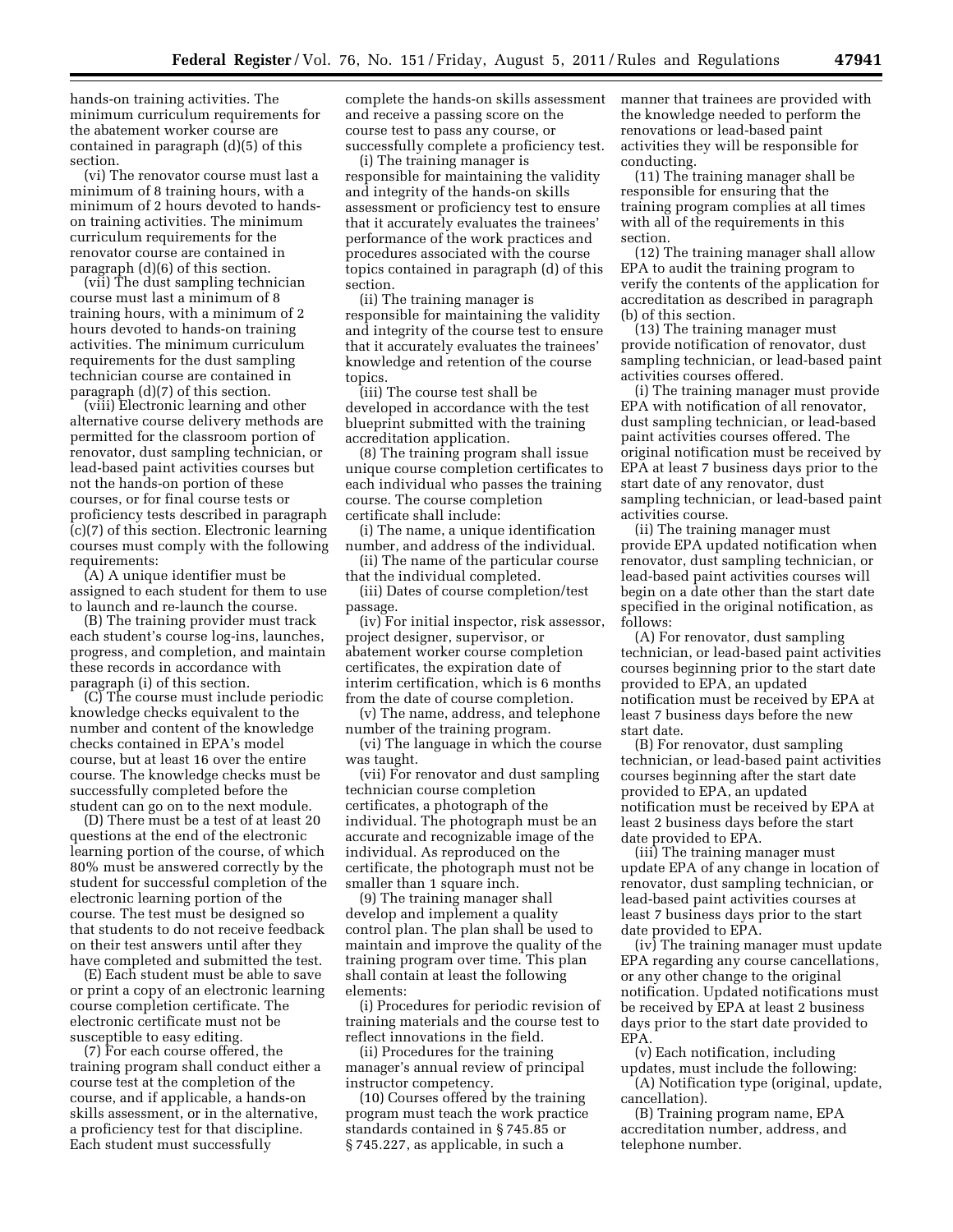(C) Course discipline, type (initial/ refresher), and the language in which instruction will be given.

(D) Date(s) and time(s) of training. (E) Training location(s) telephone number, and address.

(F) Principal instructor's name.

(G) Training manager's name and signature.

(vi) Notification must be accomplished using any of the following methods: Written notification, or electronically using the Agency's Central Data Exchange (CDX). Written notification of lead-based paint activities course schedules can be accomplished by using either the sample form titled ''Lead-Based Paint Training Notification'' or a similar form containing the information required in paragraph (c)(13)(v) of this section. All written notifications must be delivered to EPA by U.S. Postal Service, fax, commercial delivery service, or hand delivery (persons submitting notification by U.S. Postal Service are reminded that they should allow 3 additional business days for delivery in order to ensure that EPA receives the notification by the required date). Instructions and sample forms can be obtained from the NLIC at 1–800–424– LEAD(5323), or on the Internet at *[http://www.epa.gov/lead.](http://www.epa.gov/lead)* Hearing- or speech-impaired persons may reach the above telephone number through TTY by calling the toll-free Federal Relay Service at 1–800–877–8339.

(vii) Renovator, dust sampling technician, or lead-based paint activities courses must not begin on a date, or at a location other than that specified in the original notification unless an updated notification identifying a new start date or location is submitted, in which case the course must begin on the new start date and/or location specified in the updated notification.

(viii) No training program shall provide renovator, dust sampling technician, or lead-based paint activities courses without first notifying EPA of such activities in accordance with the requirements of this paragraph.

(14) The training manager must provide notification following completion of renovator, dust sampling technician, or lead-based paint activities courses.

(i) The training manager must provide EPA notification after the completion of any lead-based paint activities course. This notice must be received by EPA no later than 10 business days following course completion.

(ii) The notification must include the following:

(A) Training program name, EPA accreditation number, address, and telephone number.

(B) Course discipline and type (initial/refresher).

(C) Date(s) of training.

(D) The following information for each student who took the course:

- (*1*) Name.
- (*2*) Address.
- (*3*) Date of birth.
- (*4*) Course completion certificate number.

(*5*) Course test score.

(*6*) For renovator or dust sampling technician courses, a digital photograph of the student.

(E) Training manager's name and signature.

(iii) Notification must be accomplished using any of the following methods: Written notification, or electronically using the Agency's Central Data Exchange (CDX). Written notification following renovator, dust sampling technician, or lead-based paint activities training courses can be accomplished by using either the sample form titled ''Lead-Based Paint Training Course Follow-up'' or a similar form containing the information required in paragraph (c)(14)(ii) of this section. All written notifications must be delivered to EPA by U.S. Postal Service, fax, commercial delivery service, or hand delivery (persons submitting notification by U.S. Postal Service are reminded that they should allow 3 additional business days for delivery in order to ensure that EPA receives the notification by the required date). Instructions and sample forms can be obtained from the NLIC at 1–800– 424–LEAD (5323), or on the Internet at *[http://www.epa.gov/lead.](http://www.epa.gov/lead)* 

(d) *Minimum training curriculum requirements.* To become accredited to offer lead-based paint courses in the specific disciplines listed in this paragraph, training programs must ensure that their courses of study include, at a minimum, the following course topics.

(1) *Inspector.* Instruction in the topics described in paragraphs (d)(1)(iv), (v), (vi), and (vii) of this section must be included in the hands-on portion of the course.

(i) Role and responsibilities of an inspector.

(ii) Background information on lead and its adverse health effects.

(iii) Background information on Federal, State, and local regulations and guidance that pertains to lead-based paint and lead- based paint activities.

(iv) Lead-based paint inspection methods, including selection of rooms and components for sampling or testing.

(v) Paint, dust, and soil sampling methodologies.

(vi) Clearance standards and testing, including random sampling.

- (vii) Preparation of the final inspection report.
	- (viii) Recordkeeping.

(2) *Risk assessor.* Instruction in the topics described in paragraphs (d)(2)(iv), (vi), and (vii) of this section must be included in the hands-on portion of the course.

(i) Role and responsibilities of a risk assessor.

(ii) Collection of background information to perform a risk assessment.

(iii) Sources of environmental lead contamination such as paint, surface dust and soil, water, air, packaging, and food.

(iv) Visual inspection for the purposes of identifying potential sources of leadbased paint hazards.

(v) Lead hazard screen protocol.

(vi) Sampling for other sources of lead exposure.

(vii) Interpretation of lead-based paint and other lead sampling results, including all applicable Federal or State guidance or regulations pertaining to lead-based paint hazards.

(viii) Development of hazard control options, the role of interim controls, and operations and maintenance activities to reduce lead-based paint hazards.

(ix) Preparation of a final risk assessment report.

(3) *Supervisor.* Instruction in the topics described in paragraphs  $(d)(3)(v)$ , (vii), (viii), (ix), and (x) of this section must be included in the hands-on portion of the course.

(i) Role and responsibilities of a supervisor.

(ii) Background information on lead and its adverse health effects.

(iii) Background information on Federal, State, and local regulations and guidance that pertain to lead-based paint abatement.

(iv) Liability and insurance issues relating to lead-based paint abatement.

(v) Risk assessment and inspection report interpretation.

(vi) Development and implementation of an occupant protection plan and abatement report.

(vii) Lead-based paint hazard recognition and control.

(viii) Lead-based paint abatement and lead-based paint hazard reduction methods, including restricted practices.

(ix) Interior dust abatement/cleanup or lead-based paint hazard control and reduction methods.

(x) Soil and exterior dust abatement or lead-based paint hazard control and reduction methods.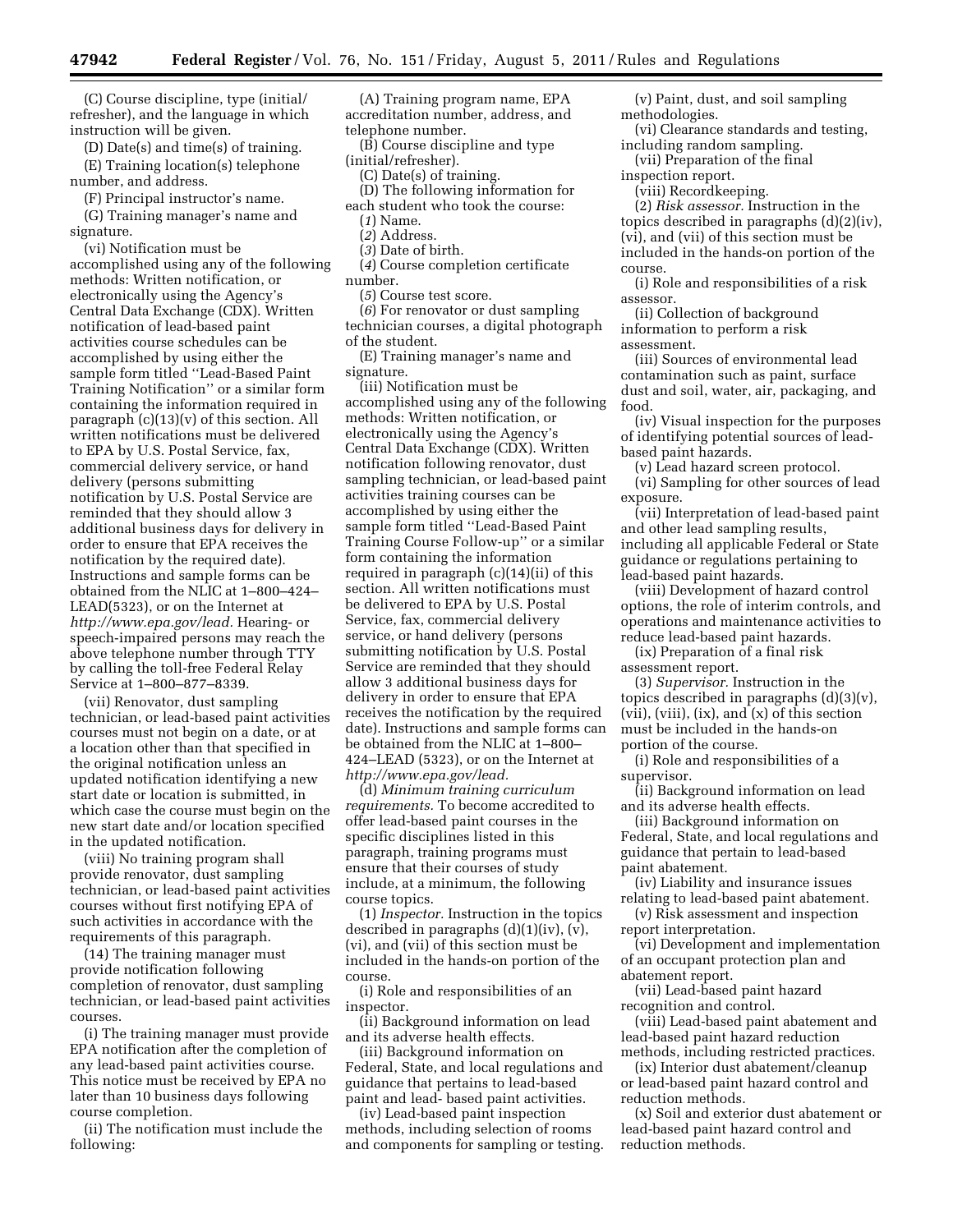(xi) Clearance standards and testing. (xii) Cleanup and waste disposal. (xiii) Recordkeeping.

(4) *Project designer.* (i) Role and responsibilities of a project designer.

(ii) Development and implementation of an occupant protection plan for largescale abatement projects.

(iii) Lead-based paint abatement and lead-based paint hazard reduction methods, including restricted practices for large-scale abatement projects.

(iv) Interior dust abatement/cleanup or lead hazard control and reduction methods for large-scale abatement projects.

(v) Clearance standards and testing for large scale abatement projects.

(vi) Integration of lead-based paint abatement methods with modernization and rehabilitation projects for large scale abatement projects.

(5) *Abatement worker.* Instruction in the topics described in paragraphs  $(d)(5)(iv)$ ,  $(v)$ ,  $(vi)$ , and  $(vii)$  of this section must be included in the handson portion of the course.

(i) Role and responsibilities of an abatement worker.

(ii) Background information on lead and its adverse health effects.

(iii) Background information on Federal, State and local regulations and guidance that pertain to lead-based paint abatement.

(iv) Lead-based paint hazard recognition and control.

(v) Lead-based paint abatement and lead-based paint hazard reduction methods, including restricted practices.

(vi) Interior dust abatement methods/ cleanup or lead-based paint hazard reduction.

(vii) Soil and exterior dust abatement methods or lead-based paint hazard reduction.

(6) *Renovator.* Instruction in the topics described in paragraphs (d)(6)(iv), (vi), (vii), and (viii) of this section must be included in the hands-on portion of the course.

(i) Role and responsibility of a renovator.

(ii) Background information on lead and its adverse health effects.

(iii) Background information on EPA, HUD, OSHA, and other Federal, State, and local regulations and guidance that pertains to lead-based paint and renovation activities.

(iv) Procedures for using acceptable test kits to determine whether paint is lead-based paint.

(v) Procedures for collecting a paint chip sample and sending it to a laboratory recognized by EPA under section 405(b) of TSCA.

(vi) Renovation methods to minimize the creation of dust and lead-based paint hazards.

(vii) Interior and exterior containment and cleanup methods.

(viii) Methods to ensure that the renovation has been properly completed, including cleaning verification and clearance testing.

(ix) Waste handling and disposal. (x) Providing on-the-job training to other workers.

(xi) Record preparation.

(7) *Dust sampling technician.*  Instruction in the topics described in paragraphs (d)(6)(iv) and (vi) of this section must be included in the handson portion of the course.

(i) Role and responsibility of a dust sampling technician.

(ii) Background information on lead and its adverse health effects.

(iii) Background information on Federal, State, and local regulations and guidance that pertains to lead-based paint and renovation activities.

(iv) Dust sampling methodologies. (v) Clearance standards and testing.

(vi) Report preparation.

(e) *Requirements for the accreditation of refresher training programs.* A training program may seek accreditation to offer refresher training courses in any

of the following disciplines: Inspector, risk assessor, supervisor, project designer, abatement worker, renovator, and dust sampling technician. To obtain EPA accreditation to offer refresher training, a training program must meet the following minimum requirements:

(1) Each refresher course shall review the curriculum topics of the full-length courses listed under paragraph (d) of this section, as appropriate. In addition, to become accredited to offer refresher training courses, training programs shall ensure that their courses of study include, at a minimum, the following:

(i) An overview of current safety practices relating to lead-based paint in general, as well as specific information pertaining to the appropriate discipline.

(ii) Current laws and regulations relating to lead-based paint in general, as well as specific information pertaining to the appropriate discipline.

(iii) Current technologies relating to lead-based paint in general, as well as specific information pertaining to the appropriate discipline.

(2) Refresher courses for inspector, risk assessor, supervisor, and abatement worker must last a minimum of 8 training hours. Refresher courses for project designer, renovator, and dust sampling technician must last a minimum of 4 training hours. Refresher courses for all disciplines except project designer must include a hands-on component.

(3) Except for project designer courses, for all other courses offered, the training program shall conduct a handson assessment, and at the completion of the course, a course test.

(4) A training program may apply for accreditation of a refresher course concurrently with its application for accreditation of the corresponding training course as described in paragraph (b) of this section. If so, EPA shall use the approval procedure described in paragraph (b) of this section. In addition, the minimum requirements contained in paragraphs  $(c)(1)$  through  $(c)(5)$  and  $(c)(7)$  through  $(c)(14)$ , and  $(e)(1)$ , through  $(e)(3)$  of this section shall also apply.

(5) A training program seeking accreditation to offer refresher training courses only shall submit a written application to EPA containing the following information:

(i) The refresher training program's name, address, and telephone number.

(ii) A list of courses for which it is applying for accreditation.

(iii) The name and documentation of the qualifications of the training program manager.

(iv) The name(s) and documentation of the qualifications of the principal instructor(s).

(v) A statement signed by the training program manager certifying that the refresher training program meets the minimum requirements established in paragraph (c) of this section, except for the requirements in paragraph (c)(6) of this section. If a training program uses EPA-developed model training materials, or training materials approved by a State or Indian Tribe that has been authorized by EPA under § 745.324 to develop its refresher training course materials, the training manager shall include a statement certifying that, as well.

(vi) If the refresher training course materials are not based on EPAdeveloped model training materials, the training program's application for accreditation shall include:

(A) A copy of the student and instructor manuals to be used for each course.

(B) A copy of the course agenda for each course.

(vii) All refresher training programs shall include in their application for accreditation the following:

(A) A description of the facilities and equipment to be used for lecture and hands-on training.

(B) A copy of the course test blueprint for each course.

(C) A description of the activities and procedures that will be used for conducting the assessment of hands-on skills for each course (if applicable).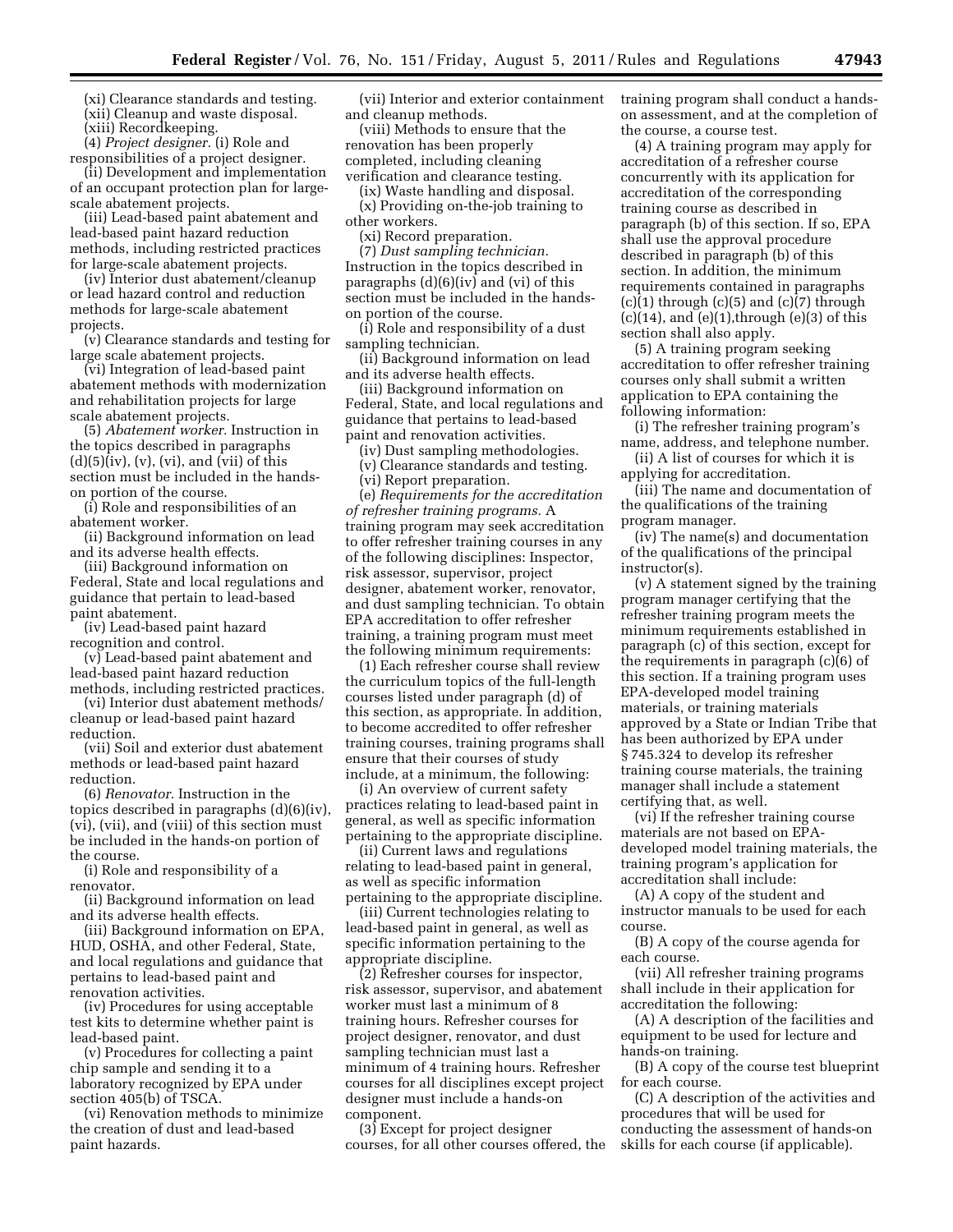(D) A copy of the quality control plan as described in paragraph (c)(9) of this section.

(viii) The requirements in paragraphs  $(c)(1)$  through  $(c)(5)$ , and  $(c)(7)$  through (c)(14) of this section apply to refresher training providers.

(ix) If a refresher training program meets the requirements listed in this paragraph, then EPA shall approve the application for accreditation no more than 180 days after receiving a complete application from the refresher training program. In the case of approval, a certificate of accreditation shall be sent to the applicant. In the case of disapproval, a letter describing the reasons for disapproval shall be sent to the applicant. Prior to disapproval, EPA may, at its discretion, work with the applicant to address inadequacies in the application for accreditation. EPA may also request additional materials retained by the refresher training program under paragraph (i) of this section. If a refresher training program's application is disapproved, the program may reapply for accreditation at any time.

(f) *Re-accreditation of training programs.* (1) Unless re-accredited, a training program's accreditation, including refresher training accreditation, shall expire 4 years after the date of issuance. If a training program meets the requirements of this section, the training program shall be reaccredited.

(2) A training program seeking reaccreditation shall submit an application to EPA no later than 180 days before its accreditation expires. If a training program does not submit its application for re-accreditation by that date, EPA cannot guarantee that the program will be re-accredited before the end of the accreditation period.

(3) The training program's application for re-accreditation shall contain:

(i) The training program's name, address, and telephone number.

(ii) A list of courses for which it is applying for re-accreditation.

(iii) The name and qualifications of the training program manager.

(iv) The name(s) and qualifications of the principal instructor(s).

(v) A description of any changes to the training facility, equipment or course materials since its last application was approved that adversely affects the students' ability to learn.

(vi) A statement signed by the program manager stating:

(A) That the training program complies at all times with all requirements in paragraphs (c) and (e) of this section, as applicable; and

(B) The recordkeeping and reporting requirements of paragraph (i) of this section shall be followed.

(vii) A payment of appropriate fees in accordance with § 745.238.

(4) Upon request, the training program shall allow EPA to audit the training program to verify the contents of the application for re-accreditation as described in paragraph (f)(3) of this section.

(g) *Suspension, revocation, and modification of accredited training programs.* (1) EPA may, after notice and an opportunity for hearing, suspend, revoke, or modify training program accreditation, including refresher training accreditation, if a training program, training manager, or other person with supervisory authority over the training program has:

(i) Misrepresented the contents of a training course to EPA and/or the student population.

(ii) Failed to submit required information or notifications in a timely manner.

(iii) Failed to maintain required records.

(iv) Falsified accreditation records, instructor qualifications, or other accreditation-related information or documentation.

(v) Failed to comply with the training standards and requirements in this section.

(vi) Failed to comply with Federal, State, or local lead-based paint statutes or regulations.

(vii) Made false or misleading statements to EPA in its application for accreditation or re-accreditation which EPA relied upon in approving the application.

(2) In addition to an administrative or judicial finding of violation, execution of a consent agreement in settlement of an enforcement action constitutes, for purposes of this section, evidence of a failure to comply with relevant statutes or regulations.

(h) *Procedures for suspension, revocation or modification of training program accreditation.* (1) Prior to taking action to suspend, revoke, or modify the accreditation of a training program, EPA shall notify the affected entity in writing of the following:

(i) The legal and factual basis for the suspension, revocation, or modification.

(ii) The anticipated commencement date and duration of the suspension, revocation, or modification.

(iii) Actions, if any, which the affected entity may take to avoid suspension, revocation, or modification, or to receive accreditation in the future.

(iv) The opportunity and method for requesting a hearing prior to final EPA

action to suspend, revoke or modify accreditation.

(v) Any additional information, as appropriate, which EPA may provide.

(2) If a hearing is requested by the accredited training program, EPA shall:

(i) Provide the affected entity an opportunity to offer written statements in response to EPA's assertions of the legal and factual basis for its proposed action, and any other explanations, comments, and arguments it deems relevant to the proposed action.

(ii) Provide the affected entity such other procedural opportunities as EPA may deem appropriate to ensure a fair and impartial hearing.

(iii) Appoint an official of EPA as Presiding Officer to conduct the hearing. No person shall serve as Presiding Officer if he or she has had any prior connection with the specific matter.

(3) The Presiding Officer appointed pursuant to paragraph (h)(2) of this section shall:

(i) Conduct a fair, orderly, and impartial hearing within 90 days of the request for a hearing.

(ii) Consider all relevant evidence, explanation, comment, and argument submitted.

(iii) Notify the affected entity in writing within 90 days of completion of the hearing of his or her decision and order. Such an order is a final agency action which may be subject to judicial review.

(4) If EPA determines that the public health, interest, or welfare warrants immediate action to suspend the accreditation of any training program prior to the opportunity for a hearing, it shall:

(i) Notify the affected entity of its intent to immediately suspend training program accreditation for the reasons listed in paragraph (g)(1) of this section. If a suspension, revocation, or modification notice has not previously been issued pursuant to paragraph (g)(1) of this section, it shall be issued at the same time the emergency suspension notice is issued.

(ii) Notify the affected entity in writing of the grounds for the immediate suspension and why it is necessary to suspend the entity's accreditation before an opportunity for a suspension, revocation or modification hearing.

(iii) Notify the affected entity of the anticipated commencement date and duration of the immediate suspension.

(iv) Notify the affected entity of its right to request a hearing on the immediate suspension within 15 days of the suspension taking place and the procedures for the conduct of such a hearing.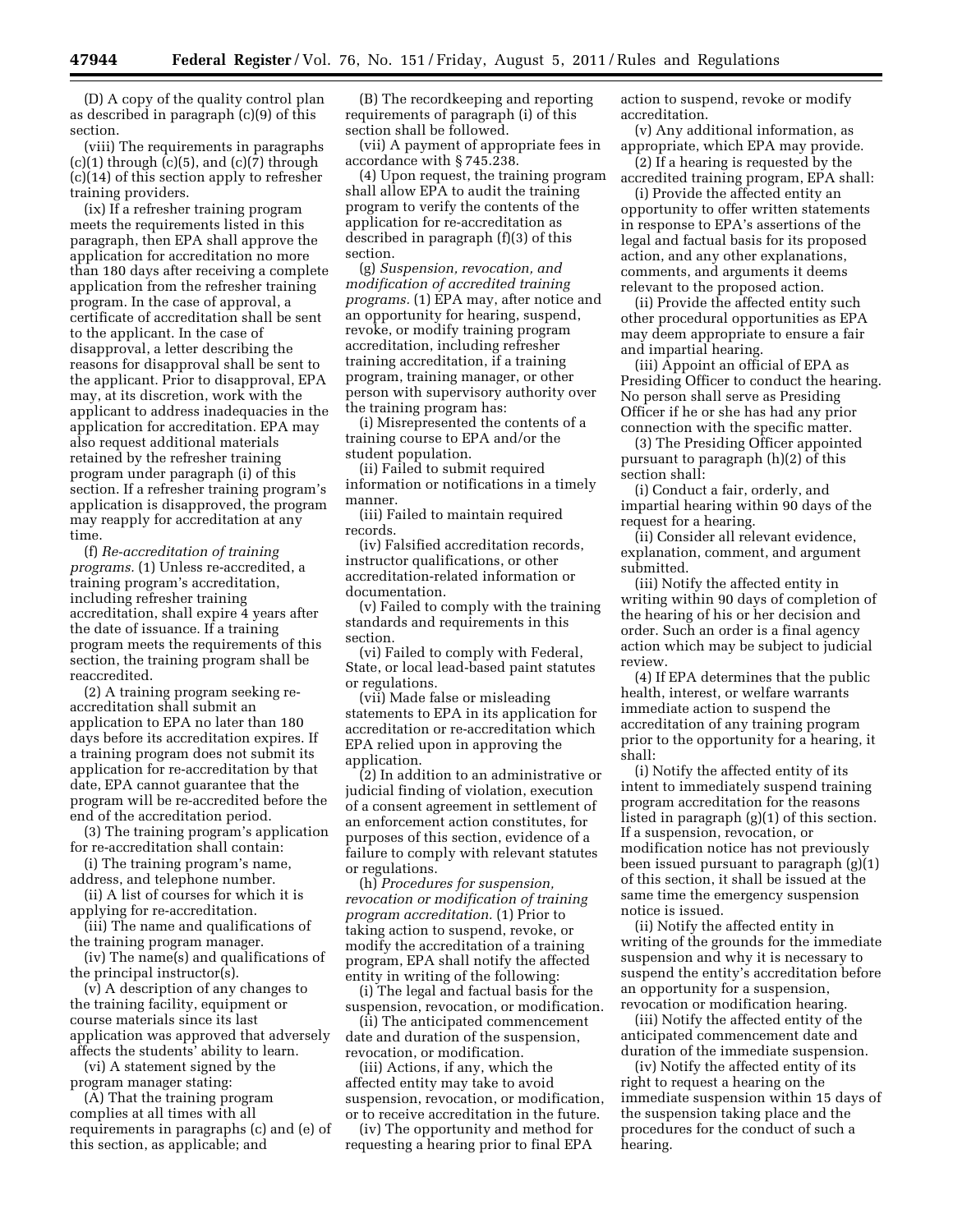(5) Any notice, decision, or order issued by EPA under this section, any transcripts or other verbatim record of oral testimony, and any documents filed by an accredited training program in a hearing under this section shall be available to the public, except as otherwise provided by section 14 of TSCA or by 40 CFR part 2. Any such hearing at which oral testimony is presented shall be open to the public, except that the Presiding Officer may exclude the public to the extent necessary to allow presentation of information which may be entitled to confidential treatment under section 14 of TSCA or 40 CFR part 2.

(6) The public shall be notified of the suspension, revocation, modification or reinstatement of a training program's accreditation through appropriate mechanisms.

(7) EPA shall maintain a list of parties whose accreditation has been suspended, revoked, modified or reinstated.

(i) *Training program recordkeeping requirements.* (1) Accredited training programs shall maintain, and make available to EPA, upon request, the following records:

(i) All documents specified in paragraph (c)(4) of this section that demonstrate the qualifications listed in paragraphs (c)(1) and (c)(2) of this section of the training manager and principal instructors.

(ii) Current curriculum/course materials and documents reflecting any changes made to these materials.

(iii) The course test blueprint.

(iv) Information regarding how the hands-on assessment is conducted including, but not limited to:

(A) Who conducts the assessment.

(B) How the skills are graded.

(C) What facilities are used.

(D) The pass/fail rate.

(v) The quality control plan as described in paragraph (c)(9) of this section.

(vi) Results of the students' hands-on skills assessments and course tests, and a record of each student's course completion certificate.

(vii) Any other material not listed in paragraphs (i)(1)(i) through (i)(1)(vi) of this section that was submitted to EPA as part of the program's application for accreditation.

(viii) For renovator refresher and dust sampling technician refresher courses, a copy of each trainee's prior course completion certificate showing that each trainee was eligible to take the refresher course.

(ix) For course modules delivered in an electronic format, a record of each student's log-ins, launches, progress,

and completion, and a copy of the electronic learning completion certificate for each student.

(2) The training program must retain records pertaining to renovator, dust sampling technician and lead-based paint activities courses at the address specified on the training program accreditation application (or as modified in accordance with paragraph (i)(3) of this section) for the following minimum periods:

(i) Records pertaining to lead-based paint activities courses must be retained for a minimum of 3 years and 6 months.

(ii) Records pertaining to renovator or dust sampling technician courses offered before April 22, 2010 must be retained until July 1, 2015.

(iii) Records pertaining to renovator or dust sampling technician courses offered on or after April 22, 2010 must be retained for a minimum of 5 years.

(3) The training program shall notify EPA in writing within 30 days of changing the address specified on its training program accreditation application or transferring the records from that address.

(j) *Amendment of accreditation.* (1) A training program must amend its accreditation within 90 days of the date a change occurs to information included in the program's most recent application. If the training program fails to amend its accreditation within 90 days of the date the change occurs, the program may not provide renovator, dust sampling technician, or lead-based paint activities training until its accreditation is amended.

(2) To amend an accreditation, a training program must submit a completed ''Accreditation Application for Training Providers,'' signed by an authorized agent of the training provider, noting on the form that it is submitted as an amendment and indicating the information that has changed.

(3) *Training managers, principal instructors, permanent training locations.* If the amendment includes a new training program manager, any new or additional principal instructor(s), or any new permanent training location(s), the training provider is not permitted to provide training under the new training manager or offer courses taught by any new principal instructor(s) or at the new training location(s) until EPA either approves the amendment or 30 days have elapsed, whichever occurs earlier. Except:

(i) If the amendment includes a new training program manager or new or additional principal instructor that was identified in a training provider accreditation application that EPA has

already approved under this section, the training provider may begin to provide training under the new training manager or offer courses taught by the new principal instructor on an interim basis as soon as the provider submits the amendment to EPA. The training provider may continue to provide training under the new training manager or offer courses taught by the new principal instructor if EPA approves the amendment or if EPA does not disapprove the amendment within 30 days.

(ii) If the amendment includes a new permanent training location, the training provider may begin to provide training at the new permanent training location on an interim basis as soon as the provider submits the amendment to EPA. The training provider may continue to provide training at the new permanent training location if EPA approves the amendment or if EPA does not disapprove the amendment within 30 days.

■ 9. In § 745.238, add paragraph  $(c)(5)$  to read as follows:

#### **§ 745.238 Fees for accreditation and certification of lead-based paint activities.**

\* \* \* \* \*  $(c) * * * *$ 

(5) *Accreditation amendment fees.* No fee will be charged for accreditation amendments.

\* \* \* \* \* ■ 10. In § 745.326, revise paragraphs (a)(2)(i), (a)(2)(ii), (d), (e)(1), and (e)(3) to read as follows:

#### **§ 745.326 Renovation: State and Tribal program requirements.**

- $(a) * * * *$
- $(2) * * * *$

(i) Procedures and requirements for the accreditation of renovation and dust sampling technician training programs. A State and Tribal program is not required to include procedures and requirements for the dust sampling technician training discipline if the State or Tribal program requires dust sampling to be performed by a certified lead-based paint inspector or risk assessor.

(ii) Procedures and requirements for accredited initial and refresher training for renovators and dust sampling technicians and on-the-job training for other individuals who perform renovations.

\* \* \* \* \* (d) *Certification of individuals and/or renovation firms.* To be considered at least as protective as the Federal program, the State or Tribal program must: